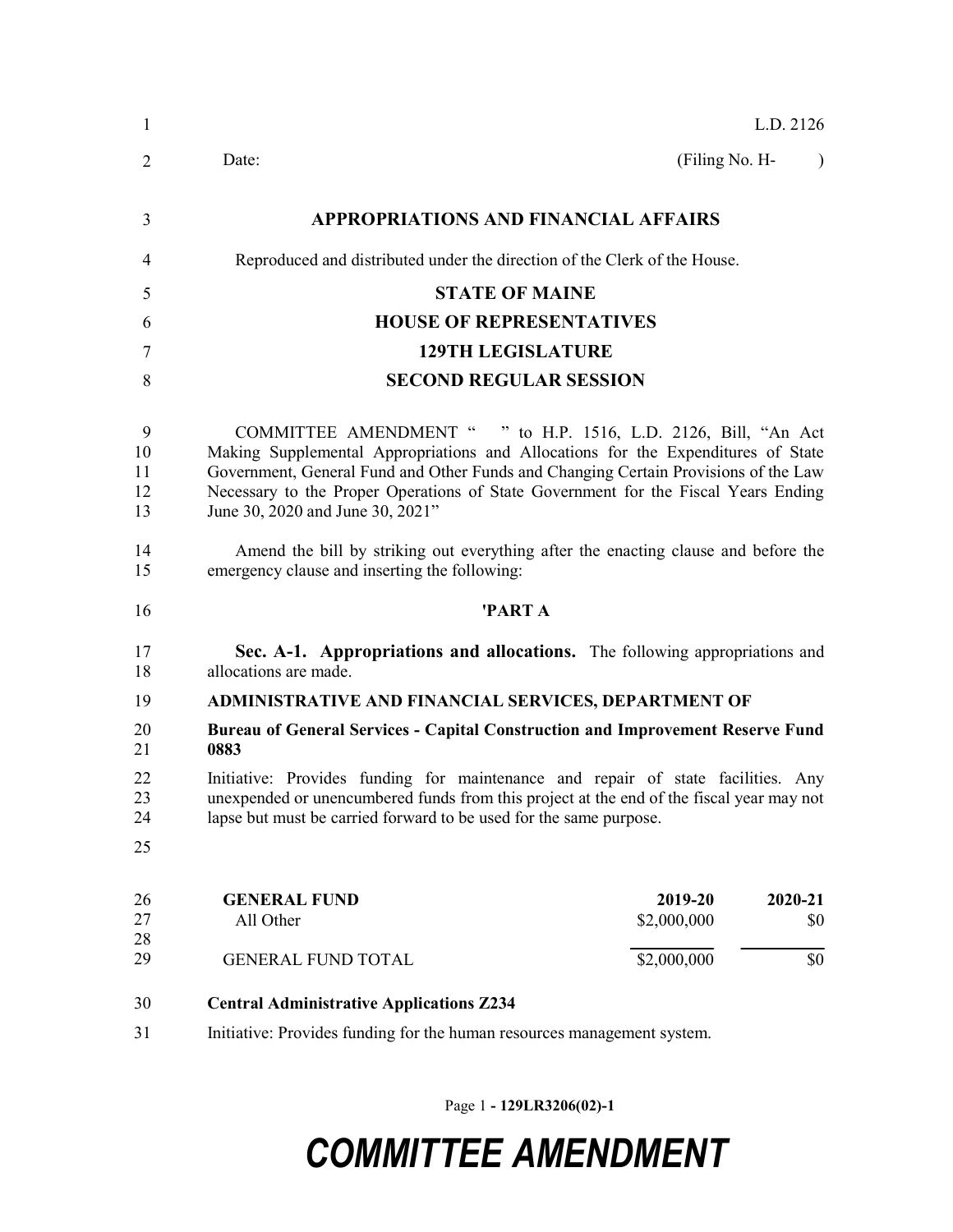|          | <b>GENERAL FUND</b>       | 2019-20     | 2020-21 |
|----------|---------------------------|-------------|---------|
|          | All Other                 | \$1,900,000 | \$0     |
| 3        |                           |             |         |
| $\Delta$ | <b>GENERAL FUND TOTAL</b> | \$1,900,000 | \$0     |

#### 5 Information Services 0155

6 Initiative: Provides necessary All Other for information security enhancements.

|         | <b>GENERAL FUND</b><br>All Other | 2019-20<br>\$1,748,821 | 2020-21<br>\$0 |
|---------|----------------------------------|------------------------|----------------|
| Q<br>10 | <b>GENERAL FUND TOTAL</b>        | \$1,748,821            | \$0            |
|         | A DMINISTRATIVE AND EINANCIAI    |                        |                |

| 17       | <b>DEPARTMENT TOTAL - ALL FUNDS</b> | \$5,648,821 | \$0     |
|----------|-------------------------------------|-------------|---------|
| 15<br>16 | <b>GENERAL FUND</b>                 | \$5,648,821 | SO.     |
| 14       |                                     |             |         |
| 13       | <b>DEPARTMENT TOTALS</b>            | 2019-20     | 2020-21 |
| 12       | <b>SERVICES, DEPARTMENT OF</b>      |             |         |
| 11       | <b>ADMINISTRATIVE AND FINANCIAL</b> |             |         |

18 Sec. A-2. Appropriations and allocations. The following appropriations and 19 allocations are made.

### 20 AGRICULTURE, CONSERVATION AND FORESTRY, DEPARTMENT OF

#### 21 Bureau of Agriculture 0393

22 Initiative: Provides one-time funding to replace the 2002 FT120 butterfat, protein and 23 solids analyzer to ensure a safe milk supply for the public.

| 24 | <b>GENERAL FUND</b>       | 2019-20  | 2020-21 |
|----|---------------------------|----------|---------|
| 25 | Capital Expenditures      | \$45,000 | \$0     |
| 26 |                           |          |         |
| 27 | <b>GENERAL FUND TOTAL</b> | \$45,000 | \$0     |

- 28 Parks General Operations Z221
- 29 Initiative: Provides funding to increase salaries for 38 Lifeguard positions and 5 30 Lifeguard Supervisor positions and provides funds for the required certification training.

Page 2 - 129LR3206(02)-1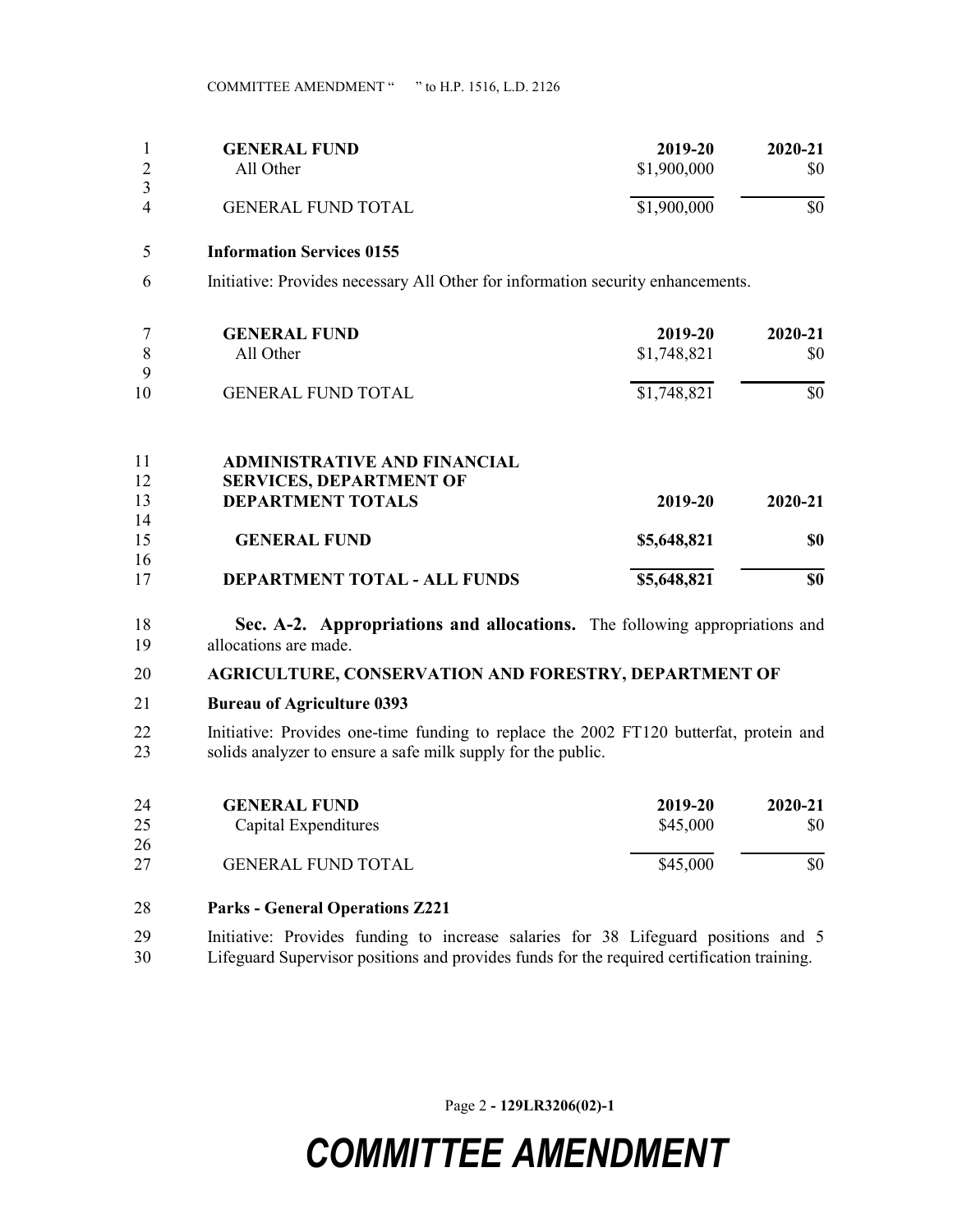|        | <b>GENERAL FUND</b>                                                    | 2019-20  | 2020-21  |
|--------|------------------------------------------------------------------------|----------|----------|
|        | <b>Personal Services</b>                                               | \$0      | \$64,687 |
|        |                                                                        |          |          |
| 4      | <b>GENERAL FUND TOTAL</b>                                              | \$0      | \$64,687 |
| 6      | <b>AGRICULTURE, CONSERVATION AND</b><br><b>FORESTRY, DEPARTMENT OF</b> |          |          |
|        | <b>DEPARTMENT TOTALS</b>                                               | 2019-20  | 2020-21  |
| 8<br>9 |                                                                        |          |          |
| 10     | <b>GENERAL FUND</b>                                                    | \$45,000 | \$64,687 |
| 11     | DEPARTMENT TOTAL - ALL FUNDS                                           | \$45,000 | \$64,687 |

- 12 Sec. A-3. Appropriations and allocations. The following appropriations and 13 allocations are made.
- 14 COMMUNITY COLLEGE SYSTEM, BOARD OF TRUSTEES OF THE MAINE
- 15 Maine Community College System Board of Trustees 0556
- 16 Initiative: Provides one-time funding for additional workforce development, including 17 short-term training through the Maine Quality Centers, at Maine's 7 community colleges.

| 18 | <b>GENERAL FUND</b>       | 2019-20 | $2020 - 21$ |
|----|---------------------------|---------|-------------|
| 19 | All Other                 | \$0     | \$2,500,000 |
| 20 |                           |         |             |
| 21 | <b>GENERAL FUND TOTAL</b> | \$0     | \$2,500,000 |

- 22 Sec. A-4. Appropriations and allocations. The following appropriations and 23 allocations are made.
- 24 CORRECTIONS, DEPARTMENT OF
- 25 Administration Corrections 0141

26 Initiative: Reduces funding for Downeast Correctional Facility positions and All Other 27 costs appropriated in Public Law 2019, chapter 343, Part A. The facility will open in June 28 2021 rather than January 2021 and the positions will start March 1, 2021 rather than 29 January 1, 2021.

| 30<br>31 | <b>GENERAL FUND</b><br>All Other | 2019-20<br>SO. | 2020-21<br>(\$14,537) |
|----------|----------------------------------|----------------|-----------------------|
| 32       |                                  |                |                       |
| 33       | <b>GENERAL FUND TOTAL</b>        | \$0            | (\$14,537)            |

34 Correctional Medical Services Fund 0286

Page 3 - 129LR3206(02)-1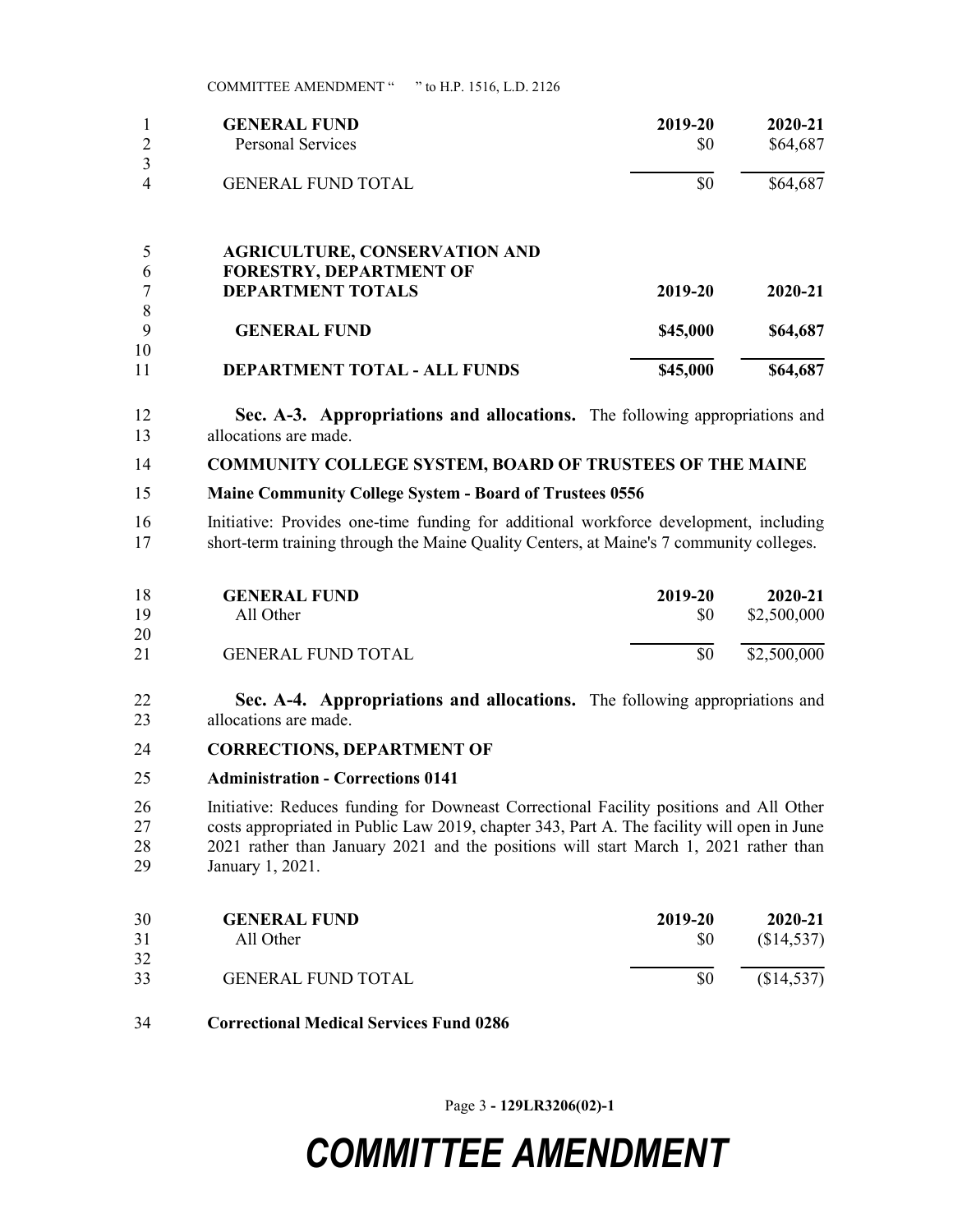1 Initiative: Provides one-time funding for mandated prisoner Hepatitis C treatment.

| $\mathcal{R}$  | <b>GENERAL FUND</b>       | 2019-20     | 2020-21     |
|----------------|---------------------------|-------------|-------------|
|                | All Other                 | \$3,000,000 | \$2,500,000 |
| $\overline{4}$ | <b>GENERAL FUND TOTAL</b> | \$3,000,000 | \$2,500,000 |

### 6 Corrections Food Z177

7 Initiative: Reduces funding for Downeast Correctional Facility positions and All Other 8 costs appropriated in Public Law 2019, chapter 343, Part A. The facility will open in June 9 2021 rather than January 2021 and the positions will start March 1, 2021 rather than 10 January 1, 2021.

| 11       | <b>GENERAL FUND</b>       | 2019-20 | $2020 - 21$  |
|----------|---------------------------|---------|--------------|
| 12       | All Other                 | \$0     | $(\$66,338)$ |
| 13<br>14 | <b>GENERAL FUND TOTAL</b> | \$0     | $(\$66,338)$ |

### 15 Downeast Correctional Facility 0542

16 Initiative: Reduces funding for Downeast Correctional Facility positions and All Other 17 costs appropriated in Public Law 2019, chapter 343, Part A. The facility will open in June 18 2021 rather than January 2021 and the positions will start March 1, 2021 rather than 19 January 1, 2021.

| 20       | <b>GENERAL FUND</b>       | 2019-20 | 2020-21       |
|----------|---------------------------|---------|---------------|
| 21       | Personal Services         | \$0     | $(\$271,966)$ |
| 22       | All Other                 | \$0     | (\$137,518)   |
| 23<br>24 | <b>GENERAL FUND TOTAL</b> | \$0     | (\$409,484)   |

#### 25 Mountain View Correctional Facility 0857

26 Initiative: Provides one-time funding for increased prisoner population due to the closure 27 of the Downeast Correctional Facility.

| 28 | <b>GENERAL FUND</b>       | 2019-20   | 2020-21 |
|----|---------------------------|-----------|---------|
| 29 | All Other                 | \$500,000 | \$0     |
| 30 |                           |           |         |
| 31 | <b>GENERAL FUND TOTAL</b> | \$500,000 | \$0     |

Page 4 - 129LR3206(02)-1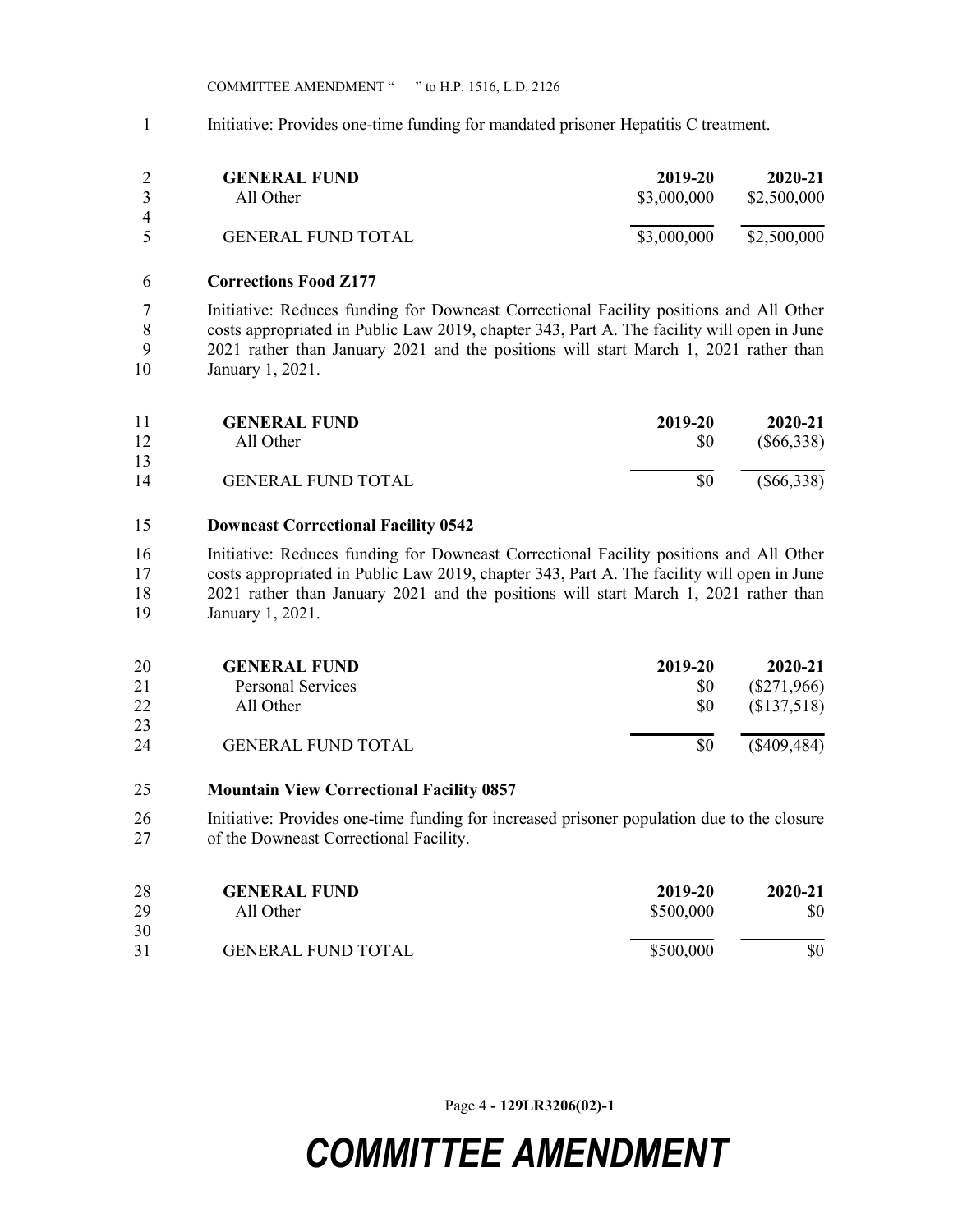|   | <b>CORRECTIONS, DEPARTMENT OF</b>   |             |             |
|---|-------------------------------------|-------------|-------------|
|   | <b>DEPARTMENT TOTALS</b>            | 2019-20     | 2020-21     |
|   |                                     |             |             |
| 4 | <b>GENERAL FUND</b>                 | \$3,500,000 | \$2,009,641 |
|   |                                     |             |             |
| 6 | <b>DEPARTMENT TOTAL - ALL FUNDS</b> | \$3,500,000 | \$2,009,641 |

7 Sec. A-5. Appropriations and allocations. The following appropriations and 8 allocations are made.

### 9 EDUCATION, DEPARTMENT OF

### 10 Adult Education 0364

11 Initiative: Provides one-time funding for workforce development. These funds do not 12 lapse but must be carried forward to the next fiscal year to be used for the same purpose.

| 13 | <b>GENERAL FUND</b>       | 2019-20 | $2020 - 21$ |
|----|---------------------------|---------|-------------|
| 14 | All Other                 | SO.     | \$1,200,000 |
| 15 |                           |         |             |
| 16 | <b>GENERAL FUND TOTAL</b> | SO.     | \$1,200,000 |

### 17 Child Development Services 0449

18 Initiative: Provides funding for increases in staff costs and health insurance related to 19 collective bargaining completed in April 2019.

| 20 | <b>GENERAL FUND</b>       | 2019-20  | 2020-21     |
|----|---------------------------|----------|-------------|
| 21 | All Other                 | \$98,955 | \$1,485,945 |
| 22 |                           |          |             |
| 23 | <b>GENERAL FUND TOTAL</b> | \$98,955 | \$1,485,945 |

### 24 General Purpose Aid for Local Schools 0308

25 Initiative: Provides funding for the Maine Educational Center for the Deaf and Hard of 26 Hearing and the Governor Baxter School for the Deaf.

| 27<br>28 | <b>GENERAL FUND</b><br>All Other | 2019-20<br>\$249,600 | 2020-21<br>\$249,600 |
|----------|----------------------------------|----------------------|----------------------|
| 29       |                                  |                      |                      |
| 30       | <b>GENERAL FUND TOTAL</b>        | \$249,600            | \$249,600            |

### 31 General Purpose Aid for Local Schools 0308

32 Initiative: Provides funding for an increase in the number of students in school 33 administrative units that are part of an education service center.

Page 5 - 129LR3206(02)-1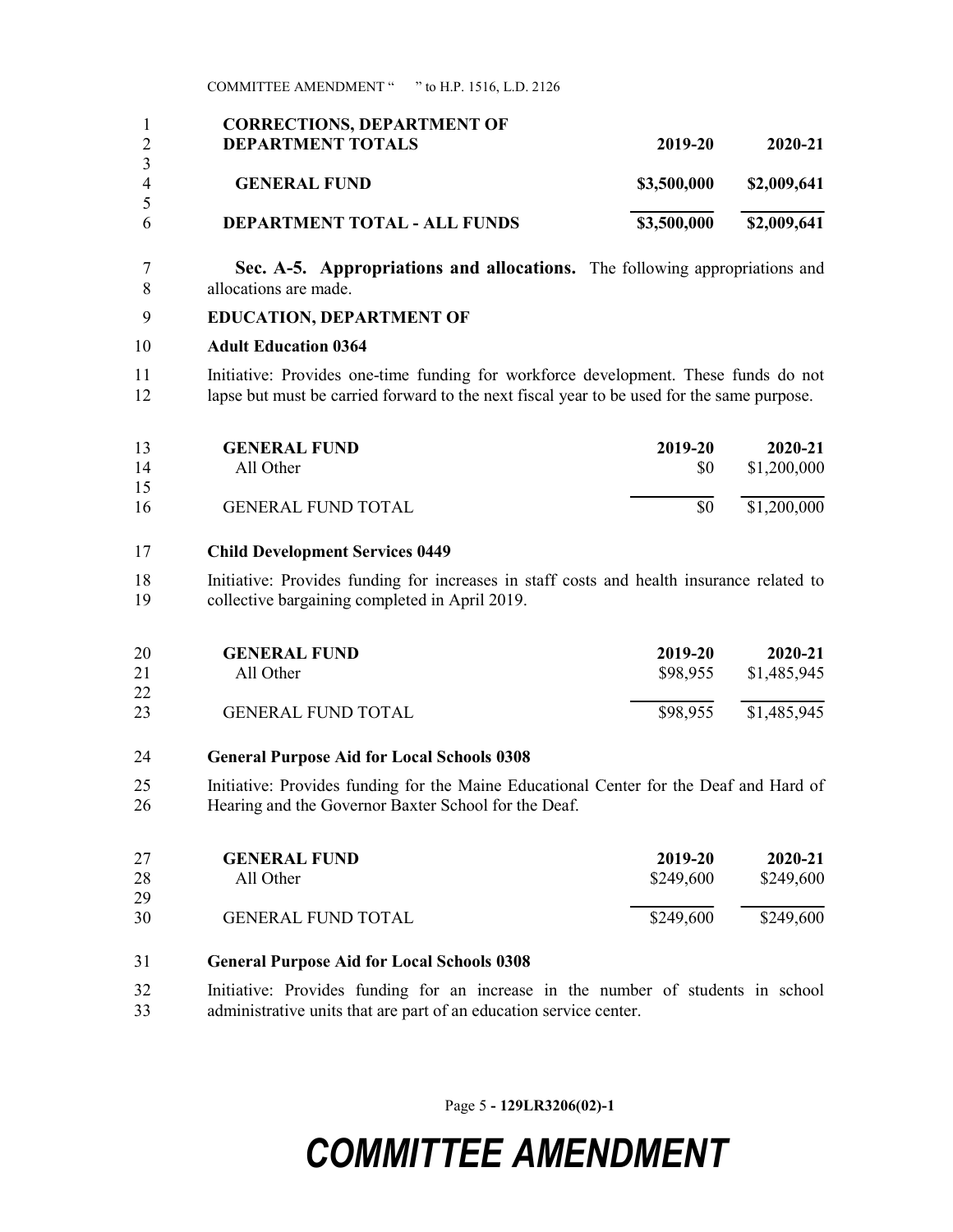|          | <b>GENERAL FUND</b>       | 2019-20 | 2020-21     |
|----------|---------------------------|---------|-------------|
|          | All Other                 | \$0     | \$1,238,863 |
| $\Delta$ | <b>GENERAL FUND TOTAL</b> | \$0     | \$1,238,863 |

### 5 General Purpose Aid for Local Schools 0308

6 Initiative: Transfers funding from the General Purpose Aid for Local Schools program to 7 the Learning Systems Team program within the same fund for costs related to 2 Regional 8 Education Representative positions transferred in Public Law 2019, chapter 343.

| - Q | <b>GENERAL FUND</b>       | 2019-20      | 2020-21      |
|-----|---------------------------|--------------|--------------|
| 10  | All Other                 | $(\$20,000)$ | $(\$20,000)$ |
| 11  |                           |              |              |
| 12  | <b>GENERAL FUND TOTAL</b> | $(\$20,000)$ | $(\$20,000)$ |

### 13 General Purpose Aid for Local Schools 0308

14 Initiative: Continues one Public Service Coordinator I position previously established by 15 Financial Order 000426 F0.

| 16 | <b>GENERAL FUND</b>           | 2019-20 | 2020-21   |
|----|-------------------------------|---------|-----------|
| 17 | POSITIONS - LEGISLATIVE COUNT | 0.000   | 1.000     |
| 18 | Personal Services             | \$0     | \$112,650 |
| 19 |                               |         |           |
| 20 | <b>GENERAL FUND TOTAL</b>     | \$0     | \$112,650 |

### 21 General Purpose Aid for Local Schools 0308

22 Initiative: Provides funding for the cost of essential programs and services to increase the 23 state share percentage by 1% from fiscal year 2019-20 levels.

| 24 | <b>GENERAL FUND</b>       | 2019-20 | 2020-21      |
|----|---------------------------|---------|--------------|
| 25 | All Other                 | SO.     | \$22,041,555 |
| 26 |                           |         |              |
| 27 | <b>GENERAL FUND TOTAL</b> | \$0     | \$22,041,555 |

#### 28 General Purpose Aid for Local Schools 0308

29 Initiative: Transfers funding for the compilation and analysis of education data from the 30 General Purpose Aid for Local Schools program to the Learning Systems Team program.

| 31 | <b>GENERAL FUND</b> | 2019-20 | 2020-21       |
|----|---------------------|---------|---------------|
| 32 | All Other           | \$0     | $(\$250,000)$ |
| 33 |                     |         |               |

Page 6 - 129LR3206(02)-1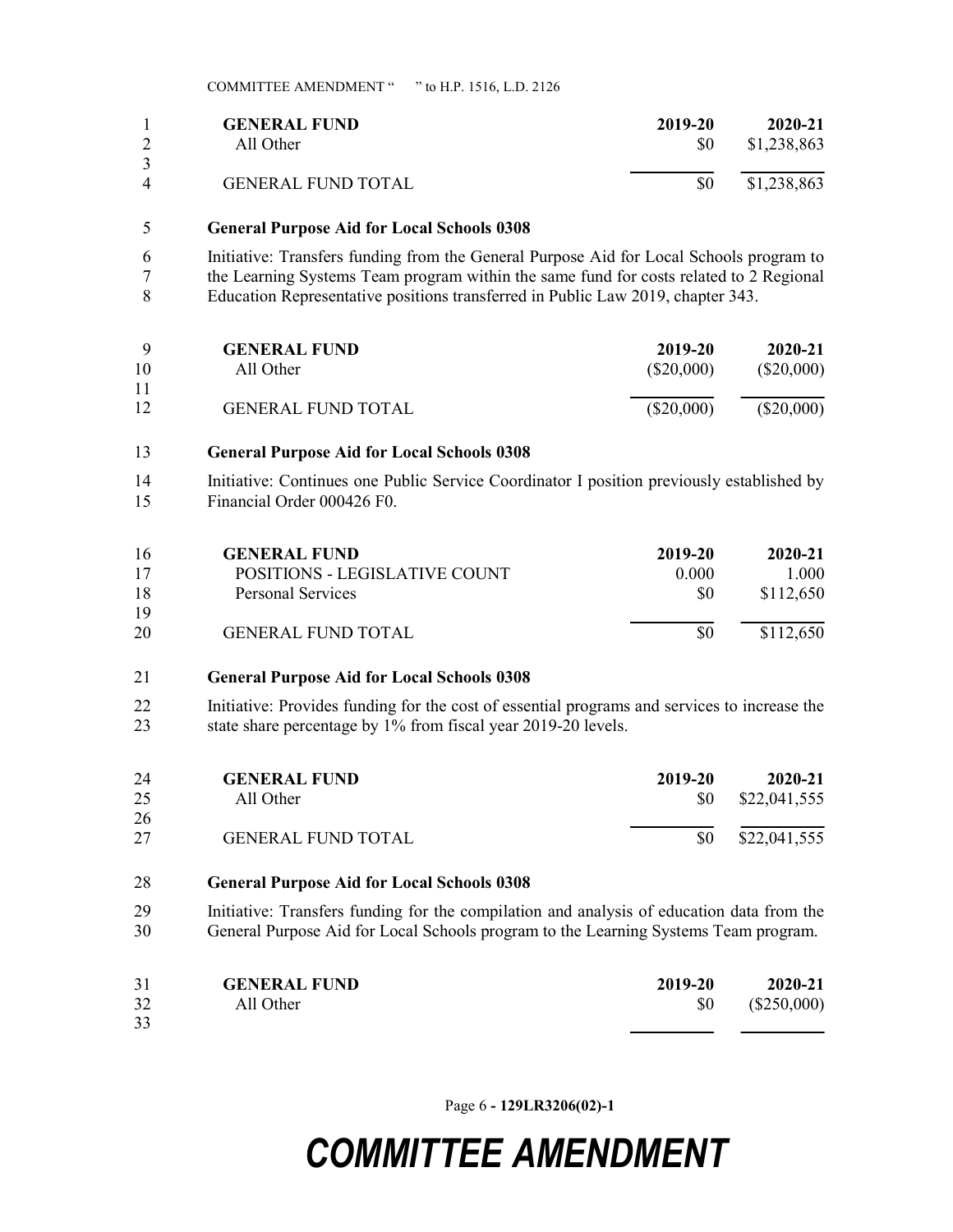#### 1 GENERAL FUND TOTAL \$0 (\$250,000)

### 2 General Purpose Aid for Local Schools 0308

3 Initiative: Transfers one Management Analyst I position and one Office Specialist I 4 position from the General Purpose Aid for Local Schools program to the Learning 5 Through Technology program within the same fund.

|    | <b>GENERAL FUND</b>           | 2019-20       | 2020-21   |
|----|-------------------------------|---------------|-----------|
|    | POSITIONS - LEGISLATIVE COUNT | 0.000         | (2.000)   |
|    | Personal Services             | <sup>SO</sup> | \$144,566 |
| Q  |                               |               |           |
| 10 | <b>GENERAL FUND TOTAL</b>     | \$0           | \$144,566 |
|    |                               |               |           |

### 11 General Purpose Aid for Local Schools 0308

12 Initiative: Provides funding for grants to schools implementing the community school 13 model that provides for counseling, mental health and other trauma-informed services 14 within certain school programs.

| 15 | <b>GENERAL FUND</b>       | 2019-20 | 2020-21   |
|----|---------------------------|---------|-----------|
| 16 | All Other                 | \$0     | \$150,000 |
| 17 |                           |         |           |
| 18 | <b>GENERAL FUND TOTAL</b> | \$0     | \$150,000 |

#### 19 General Purpose Aid for Local Schools 0308

20 Initiative: Provides funding for an increase in the total allocation for career and technical 21 education centers and career and technical education regions.

| 22 | <b>GENERAL FUND</b>       | 2019-20 | 2020-21     |
|----|---------------------------|---------|-------------|
| 23 | All Other                 | SO.     | \$1,600,000 |
| 24 |                           |         |             |
| 25 | <b>GENERAL FUND TOTAL</b> | \$0     | \$1,600,000 |

#### 26 General Purpose Aid for Local Schools 0308

27 Initiative: Provides funding for music instruction and instruments for students in rural 28 schools.

| 29 | <b>GENERAL FUND</b>       | 2019-20 | 2020-21  |
|----|---------------------------|---------|----------|
| 30 | All Other                 | \$0     | \$50,000 |
| 31 |                           |         |          |
| 32 | <b>GENERAL FUND TOTAL</b> | \$0     | \$50,000 |

Page 7 - 129LR3206(02)-1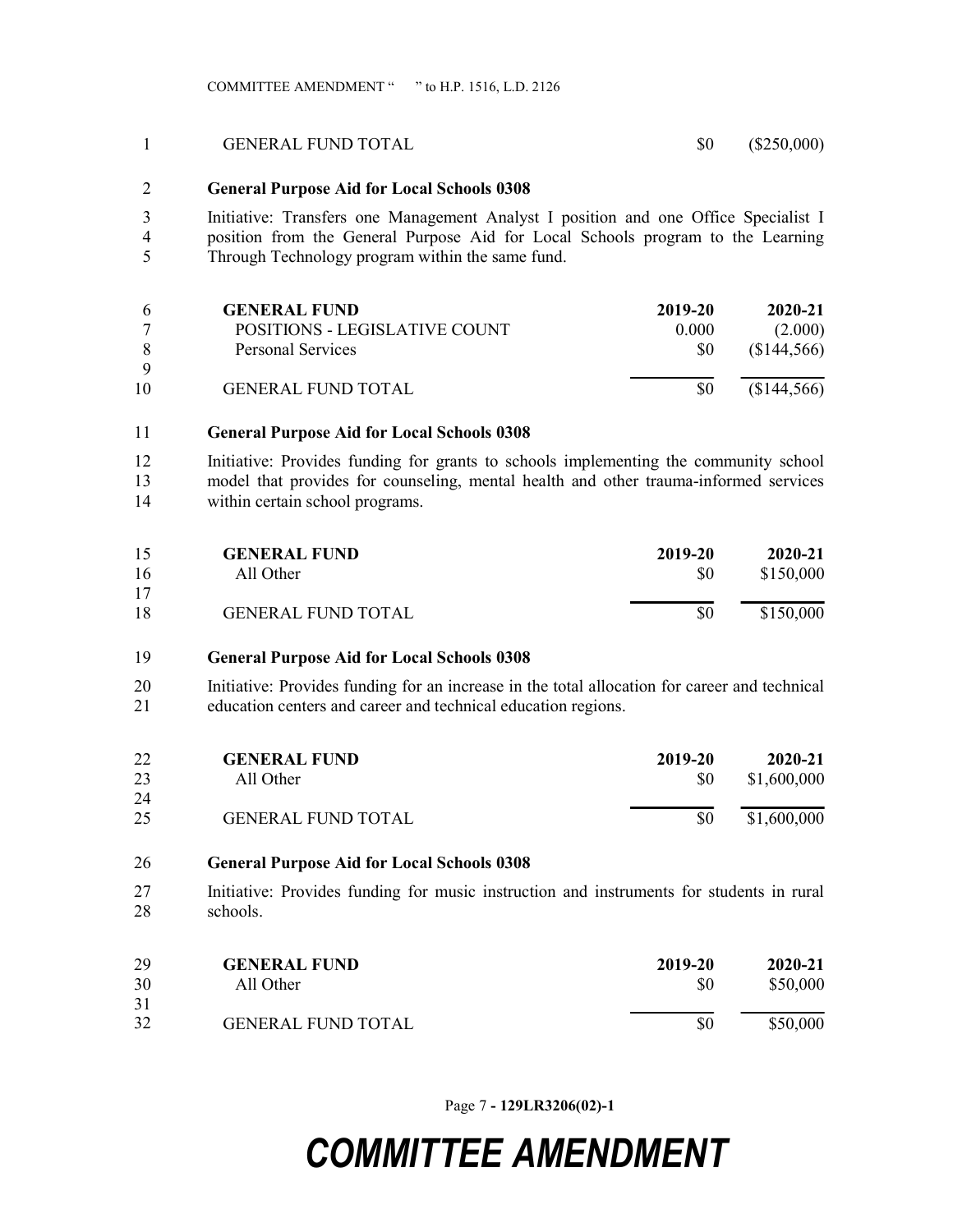- 1 General Purpose Aid for Local Schools 0308
- 2 Initiative: Provides funding to cover an increase in the system administration portion of 3 state subsidy costs.

| $\overline{4}$ | <b>GENERAL FUND</b>       | 2019-20 | 2020-21     |
|----------------|---------------------------|---------|-------------|
|                | All Other                 | SO.     | \$7,859,885 |
| -6             |                           |         |             |
|                | <b>GENERAL FUND TOTAL</b> | \$0     | \$7,859,885 |

### 8 General Purpose Aid for Local Schools 0308

9 Initiative: Transfers one Public Service Manager I position and related All Other costs 10 from the General Purpose Aid for Local Schools program to the Learning Systems Team 11 program within the same fund.

| 12 | <b>GENERAL FUND</b>           | 2019-20 | 2020-21     |
|----|-------------------------------|---------|-------------|
| 13 | POSITIONS - LEGISLATIVE COUNT | 0.000   | (1.000)     |
| 14 | Personal Services             | \$0     | (\$109,076) |
| 15 | All Other                     | \$0     | (\$10,000)  |
| 16 |                               |         |             |
| 17 | <b>GENERAL FUND TOTAL</b>     | \$0     | (\$119,076) |

### 18 General Purpose Aid for Local Schools 0308

19 Initiative: Provides funding to school administrative units to support the entrance of 20 additional students into public preschool programs.

| 21 | <b>GENERAL FUND</b>       | 2019-20 | 2020-21     |
|----|---------------------------|---------|-------------|
| 22 | All Other                 | \$0     | \$4,000,000 |
| 23 |                           |         |             |
| 24 | <b>GENERAL FUND TOTAL</b> | \$0     | \$4,000,000 |

### 25 General Purpose Aid for Local Schools 0308

26 Initiative: Provides funding for ongoing data system support and upgrades.

| 27 | <b>GENERAL FUND</b>       | 2019-20  | 2020-21   |
|----|---------------------------|----------|-----------|
| 28 | All Other                 | \$32,654 | \$130,615 |
| 29 |                           |          |           |
| 30 | <b>GENERAL FUND TOTAL</b> | \$32,654 | \$130,615 |

### 31 Leadership Team Z077

32 Initiative: Provides funding for costs related to legislative tasks, work groups, study 33 groups, task forces, committees and other projects required of the commissioner's office.

Page 8 - 129LR3206(02)-1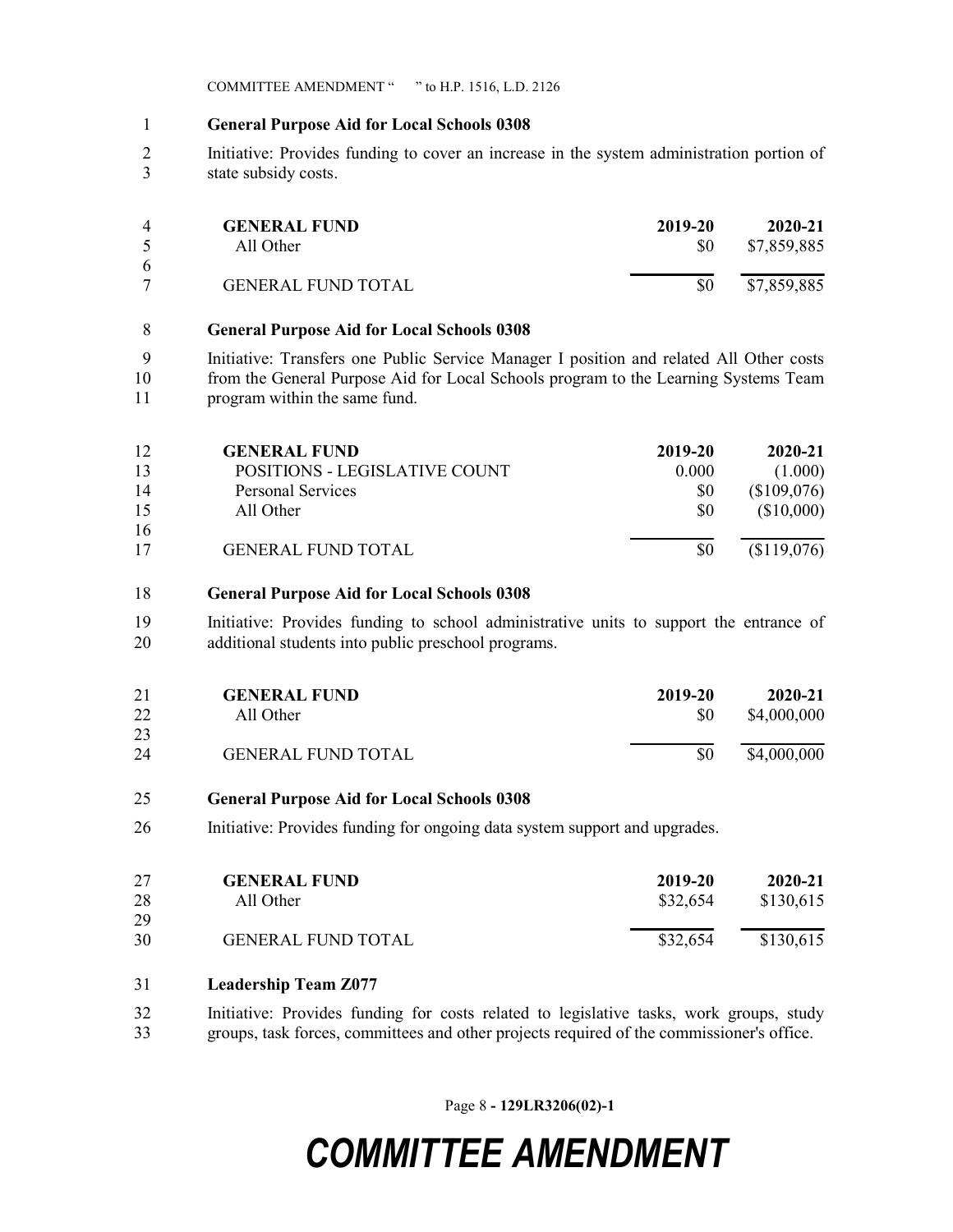|          | <b>GENERAL FUND</b>       | 2019-20 | $2020 - 21$ |
|----------|---------------------------|---------|-------------|
|          | All Other                 | \$0     | \$68,800    |
| $\Delta$ | <b>GENERAL FUND TOTAL</b> | \$0     | \$68,800    |

### 5 Learning Systems Team Z081

6 Initiative: Transfers funding from the General Purpose Aid for Local Schools program to 7 the Learning Systems Team program within the same fund for costs related to 2 Regional 8 Education Representative positions transferred in Public Law 2019, chapter 343.

| Q  | <b>GENERAL FUND</b>       | 2019-20  | $2020 - 21$ |
|----|---------------------------|----------|-------------|
| 10 | All Other                 | \$20,000 | \$20,000    |
| 11 |                           |          |             |
| 12 | <b>GENERAL FUND TOTAL</b> | \$20,000 | \$20,000    |

#### 13 Learning Systems Team Z081

14 Initiative: Provides one-time funding for equipment upgrades at career and technical 15 education schools to meet national industry standards. These funds do not lapse but must 16 be carried forward to the next fiscal year to be used for the same purpose.

| 17<br>18 | <b>GENERAL FUND</b><br>All Other | 2019-20<br>SO. | $2020 - 21$<br>\$2,000,000 |
|----------|----------------------------------|----------------|----------------------------|
| 19       |                                  |                |                            |
| 20       | <b>GENERAL FUND TOTAL</b>        | \$0            | \$2,000,000                |

## 21 Learning Systems Team Z081

22 Initiative: Transfers one Public Service Manager I position and related All Other costs 23 from the General Purpose Aid for Local Schools program to the Learning Systems Team 24 program within the same fund.

| 25 | <b>GENERAL FUND</b>           | 2019-20        | $2020 - 21$ |
|----|-------------------------------|----------------|-------------|
| 26 | POSITIONS - LEGISLATIVE COUNT | 0.000          | 1.000       |
| 27 | Personal Services             | <sup>SO</sup>  | \$109,076   |
| 28 | All Other                     | S <sub>0</sub> | \$10,000    |
| 29 |                               |                |             |
| 30 | <b>GENERAL FUND TOTAL</b>     | \$0            | \$119,076   |

## 31 Learning Systems Team Z081

- 32 Initiative: Transfers funding for the compilation and analysis of education data from the
- 33 General Purpose Aid for Local Schools program to the Learning Systems Team program.

Page 9 - 129LR3206(02)-1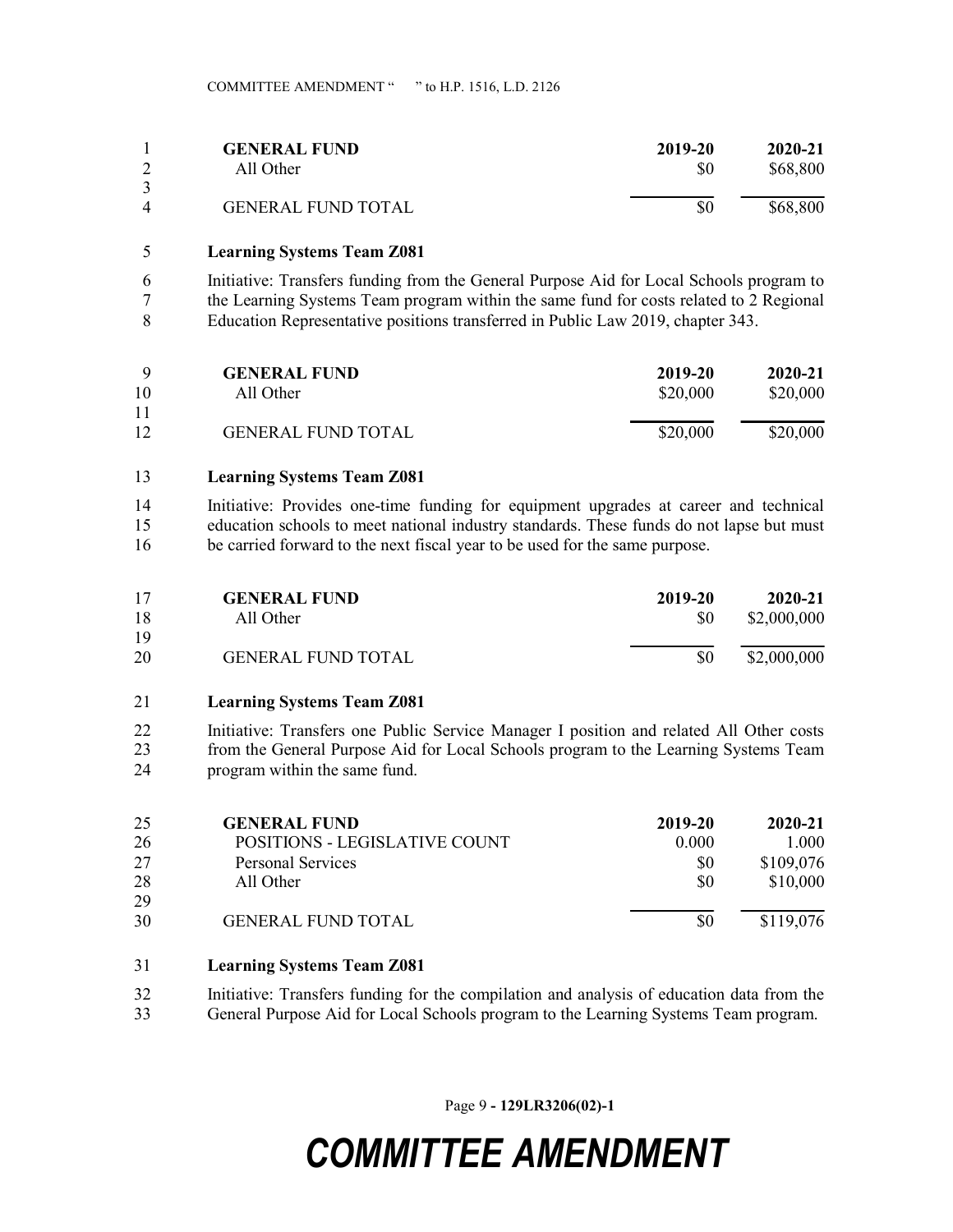|                | <b>GENERAL FUND</b>       | 2019-20 | $2020 - 21$ |
|----------------|---------------------------|---------|-------------|
|                | All Other                 | \$0     | \$250,000   |
| $\overline{4}$ | <b>GENERAL FUND TOTAL</b> | \$0     | \$250,000   |

### 5 Learning Through Technology Z029

6 Initiative: Transfers one Management Analyst I position and one Office Specialist I 7 position from the General Purpose Aid for Local Schools program to the Learning 8 Through Technology program within the same fund.

| 9  | <b>GENERAL FUND</b>                  | 2019-20   | 2020-21      |
|----|--------------------------------------|-----------|--------------|
| 10 | <b>POSITIONS - LEGISLATIVE COUNT</b> | 0.000     | 2.000        |
| 11 | Personal Services                    | \$0       | \$144,566    |
| 12 |                                      |           |              |
| 13 | <b>GENERAL FUND TOTAL</b>            | \$0       | \$144,566    |
| 14 | <b>EDUCATION, DEPARTMENT OF</b>      |           |              |
| 15 | <b>DEPARTMENT TOTALS</b>             | 2019-20   | 2020-21      |
| 16 |                                      |           |              |
| 17 | <b>GENERAL FUND</b>                  | \$381,209 | \$42,187,913 |
| 18 |                                      |           |              |
| 19 | <b>DEPARTMENT TOTAL - ALL FUNDS</b>  | \$381,209 | \$42,187,913 |

20 Sec. A-6. Appropriations and allocations. The following appropriations and 21 allocations are made.

#### 22 EDUCATION, STATE BOARD OF

#### 23 State Board of Education 0614

24 Initiative: Provides funding to support the activities of the Professional Standards Board.

| 25 | <b>GENERAL FUND</b>       | 2019-20 | 2020-21 |
|----|---------------------------|---------|---------|
| 26 | All Other                 | S0      | \$3,200 |
| 27 |                           |         |         |
| 28 | <b>GENERAL FUND TOTAL</b> |         | \$3,200 |

- 29 Sec. A-7. Appropriations and allocations. The following appropriations and 30 allocations are made.
- 31 HEALTH AND HUMAN SERVICES, DEPARTMENT OF
- 32 Developmental Services Community Z208
- 33 Initiative: Provides funding for increased caregiver and respite services in support of 34 individuals with developmental disabilities on the waiting list and their families.

Page 10 - 129LR3206(02)-1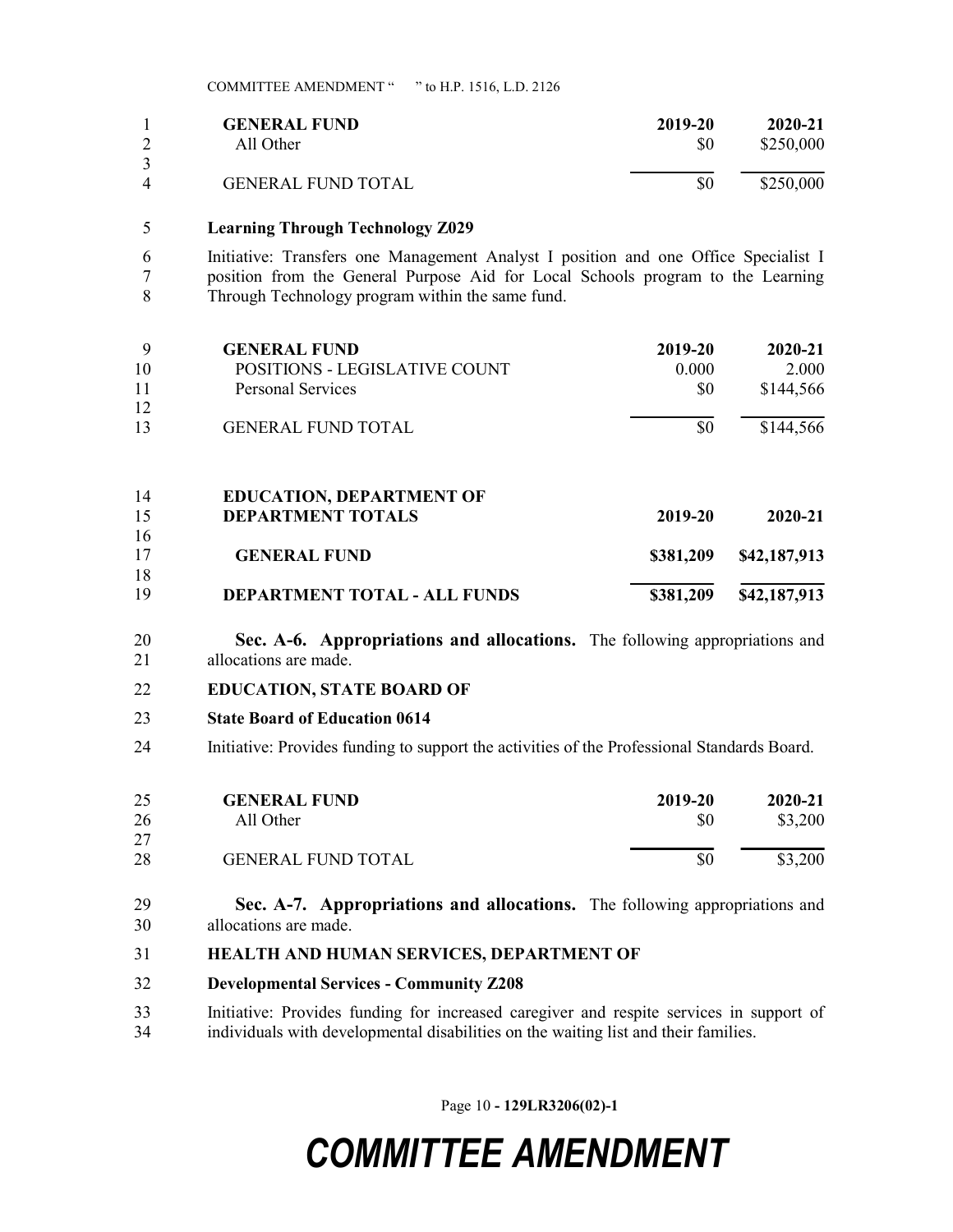|   | <b>GENERAL FUND</b>       | 2019-20  | 2020-21   |
|---|---------------------------|----------|-----------|
|   | All Other                 | \$53,750 | \$215,000 |
|   |                           |          |           |
| 4 | <b>GENERAL FUND TOTAL</b> | \$53,750 | \$215,000 |

#### 5 Developmental Services Waiver - MaineCare Z211

6 Initiative: Provides funding to increase certain rates related to the MaineCare Benefits 7 Manual, Chapter III, Section 21, Allowances for Home and Community Benefits for 8 Members with Intellectual Disabilities or Autism Spectrum Disorder, and Section 29, 9 Allowances for Support Services for Adults with Intellectual Disabilities or Autism 10 Spectrum Disorder. This funding is intended to be applied to the wages of direct care 11 workers.

| 12 | <b>GENERAL FUND</b>       | 2019-20 | $2020 - 21$ |
|----|---------------------------|---------|-------------|
| 13 | All Other                 | \$0     | \$499,505   |
| 14 |                           |         |             |
| 15 | <b>GENERAL FUND TOTAL</b> | \$0     | \$499,505   |

#### 16 Developmental Services Waiver - Supports Z212

17 Initiative: Provides funding for individuals with intellectual disabilities to receive services 18 pursuant to the MaineCare Benefits Manual, Chapter II, Section 29, Support Services for 19 Adults with Intellectual Disabilities or Autism Spectrum Disorder, promoting greater 20 independence, employment and community engagement.

| 21 | <b>GENERAL FUND</b>       | 2019-20 | 2020-21     |
|----|---------------------------|---------|-------------|
| 22 | All Other                 | SO.     | \$2,605,582 |
| 23 |                           |         |             |
| 24 | <b>GENERAL FUND TOTAL</b> | \$0     | \$2,605,582 |

#### 25 Developmental Services Waiver - Supports Z212

26 Initiative: Provides funding to increase certain rates related to the MaineCare Benefits 27 Manual, Chapter III, Section 21, Allowances for Home and Community Benefits for 28 Members with Intellectual Disabilities or Autism Spectrum Disorder, and Section 29, 29 Allowances for Support Services for Adults with Intellectual Disabilities or Autism 30 Spectrum Disorder. This funding is intended to be applied to the wages of direct care 31 workers.

| 32 | <b>GENERAL FUND</b>       | 2019-20 | $2020 - 21$ |
|----|---------------------------|---------|-------------|
| 33 | All Other                 | \$0     | \$267,748   |
| 34 |                           |         |             |
| 35 | <b>GENERAL FUND TOTAL</b> | \$0     | \$267,748   |

Page 11 - 129LR3206(02)-1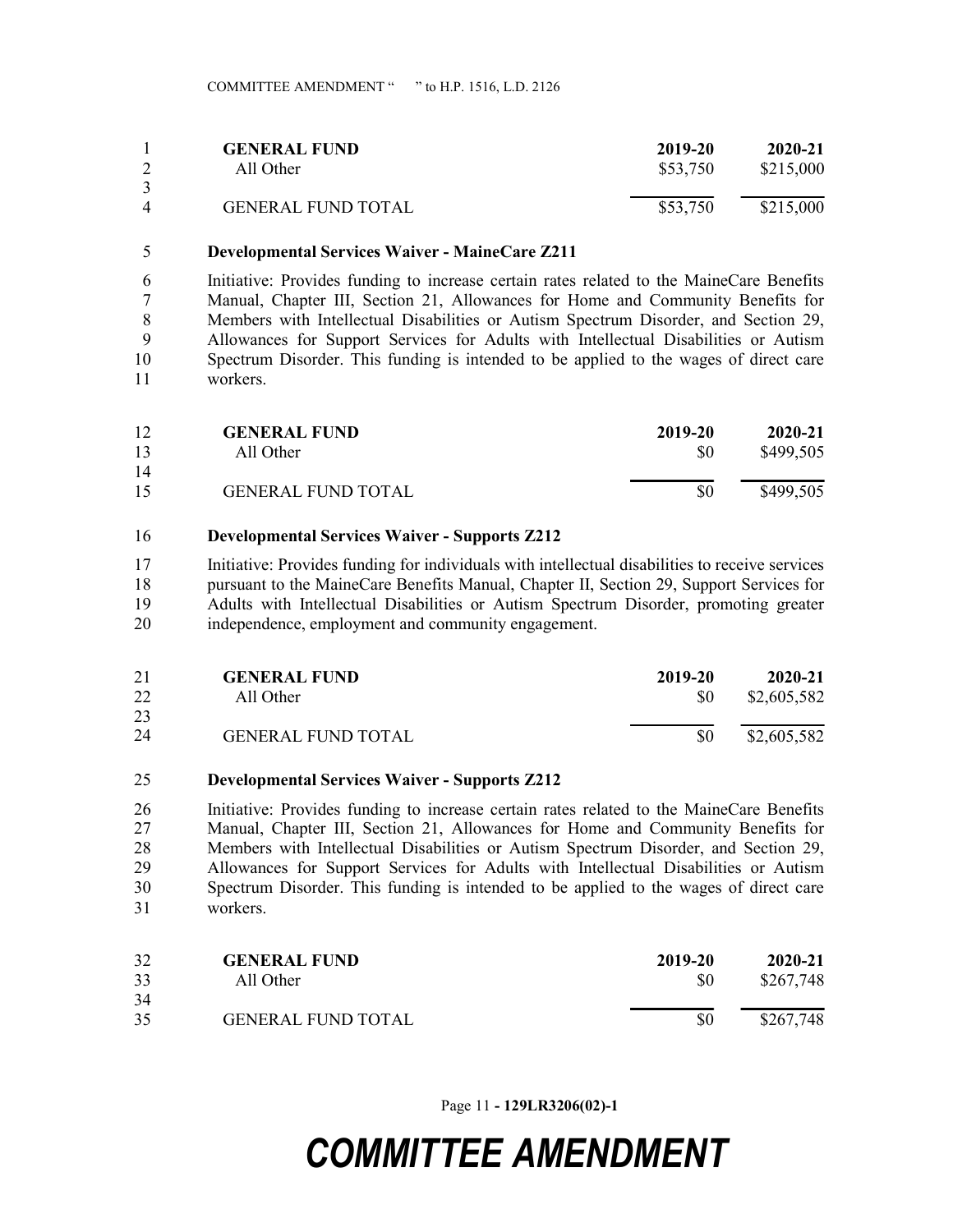## 1 Long Term Care - Office of Aging and Disability Services 0420

2 Initiative: Provides funding to increase reimbursement rates for providers of state-funded, 3 consumer-directed personal support services.

| $\Delta$ | <b>GENERAL FUND</b>       | 2019-20 | $2020 - 21$ |
|----------|---------------------------|---------|-------------|
|          | All Other                 | \$0     | \$383,710   |
| -6       |                           |         |             |
|          | <b>GENERAL FUND TOTAL</b> |         | \$383,710   |

### 8 Long Term Care - Office of Aging and Disability Services 0420

9 Initiative: Provides funding for the increase in the reimbursement rate for providers of 10 state-funded registered nurse services.

| 11       | <b>GENERAL FUND</b>       | 2019-20 | 2020-21  |
|----------|---------------------------|---------|----------|
| 12       | All Other                 | \$0     | \$44,481 |
| 13<br>14 | <b>GENERAL FUND TOTAL</b> | \$0     | \$44,481 |

## 15 Long Term Care - Office of Aging and Disability Services 0420

16 Initiative: Provides funding to increase reimbursement rates for the 7 assisted living 17 facilities currently under contract.

| -18 | <b>GENERAL FUND</b>       | 2019-20 | $2020 - 21$ |
|-----|---------------------------|---------|-------------|
| 19  | All Other                 | \$0     | \$519,000   |
| 20  |                           |         |             |
| 21  | <b>GENERAL FUND TOTAL</b> | \$0     | \$519,000   |

## 22 Long Term Care - Office of Aging and Disability Services 0420

23 Initiative: Provides funding to update pay rates to projected state median benchmarks for 24 personal support services based upon a recent study. This funding is intended to be 25 applied to the wages of direct care workers.

| 26<br>27 | <b>GENERAL FUND</b><br>All Other | 2019-20<br>SO. | 2020-21<br>\$3,627,137 |
|----------|----------------------------------|----------------|------------------------|
| 28       |                                  |                |                        |
| 29       | <b>GENERAL FUND TOTAL</b>        | \$0            | \$3,627,137            |

## 30 Long Term Care - Office of Aging and Disability Services 0420

- 31 Initiative: Provides funding for the increase of the current homemaker rate under 10-149
- 32 Code of Maine Rules, Chapter 5, Section 69, Office of Elder Services Independent

Page 12 - 129LR3206(02)-1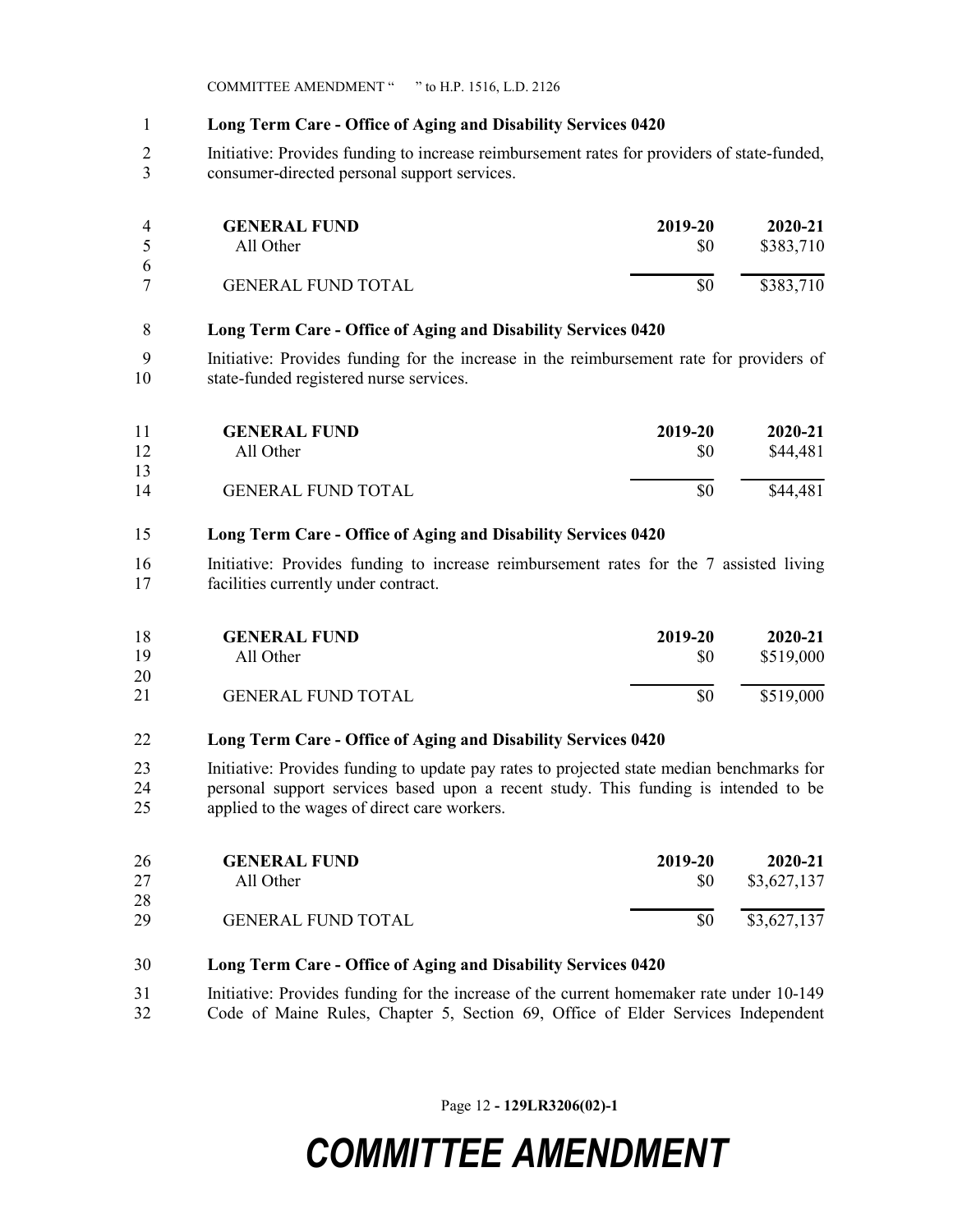1 Support Services Program. This funding is intended to be applied to the wages of direct 2 care workers.

| $\overline{4}$ | <b>GENERAL FUND</b>       | 2019-20 | $2020 - 21$ |
|----------------|---------------------------|---------|-------------|
|                | All Other                 | \$0     | \$530,333   |
| -6             | <b>GENERAL FUND TOTAL</b> | \$0     | \$530,333   |

### 7 Maine Center for Disease Control and Prevention 0143

8 Initiative: Reallocates the costs of 43 positions within the Health and Environmental 9 Testing Laboratory. Position and allocation detail is on file with the Bureau of the 10 Budget.

| 11<br>12 | <b>GENERAL FUND</b><br><b>Personal Services</b> | 2019-20<br>\$455,000 | 2020-21<br>\$0 |
|----------|-------------------------------------------------|----------------------|----------------|
| 13<br>14 | <b>GENERAL FUND TOTAL</b>                       | \$455,000            | \$0            |
| 15       | <b>OTHER SPECIAL REVENUE FUNDS</b>              | 2019-20              | 2020-21        |
| 16       | <b>Personal Services</b>                        | $(\$455,000)$        | \$0            |
| 17<br>18 | All Other                                       | (\$12,172)           | \$0            |

19 OTHER SPECIAL REVENUE FUNDS TOTAL (\$467,172) \$0

### 20 Maine Center for Disease Control and Prevention 0143

21 Initiative: Provides one-time funding to respond to COVID-19.

| 22 | <b>GENERAL FUND</b>       | 2019-20 | 2020-21   |
|----|---------------------------|---------|-----------|
| 23 | All Other                 | \$0     | \$648,211 |
| 24 |                           |         |           |
| 25 | <b>GENERAL FUND TOTAL</b> | \$0     | \$648,211 |

### 26 Maine Center for Disease Control and Prevention 0143

27 Initiative: Provides funding for recruitment and retention efforts in accordance with 28 established human resources processes for Public Health Nurse Supervisor positions, 29 Public Health Nurse I positions, Public Health Nurse II positions, Public Health Nurse 30 Consultant positions and Nursing Education Consultant positions within the Public 31 Health Nursing Program established in the Maine Revised Statutes, Title 22, section 1961 32 to help ensure the State can fill these vital positions.

Page 13 - 129LR3206(02)-1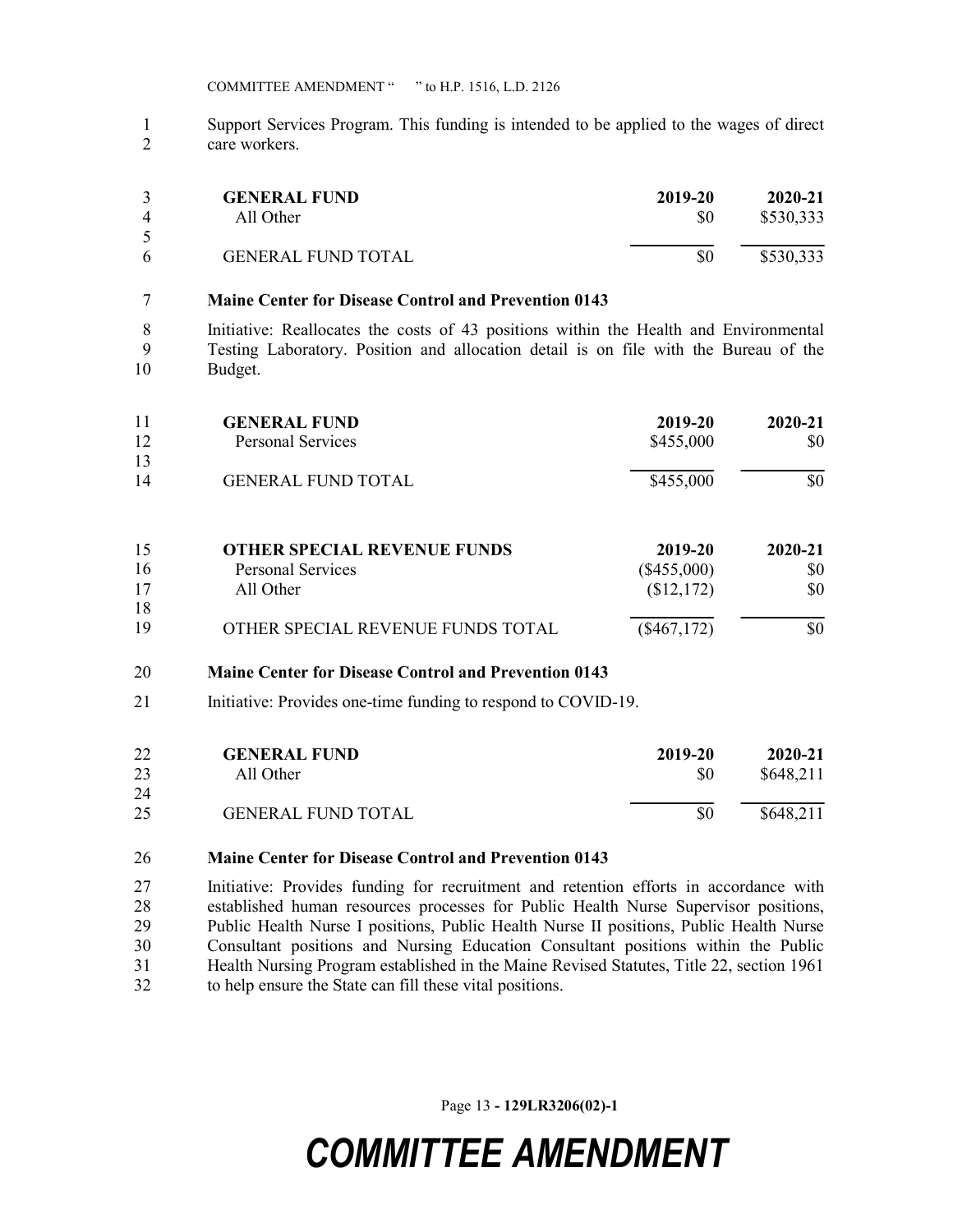|          | <b>GENERAL FUND</b>       | 2019-20 | 2020-21   |
|----------|---------------------------|---------|-----------|
|          | Personal Services         | \$0     | \$351,789 |
| $\Delta$ | <b>GENERAL FUND TOTAL</b> | \$0     | \$351,789 |

### 5 Maternal and Child Health 0191

6 Initiative: Provides funding for recruitment and retention efforts in accordance with 7 established human resources processes for Public Health Nurse Supervisor positions, 8 Public Health Nurse I positions, Public Health Nurse II positions, Public Health Nurse 9 Consultant positions and Nursing Education Consultant positions within the Public 10 Health Nursing Program established in the Maine Revised Statutes, Title 22, section 1961 11 to help ensure the State can fill these vital positions.

| 12 | <b>FEDERAL BLOCK GRANT FUND</b> | 2019-20 | 2020-21   |
|----|---------------------------------|---------|-----------|
| 13 | Personal Services               | \$0     | \$158,026 |
| 14 | All Other                       | \$0     | \$4,227   |
| 15 |                                 |         |           |
| 16 | FEDERAL BLOCK GRANT FUND TOTAL  | \$0     | \$162,253 |

### 17 Medicaid Services - Developmental Services Z210

18 Initiative: Provides funding for individuals with intellectual disabilities to receive services 19 pursuant to the MaineCare Benefits Manual, Chapter II, Section 29, Support Services for 20 Adults with Intellectual Disabilities or Autism Spectrum Disorder, promoting greater 21 independence, employment and community engagement.

| 22 | <b>OTHER SPECIAL REVENUE FUNDS</b> | 2019-20 | 2020-21   |
|----|------------------------------------|---------|-----------|
| 23 | All Other                          | \$0     | \$516,000 |
| 24 |                                    |         |           |
| 25 | OTHER SPECIAL REVENUE FUNDS TOTAL  | \$0     | \$516,000 |

### 26 Medicaid Services - Developmental Services Z210

27 Initiative: Provides funding to increase certain rates related to the MaineCare Benefits 28 Manual, Chapter III, Section 21, Allowances for Home and Community Benefits for 29 Members with Intellectual Disabilities or Autism Spectrum Disorder, and Section 29, 30 Allowances for Support Services for Adults with Intellectual Disabilities or Autism 31 Spectrum Disorder. This funding is intended to be applied to the wages of direct care 32 workers.

| 33 | <b>OTHER SPECIAL REVENUE FUNDS</b> | 2019-20 | 2020-21   |
|----|------------------------------------|---------|-----------|
| 34 | All Other                          | \$0     | \$152,435 |
| 35 |                                    |         |           |
| 36 | OTHER SPECIAL REVENUE FUNDS TOTAL  | \$0     | \$152,435 |

Page 14 - 129LR3206(02)-1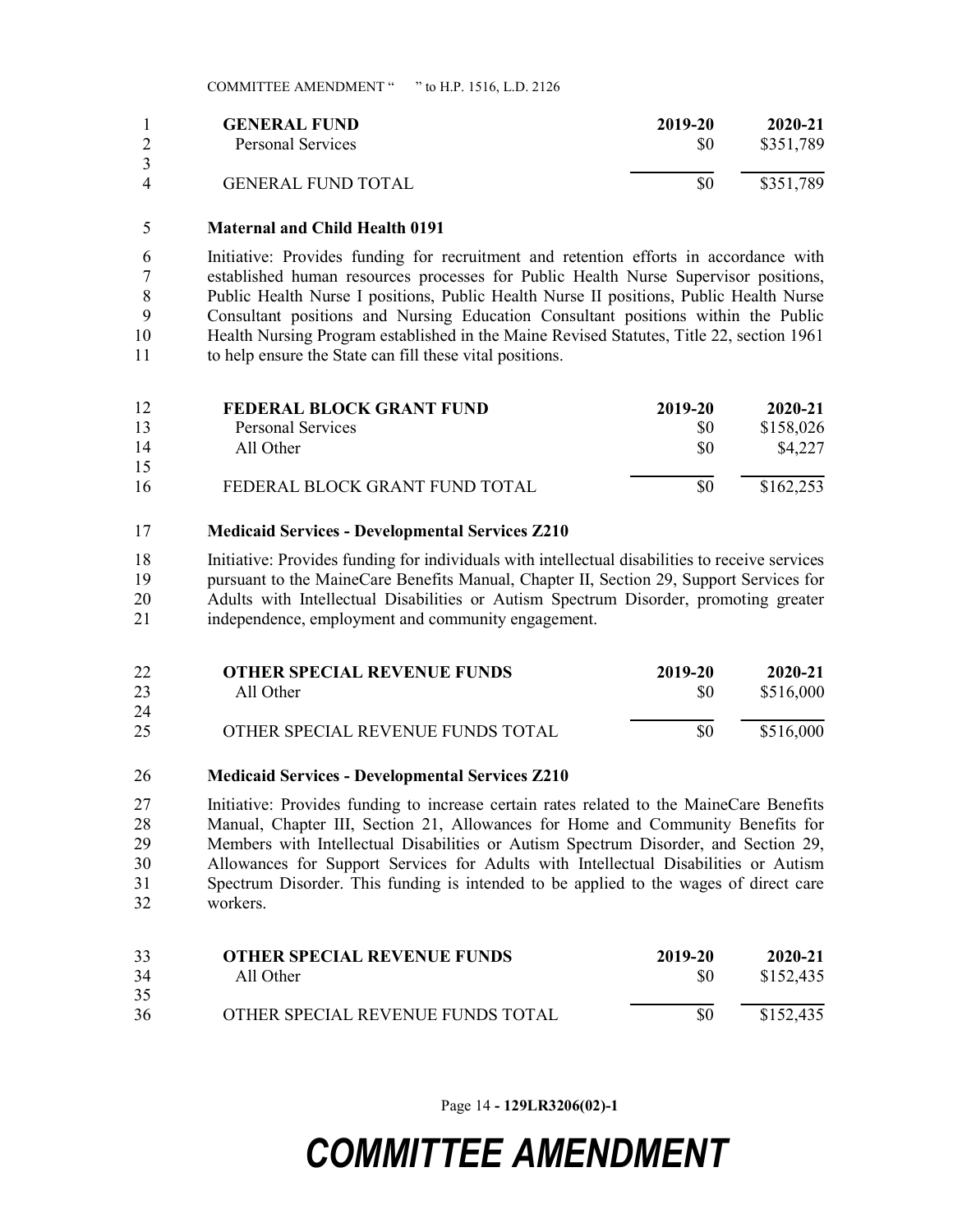## 1 Medicaid Waiver for Brain Injury Residential /Community Serv Z218

2 Initiative: Adjusts funding to update rates for services provided under the MaineCare 3 Benefits Manual, Chapter III, Section 18, Allowances for Home and Community-Based 4 Services for Adults with Brain Injury, and Section 20, Allowances for Home and 5 Community Based Services for Adults with Other Related Conditions. This funding is 6 intended to be applied to the wages of direct care workers.

|    | <b>GENERAL FUND</b>       | 2019-20 | $2020 - 21$ |
|----|---------------------------|---------|-------------|
| -8 | All Other                 | \$0     | (S11,797)   |
| Q  |                           |         |             |
| 10 | <b>GENERAL FUND TOTAL</b> | \$0     | (\$11,797)  |

### 11 Medicaid Waiver for Other Related Conditions Z217

12 Initiative: Adjusts funding to update rates for services provided under the MaineCare 13 Benefits Manual, Chapter III, Section 18, Allowances for Home and Community-Based 14 Services for Adults with Brain Injury, and Section 20, Allowances for Home and 15 Community Based Services for Adults with Other Related Conditions. This funding is 16 intended to be applied to the wages of direct care workers.

| 17 | <b>GENERAL FUND</b>       | 2019-20 | 2020-21   |
|----|---------------------------|---------|-----------|
| 18 | All Other                 | \$0     | \$475,409 |
| 19 |                           |         |           |
| 20 | <b>GENERAL FUND TOTAL</b> | \$0     | \$475,409 |

### 21 Medical Care - Payments to Providers 0147

22 Initiative: Provides funding for individuals with intellectual disabilities to receive services 23 pursuant to the MaineCare Benefits Manual, Chapter II, Section 29, Support Services for 24 Adults with Intellectual Disabilities or Autism Spectrum Disorder, promoting greater 25 independence, employment and community engagement.

| 26 | FEDERAL EXPENDITURES FUND       | 2019-20 | 2020-21     |
|----|---------------------------------|---------|-------------|
| 27 | All Other                       | -SO     | \$5,478,350 |
| 28 |                                 |         |             |
| 29 | FEDERAL EXPENDITURES FUND TOTAL | 80      | \$5,478,350 |

### 30 Medical Care - Payments to Providers 0147

31 Initiative: Provides funding for an increase in rates and change in payment method for 32 multisystemic and functional family therapies and an increase in rates for trauma-focused 33 cognitive behavioral therapy provided under the MaineCare Benefits Manual, Chapter III, 34 Section 65, Behavioral Health Services, based upon a recent rate study.

Page 15 - 129LR3206(02)-1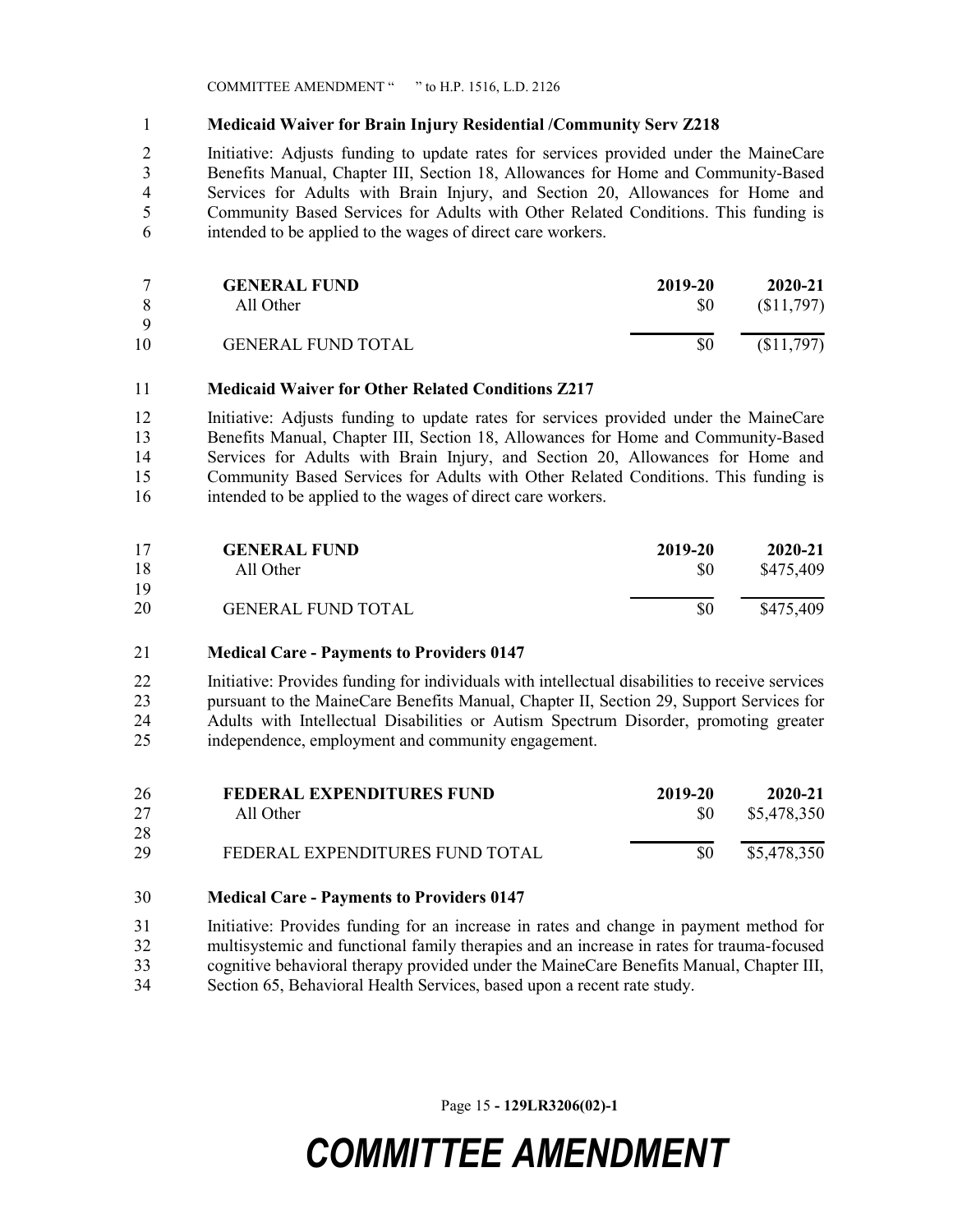|                | <b>GENERAL FUND</b>              | 2019-20 | 2020-21   |
|----------------|----------------------------------|---------|-----------|
| $\overline{2}$ | All Other                        | \$0     | \$334,109 |
| 3              |                                  |         |           |
| 4              | <b>GENERAL FUND TOTAL</b>        | \$0     | \$334,109 |
| 5              | <b>FEDERAL EXPENDITURES FUND</b> | 2019-20 | 2020-21   |
| 6              | All Other                        | \$0     | \$586,808 |
| 7              |                                  |         |           |
| 8              | FEDERAL EXPENDITURES FUND TOTAL  | \$0     | \$586,808 |

### 9 Medical Care - Payments to Providers 0147

10 Initiative: Provides funding for an increase in rates for home and community-based 11 behavioral therapy services provided under the MaineCare Benefits Manual, Chapter III, 12 Section 65, Behavioral Health Services, to reflect updated pay rate information.

| 13<br>14<br>15 | <b>GENERAL FUND</b><br>All Other | 2019-20<br>\$0 | $2020 - 21$<br>\$259,556 |
|----------------|----------------------------------|----------------|--------------------------|
| 16             | <b>GENERAL FUND TOTAL</b>        | \$0            | \$259,556                |
| 17             | FEDERAL EXPENDITURES FUND        | 2019-20        | 2020-21                  |
| 18             | All Other                        | \$0            | \$455,868                |
| 19             |                                  |                |                          |
| 20             | FEDERAL EXPENDITURES FUND TOTAL  | \$0            | \$455,868                |

#### 21 Medical Care - Payments to Providers 0147

22 Initiative: Provides funding for an increase in the physician rate for psychiatric 23 medication management services provided under the MaineCare Benefits Manual, 24 Chapter III, Section 65, Behavioral Health Services, based upon a recent study.

| 25 | <b>GENERAL FUND</b>              | 2019-20 | 2020-21   |
|----|----------------------------------|---------|-----------|
| 26 | All Other                        | \$0     | \$359,308 |
| 27 |                                  |         |           |
| 28 | <b>GENERAL FUND TOTAL</b>        | \$0     | \$359,308 |
| 29 | <b>FEDERAL EXPENDITURES FUND</b> | 2019-20 | 2020-21   |
| 30 | All Other                        | \$0     | \$883,322 |
| 31 |                                  |         |           |
| 32 | FEDERAL EXPENDITURES FUND TOTAL  | \$0     | \$883,322 |

Page 16 - 129LR3206(02)-1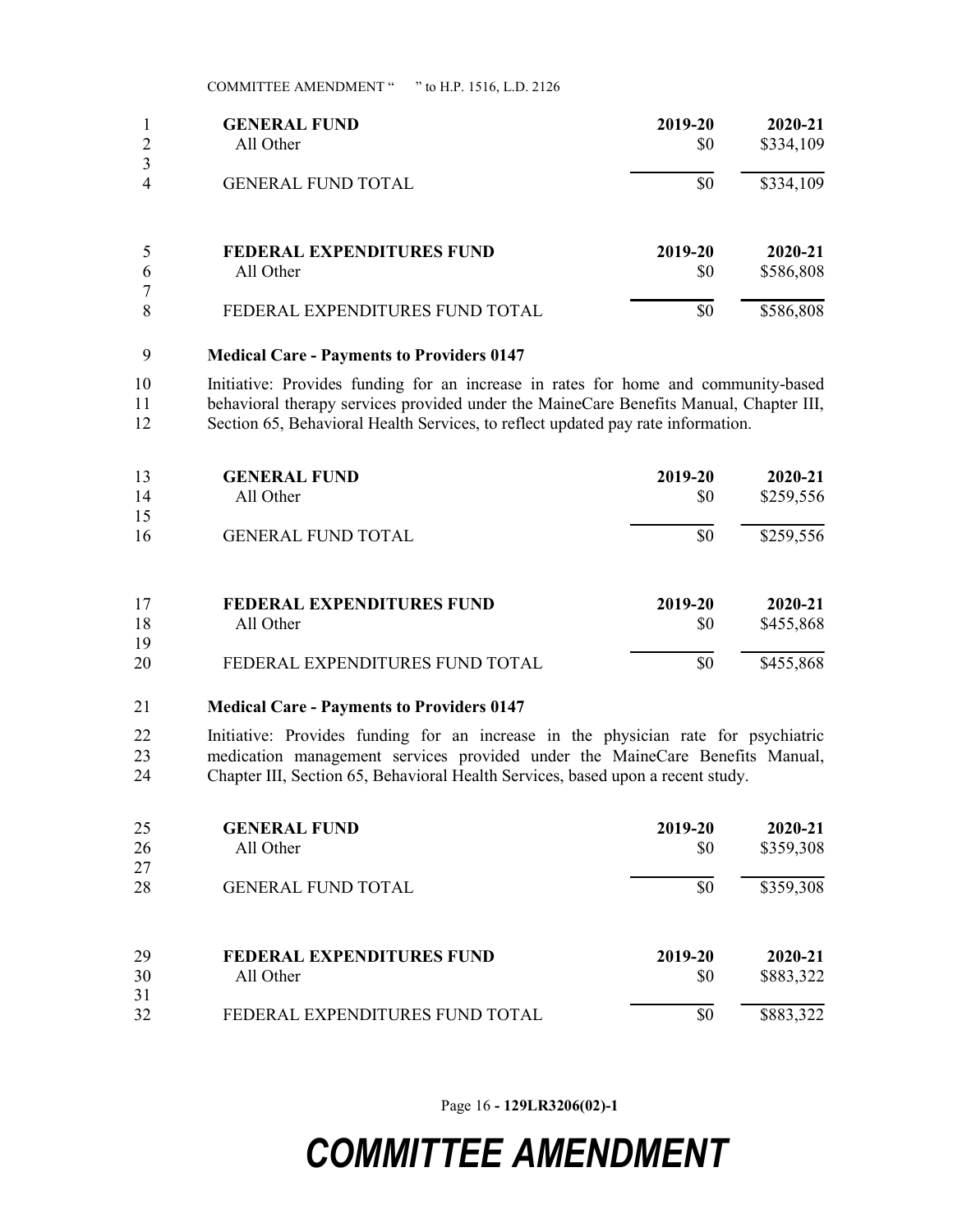### 1 Medical Care - Payments to Providers 0147

2 Initiative: Provides funding to update pay rates to projected state median benchmarks for 3 personal support services based upon a recent study. This funding is intended to be 4 applied to the wages of direct care workers.

|               | <b>GENERAL FUND</b>                | 2019-20 | 2020-21      |
|---------------|------------------------------------|---------|--------------|
| $\mathfrak b$ | All Other                          | \$0     | \$6,969,111  |
| 8             | <b>GENERAL FUND TOTAL</b>          | \$0     | \$6,969,111  |
| 9             | <b>FEDERAL EXPENDITURES FUND</b>   | 2019-20 | 2020-21      |
| 10<br>11      | All Other                          | \$0     | \$13,857,245 |
| 12            | FEDERAL EXPENDITURES FUND TOTAL    | \$0     | \$13,857,245 |
| 13            | <b>OTHER SPECIAL REVENUE FUNDS</b> | 2019-20 | 2020-21      |
| 14<br>15      | All Other                          | \$0     | \$920,732    |
| 16            | OTHER SPECIAL REVENUE FUNDS TOTAL  | \$0     | \$920,732    |

### 17 Medical Care - Payments to Providers 0147

18 Initiative: Provides funding to increase certain rates related to the MaineCare Benefits 19 Manual, Chapter III, Section 21, Allowances for Home and Community Benefits for 20 Members with Intellectual Disabilities or Autism Spectrum Disorder, and Section 29, 21 Allowances for Support Services for Adults with Intellectual Disabilities or Autism 22 Spectrum Disorder. This funding is intended to be applied to the wages of direct care 23 workers.

| 24       | FEDERAL EXPENDITURES FUND       | 2019-20 | 2020-21     |
|----------|---------------------------------|---------|-------------|
| 25       | All Other                       | SO.     | \$1,620,889 |
| 26<br>27 | FEDERAL EXPENDITURES FUND TOTAL | \$0     | \$1,620,889 |

### 28 Medical Care - Payments to Providers 0147

29 Initiative: Adjusts funding to update rates for services provided under the MaineCare 30 Benefits Manual, Chapter III, Section 18, Allowances for Home and Community-Based 31 Services for Adults with Brain Injury, and Section 20, Allowances for Home and 32 Community Based Services for Adults with Other Related Conditions. This funding is 33 intended to be applied to the wages of direct care workers.

Page 17 - 129LR3206(02)-1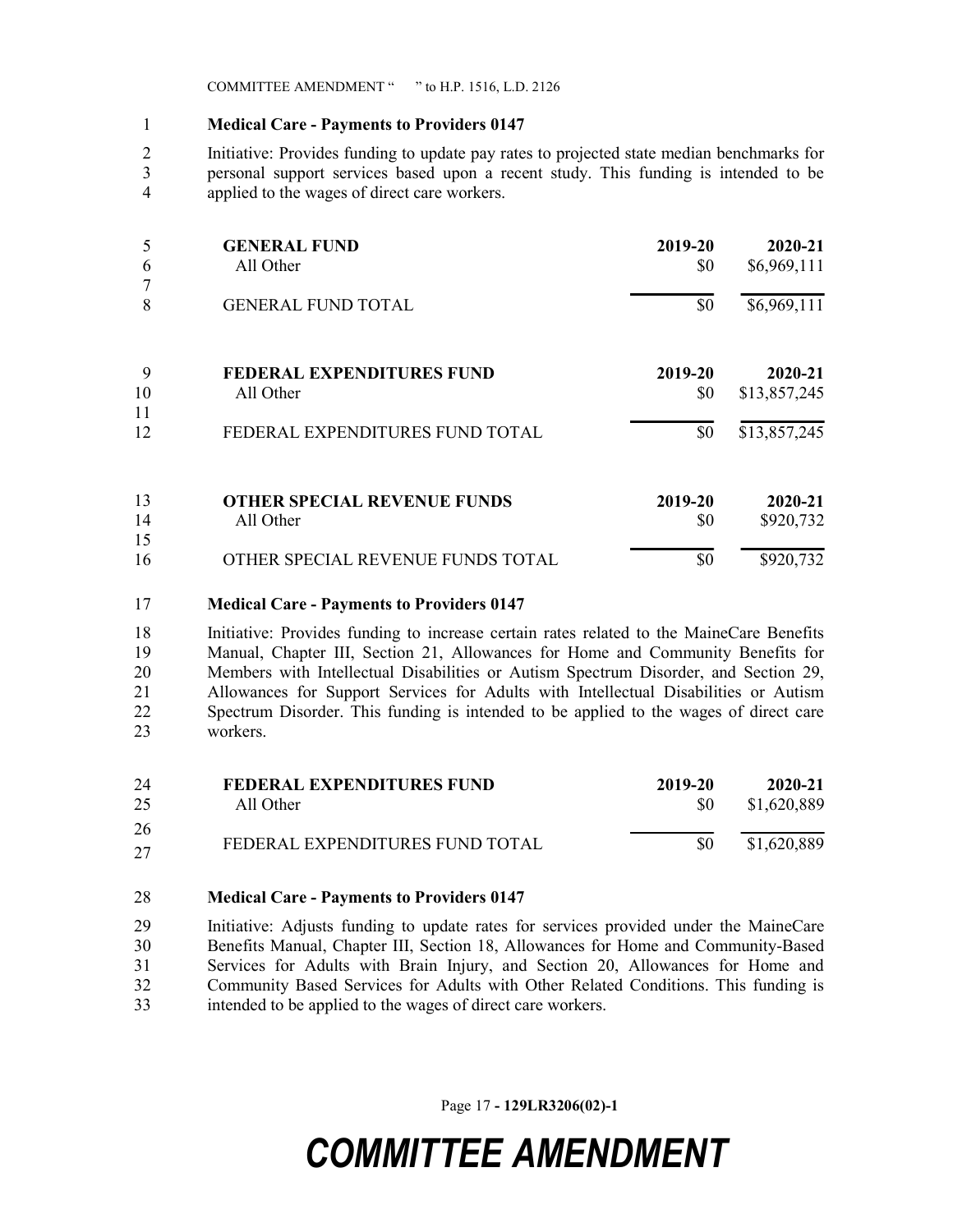| 2                   | FEDERAL EXPENDITURES FUND          | 2019-20 | 2020-21   |
|---------------------|------------------------------------|---------|-----------|
|                     | All Other                          | \$0     | \$979,711 |
| 3<br>$\overline{4}$ | FEDERAL EXPENDITURES FUND TOTAL    | \$0     | \$979,711 |
| 6                   | <b>OTHER SPECIAL REVENUE FUNDS</b> | 2019-20 | 2020-21   |
|                     | All Other                          | \$0     | \$94,203  |
| 7<br>8              | OTHER SPECIAL REVENUE FUNDS TOTAL  | \$0     | \$94,203  |

#### 9 Mental Health Services - Community Z198

10 Initiative: Provides funding for an increase in the physician rate for psychiatric 11 medication management services provided under the MaineCare Benefits Manual, 12 Chapter III, Section 65, Behavioral Health Services, based upon a recent study.

| 13<br>14 | <b>GENERAL FUND</b><br>All Other | 2019-20<br>\$0 | 2020-21<br>\$279,000 |
|----------|----------------------------------|----------------|----------------------|
| 15       |                                  |                |                      |
| 16       | <b>GENERAL FUND TOTAL</b>        | \$0            | \$279,000            |

#### 17 Mental Health Services - Community Medicaid Z201

18 Initiative: Provides funding for an increase in the physician rate for psychiatric 19 medication management services provided under the MaineCare Benefits Manual, 20 Chapter III, Section 65, Behavioral Health Services, based upon a recent study.

| 21 | <b>OTHER SPECIAL REVENUE FUNDS</b> | 2019-20 | 2020-21  |
|----|------------------------------------|---------|----------|
| 22 | All Other                          | \$0     | \$79,317 |
| 23 |                                    |         |          |
| 24 | OTHER SPECIAL REVENUE FUNDS TOTAL  | \$0     | \$79,317 |

#### 25 Office for Family Independence - District 0453

26 Initiative: Continues 45 limited-period Customer Representative Associate II - Human 27 Services positions previously established by Financial Order 000106 F9 and continued by 28 Financial Order 000381 F0 through June 19, 2021, funded 62.1% Other Special Revenue 29 Funds and 37.9% General Fund within the same program. This initiative also continues 30 one limited-period Family Independence Unit Supervisor position previously established 31 by Financial Order 000680 F0 through June 19, 2021, funded 62.1% Other Special 32 Revenue Funds and 37.9% General Fund within the same program, and provides funding 33 for related All Other costs for all positions.

Page 18 - 129LR3206(02)-1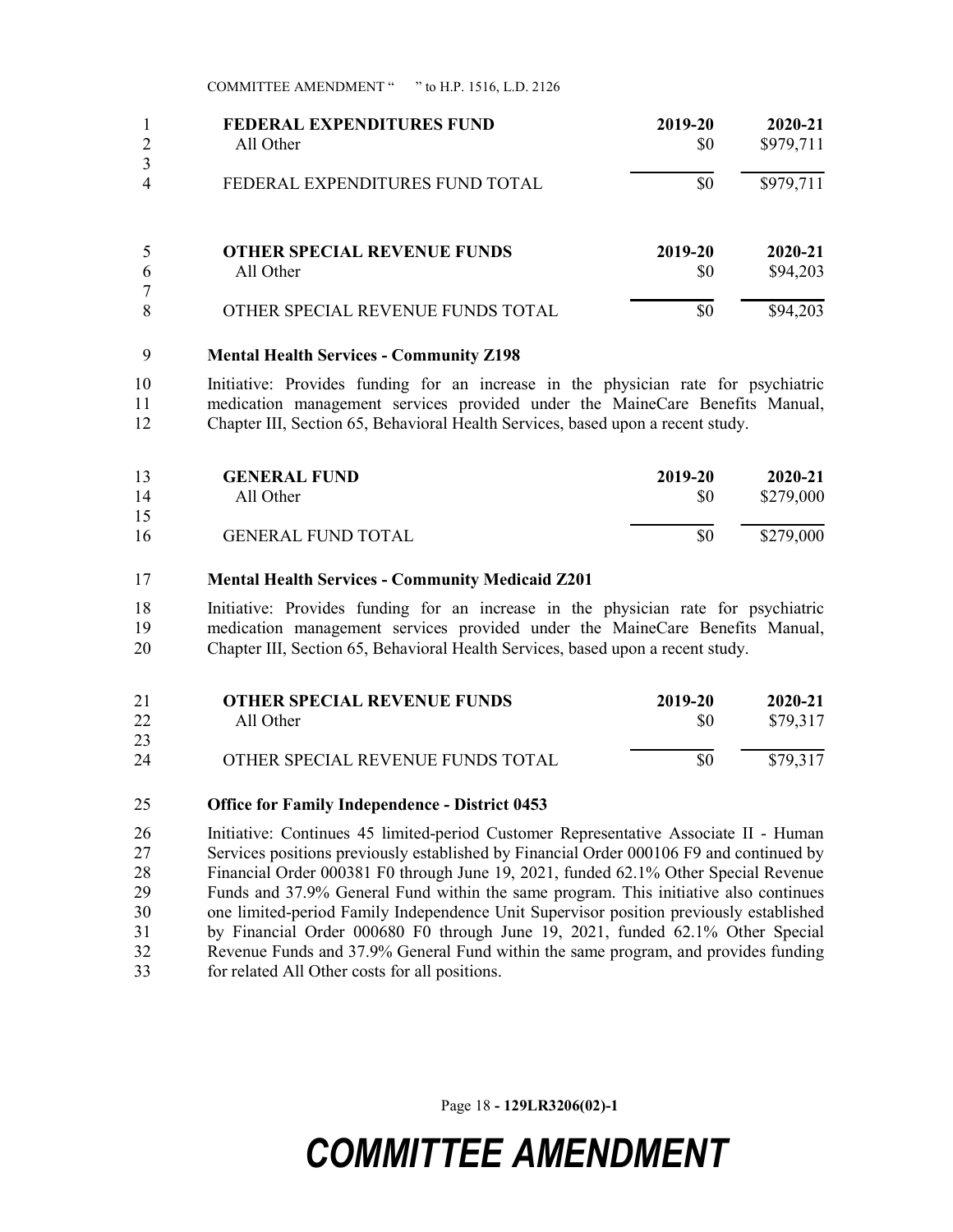|                | <b>GENERAL FUND</b>                | 2019-20 | 2020-21     |
|----------------|------------------------------------|---------|-------------|
|                | Personal Services                  | \$0     | \$1,156,452 |
| $\overline{4}$ | All Other                          | \$0     | \$110,774   |
|                | <b>GENERAL FUND TOTAL</b>          | \$0     | \$1,267,226 |
| 6              | <b>OTHER SPECIAL REVENUE FUNDS</b> | 2019-20 | 2020-21     |
|                | <b>Personal Services</b>           | \$0     | \$1,894,950 |
| 8              | All Other                          | \$0     | \$217,301   |
| 9              |                                    |         |             |
| 10             | OTHER SPECIAL REVENUE FUNDS TOTAL  | \$0     | \$2,112,251 |

#### 11 Office for Family Independence - District 0453

12 Initiative: Continues 45 limited-period Customer Representative Associate II - Human 13 Services positions and 2 limited-period Family Independence Unit Supervisor positions 14 previously established by financial order through June 19, 2021, funded 62.1% Other 15 Special Revenue Funds and 37.9% General Fund within the same program, and provides 16 funding for related All Other costs to provide support at the eligibility determination call 17 center.

| 18 | <b>GENERAL FUND</b>                | 2019-20 | 2020-21     |
|----|------------------------------------|---------|-------------|
| 19 | <b>Personal Services</b>           | \$0     | \$1,255,840 |
| 20 | All Other                          | \$0     | \$133,396   |
| 21 |                                    |         |             |
| 22 | <b>GENERAL FUND TOTAL</b>          | \$0     | \$1,389,236 |
| 23 | <b>OTHER SPECIAL REVENUE FUNDS</b> | 2019-20 | 2020-21     |
| 24 | Personal Services                  | \$0     | \$2,057,760 |
| 25 | All Other                          | \$0     | \$287,963   |
| 26 |                                    |         |             |
|    |                                    |         |             |

27 OTHER SPECIAL REVENUE FUNDS TOTAL \$0 \$2,345,723

### 28 Office for Family Independence - District 0453

29 Initiative: Transfers and reallocates the costs of 447 positions and adjusts funding for 30 related All Other costs to align positions with additional federal revenue for staff costs 31 associated with MaineCare. Position and allocation detail is on file with the Bureau of the 32 Budget.

| 33 | <b>GENERAL FUND</b>           | 2019-20 | 2020-21                  |
|----|-------------------------------|---------|--------------------------|
| 34 | POSITIONS - LEGISLATIVE COUNT | 0.000   | (236.500)                |
| 35 | Personal Services             |         | $$0 \quad (\$2,452,741)$ |

Page 19 - 129LR3206(02)-1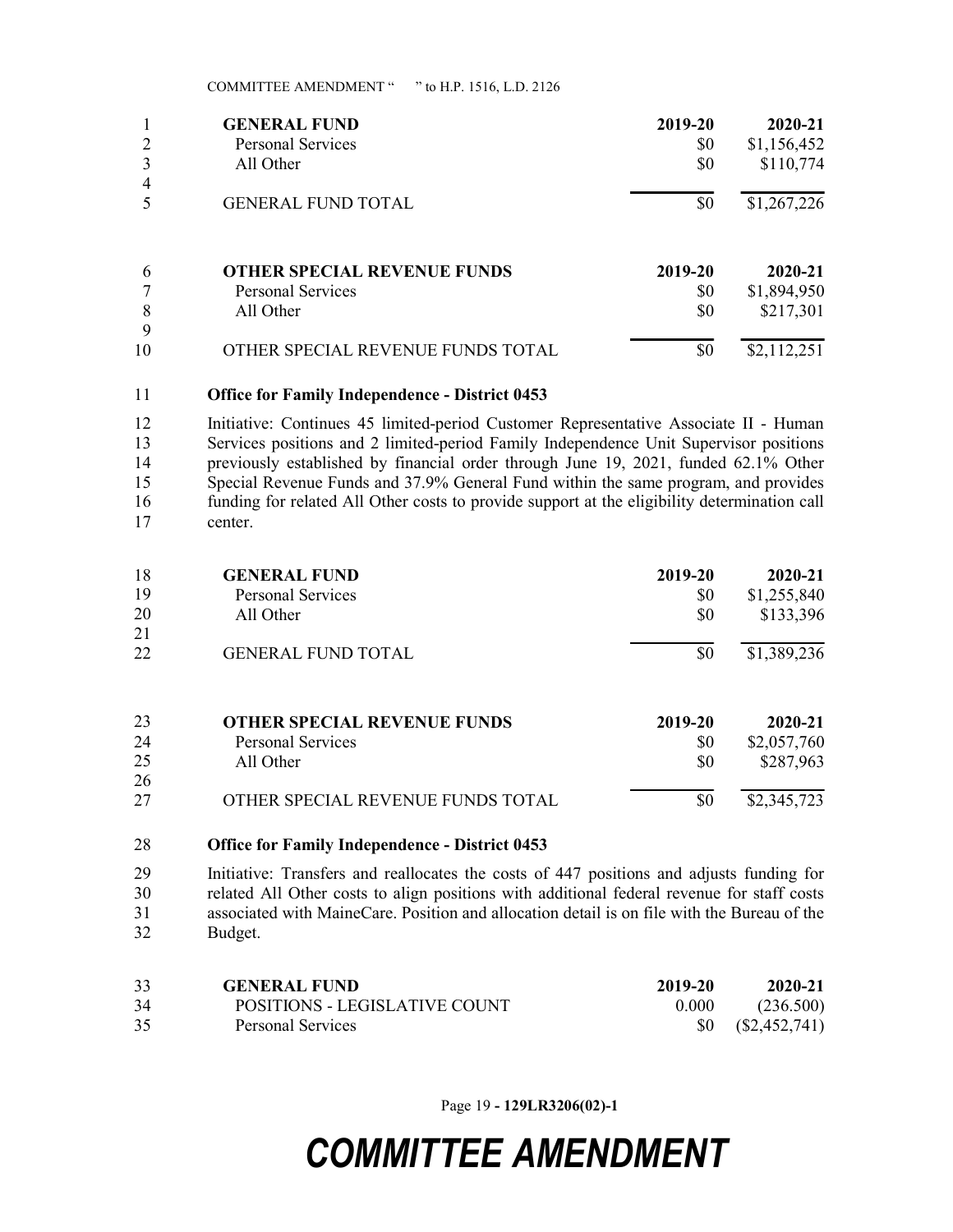|                | All Other                          | \$0     | $(\$206,422)$   |
|----------------|------------------------------------|---------|-----------------|
| 2<br>3         | <b>GENERAL FUND TOTAL</b>          | \$0     | $(\$2,659,163)$ |
| $\overline{4}$ | <b>OTHER SPECIAL REVENUE FUNDS</b> | 2019-20 | 2020-21         |
| 5              | POSITIONS - LEGISLATIVE COUNT      | 0.000   | 236.500         |
| 6              | <b>Personal Services</b>           | \$0     | \$2,452,741     |
| 7              | All Other                          | \$0     | \$277,555       |
| 8              |                                    |         |                 |
| 9              | OTHER SPECIAL REVENUE FUNDS TOTAL  | \$0     | \$2,730,296     |

### 10 Office of Child and Family Services - District 0452

11 Initiative: Establishes 16 Child Protective Services Caseworker positions, 2 Customer 12 Representative Associate II - Human Services positions and 2 Child Protective Services 13 Caseworker Supervisor positions, funded 79% General Fund and 21% Other Special 14 Revenue Funds within the same program, and provides funding for related All Other 15 costs to achieve target case load levels.

| 16 | <b>GENERAL FUND</b>                | 2019-20 | 2020-21     |
|----|------------------------------------|---------|-------------|
| 17 | POSITIONS - LEGISLATIVE COUNT      | 0.000   | 20.000      |
| 18 | <b>Personal Services</b>           | \$0     | \$1,467,508 |
| 19 | All Other                          | \$0     | \$100,393   |
| 20 |                                    |         |             |
| 21 | <b>GENERAL FUND TOTAL</b>          | \$0     | \$1,567,901 |
| 22 | <b>OTHER SPECIAL REVENUE FUNDS</b> | 2019-20 | 2020-21     |
| 23 | Personal Services                  | \$0     | \$390,066   |
| 24 | All Other                          | \$0     | \$37,835    |
| 25 |                                    |         |             |
| 26 | OTHER SPECIAL REVENUE FUNDS TOTAL  | \$0     | \$427,901   |

### 27 Special Children's Services 0204

28 Initiative: Provides funding for recruitment and retention efforts in accordance with 29 established human resources processes for Public Health Nurse Supervisor positions, 30 Public Health Nurse I positions, Public Health Nurse II positions, Public Health Nurse 31 Consultant positions and Nursing Education Consultant positions within the Public 32 Health Nursing Program established in the Maine Revised Statutes, Title 22, section 1961 33 to help ensure the State can fill these vital positions.

Page 20 - 129LR3206(02)-1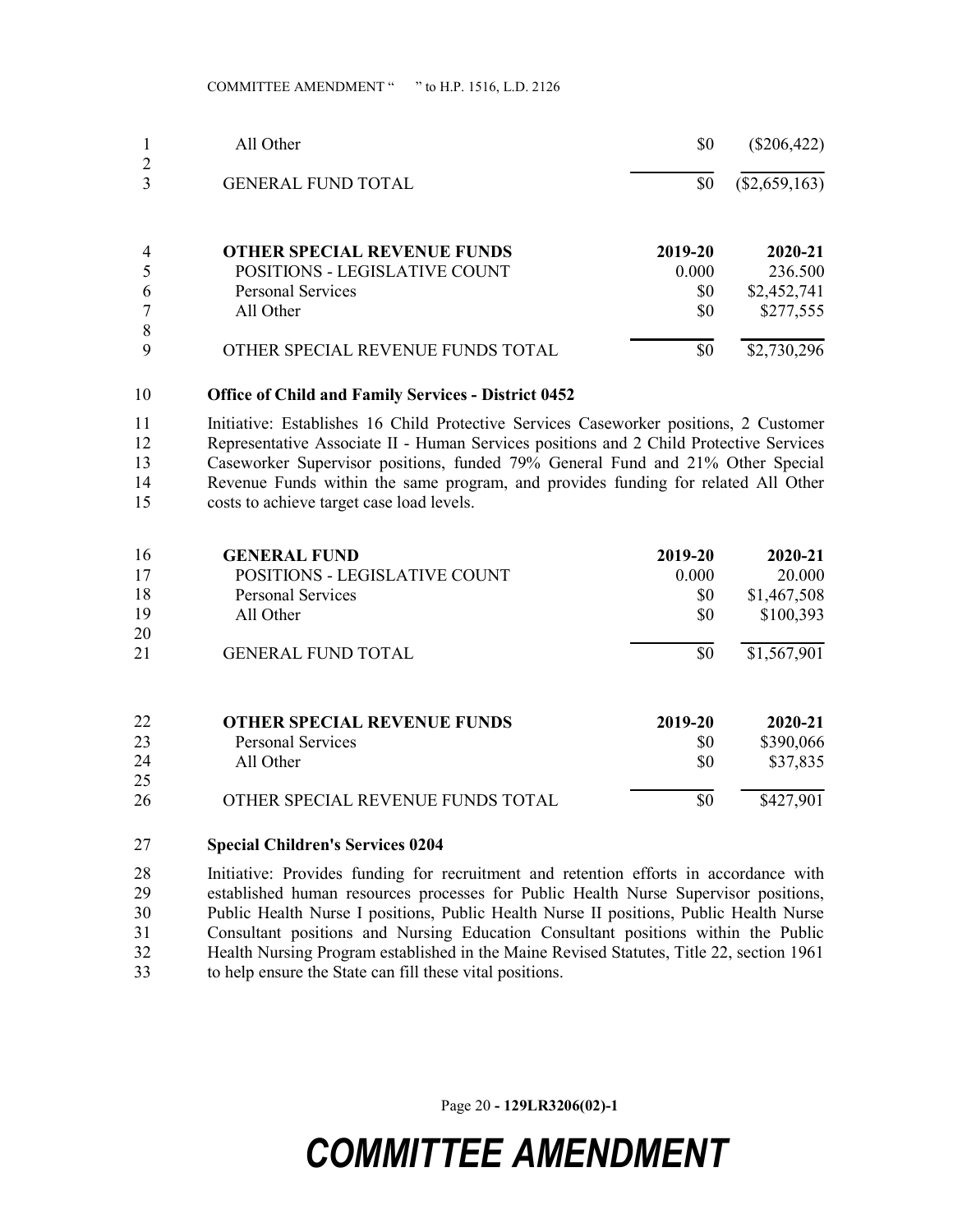|    | <b>FEDERAL BLOCK GRANT FUND</b>    | 2019-20     | 2020-21      |
|----|------------------------------------|-------------|--------------|
| 2  | <b>Personal Services</b>           | \$0         | \$49,393     |
| 3  | All Other                          | \$0         | \$1,321      |
| 4  |                                    |             |              |
|    | FEDERAL BLOCK GRANT FUND TOTAL     | \$0         | \$50,714     |
| 6  | <b>HEALTH AND HUMAN SERVICES,</b>  |             |              |
|    | <b>DEPARTMENT OF</b>               |             |              |
| 8  | <b>DEPARTMENT TOTALS</b>           | 2019-20     | $2020 - 21$  |
| 9  |                                    |             |              |
| 10 | <b>GENERAL FUND</b>                | \$508,750   | \$19,922,392 |
| 11 | <b>FEDERAL EXPENDITURES FUND</b>   | \$0         | \$23,862,193 |
| 12 | <b>OTHER SPECIAL REVENUE FUNDS</b> | (S467, 172) | \$9,378,858  |
| 13 | <b>FEDERAL BLOCK GRANT FUND</b>    | \$0         | \$212,967    |
| 14 |                                    |             |              |
| 15 | DEPARTMENT TOTAL - ALL FUNDS       | \$41,578    | \$53,376,410 |

16 Sec. A-8. Appropriations and allocations. The following appropriations and 17 allocations are made.

### 18 INDIGENT LEGAL SERVICES, MAINE COMMISSION ON

### 19 Reserve for Indigent Legal Services Z258

20 Initiative: Provides one-time additional funding for indigent legal services.

| 21 | <b>OTHER SPECIAL REVENUE FUNDS</b> | 2019-20     | 2020-21 |
|----|------------------------------------|-------------|---------|
| 22 | All Other                          | \$2,036,206 | SO.     |
| 23 |                                    |             |         |
| 24 | OTHER SPECIAL REVENUE FUNDS TOTAL  | \$2,036,206 | \$0     |

- 25 Sec. A-9. Appropriations and allocations. The following appropriations and 26 allocations are made.
- 27 JUDICIAL DEPARTMENT

#### 28 Courts - Supreme, Superior and District 0063

29 Initiative: Provides funding for the increase of one Project Manager Associate position 30 from 40 hours biweekly to 80 hours biweekly.

| 31 | <b>GENERAL FUND</b>           | 2019-20    | 2020-21  |
|----|-------------------------------|------------|----------|
| 32 | POSITIONS - LEGISLATIVE COUNT | 0.500      | 0.500    |
| 33 | Personal Services             | (\$15,099) | \$42,909 |
| 34 |                               |            |          |
| 35 | <b>GENERAL FUND TOTAL</b>     | (\$15,099) | \$42,909 |

Page 21 - 129LR3206(02)-1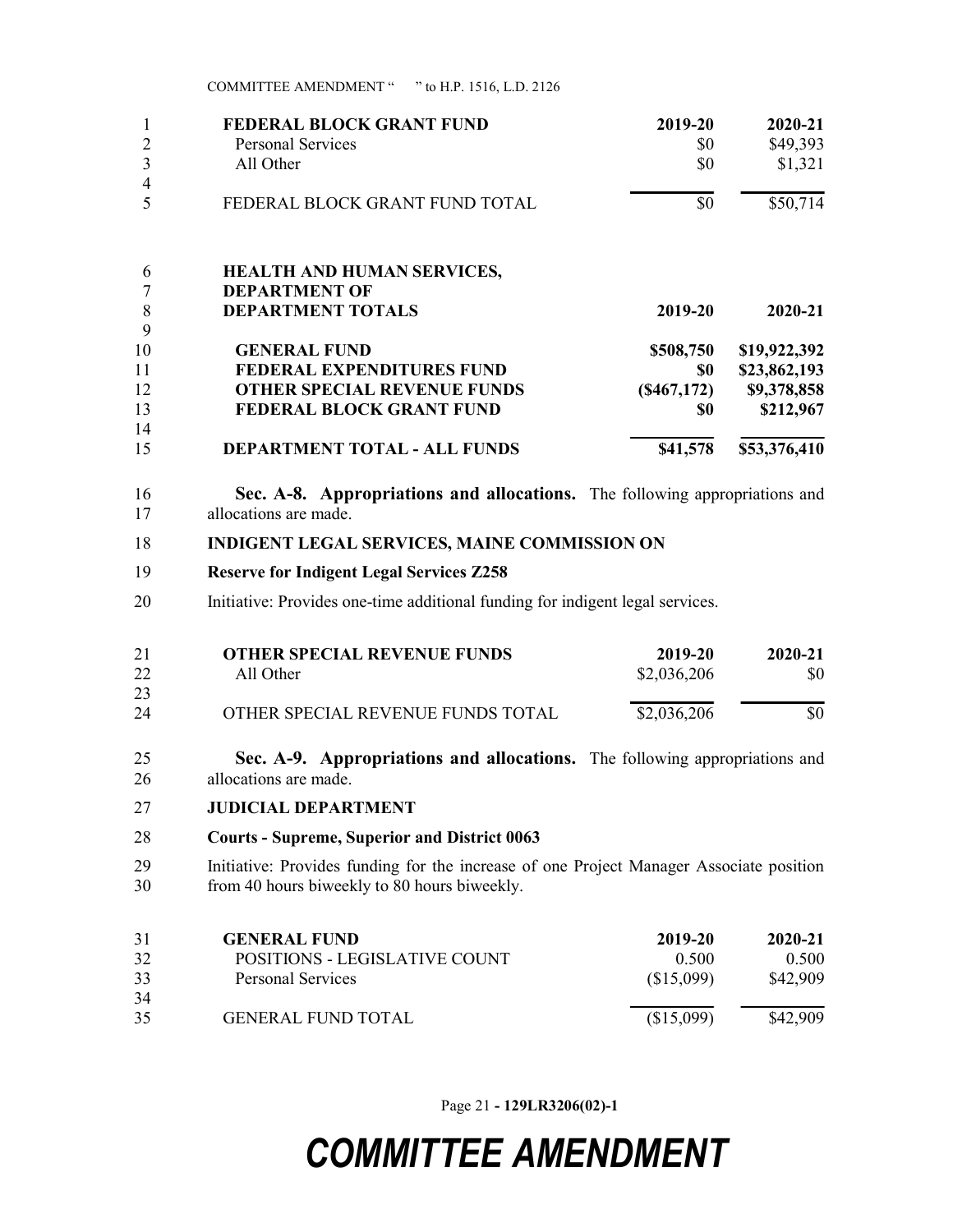1 Sec. A-10. Appropriations and allocations. The following appropriations and 2 allocations are made.

### 3 LABOR, DEPARTMENT OF

### 4 Labor Relations Board 0160

5 Initiative: Provides funding for contracted court reporter services and reduces the hours of 6 one vacant Office Specialist I position from 80 hours biweekly to 40 hours biweekly.

|    | <b>GENERAL FUND</b>           | 2019-20    | 2020-21      |
|----|-------------------------------|------------|--------------|
|    | POSITIONS - LEGISLATIVE COUNT | 0.000      | (0.500)      |
|    | Personal Services             | (\$10,206) | $(\$36,055)$ |
| 10 | All Other                     | \$10,206   | \$36,055     |
| 11 |                               |            |              |
| 12 | <b>GENERAL FUND TOTAL</b>     |            | \$0          |

13 Sec. A-11. Appropriations and allocations. The following appropriations and 14 allocations are made.

15 PUBLIC SAFETY, DEPARTMENT OF

#### 16 State Police 0291

17 Initiative: Provides one-time funding for a comparison microscope for the firearms unit of 18 the crime laboratory.

| 19 | <b>GENERAL FUND</b>       | 2019-20  | $2020 - 21$ |
|----|---------------------------|----------|-------------|
| 20 | Capital Expenditures      | \$59,800 | \$0         |
| 21 |                           |          |             |
| 22 | <b>GENERAL FUND TOTAL</b> | \$59,800 | \$0         |

#### 23 State Police 0291

24 Initiative: Provides one-time funding for the purchase of a gas chromatograph for the 25 examination of fire debris.

| 26       | <b>GENERAL FUND</b>                                      | 2019-20   | 2020-21     |
|----------|----------------------------------------------------------|-----------|-------------|
| 27       | Capital Expenditures                                     | \$48,100  | \$0         |
| 28       |                                                          |           |             |
| 29       | <b>GENERAL FUND TOTAL</b>                                | \$48,100  | \$0         |
| 30<br>31 | PUBLIC SAFETY, DEPARTMENT OF<br><b>DEPARTMENT TOTALS</b> | 2019-20   | $2020 - 21$ |
| 32       |                                                          |           |             |
| 33       | <b>GENERAL FUND</b>                                      | \$107,900 | \$0         |

Page 22 - 129LR3206(02)-1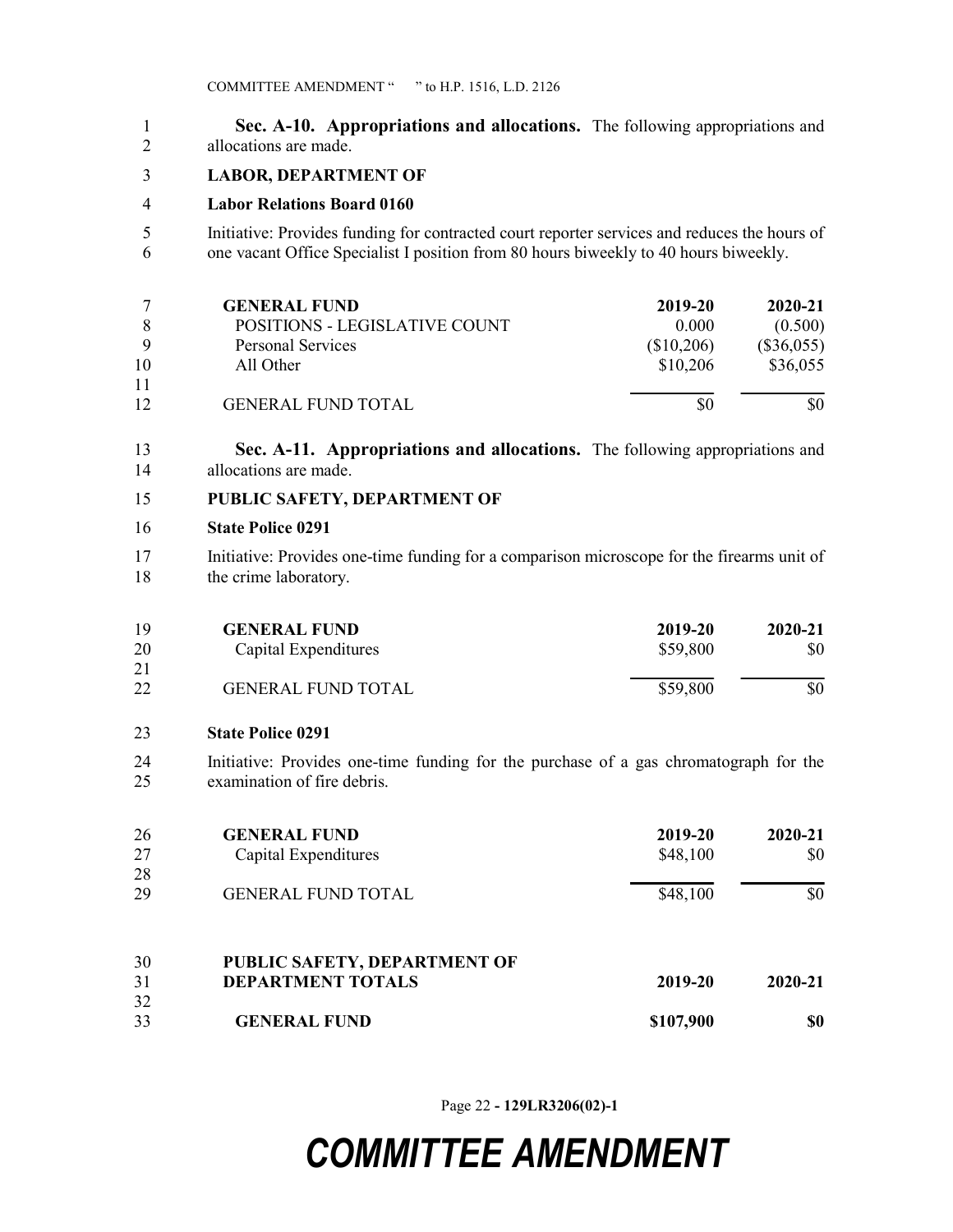#### 1 2 DEPARTMENT TOTAL - ALL FUNDS \$107,900 \$0

3 Sec. A-12. Appropriations and allocations. The following appropriations and 4 allocations are made.

### 5 TRANSPORTATION, DEPARTMENT OF

### 6 Highway and Bridge Capital 0406

7 Initiative: Provides funding to support highways and bridges statewide and to support 8 transportation innovation initiatives that reduce greenhouse gas emissions impacting our 9 climate. These funds do not lapse but must be carried forward to the next fiscal year to be 10 used for the same purpose.

|    | <b>GENERAL FUND</b>       | 2019-20     | 2020-21 |
|----|---------------------------|-------------|---------|
| 12 | Capital Expenditures      | \$8,000,000 | \$0     |
| 13 |                           |             |         |
| 14 | <b>GENERAL FUND TOTAL</b> | \$8,000,000 | \$0     |

## 15 Multimodal Transportation Fund Z017

16 Initiative: Provides funding to support highways and bridges statewide and to support 17 transportation innovation initiatives that reduce greenhouse gas emissions impacting our 18 climate. These funds do not lapse but must be carried forward to the next fiscal year to be 19 used for the same purpose.

| 20 | <b>GENERAL FUND</b>       | 2019-20     | 2020-21 |
|----|---------------------------|-------------|---------|
| 21 | All Other                 | \$500,000   | \$0     |
| 22 | Capital Expenditures      | \$1,500,000 | \$0     |
| 23 |                           |             |         |
| 24 | <b>GENERAL FUND TOTAL</b> | \$2,000,000 | \$0     |

| 25 | <b>TRANSPORTATION, DEPARTMENT OF</b> |              |         |
|----|--------------------------------------|--------------|---------|
| 26 | <b>DEPARTMENT TOTALS</b>             | 2019-20      | 2020-21 |
| 27 |                                      |              |         |
| 28 | <b>GENERAL FUND</b>                  | \$10,000,000 | \$0     |
| 29 |                                      |              |         |
| 30 | DEPARTMENT TOTAL - ALL FUNDS         | \$10,000,000 | \$0     |

- 31 Sec. A-13. Appropriations and allocations. The following appropriations and 32 allocations are made.
- 33 TREASURER OF STATE, OFFICE OF
- 34 Debt Service Treasury 0021

Page 23 - 129LR3206(02)-1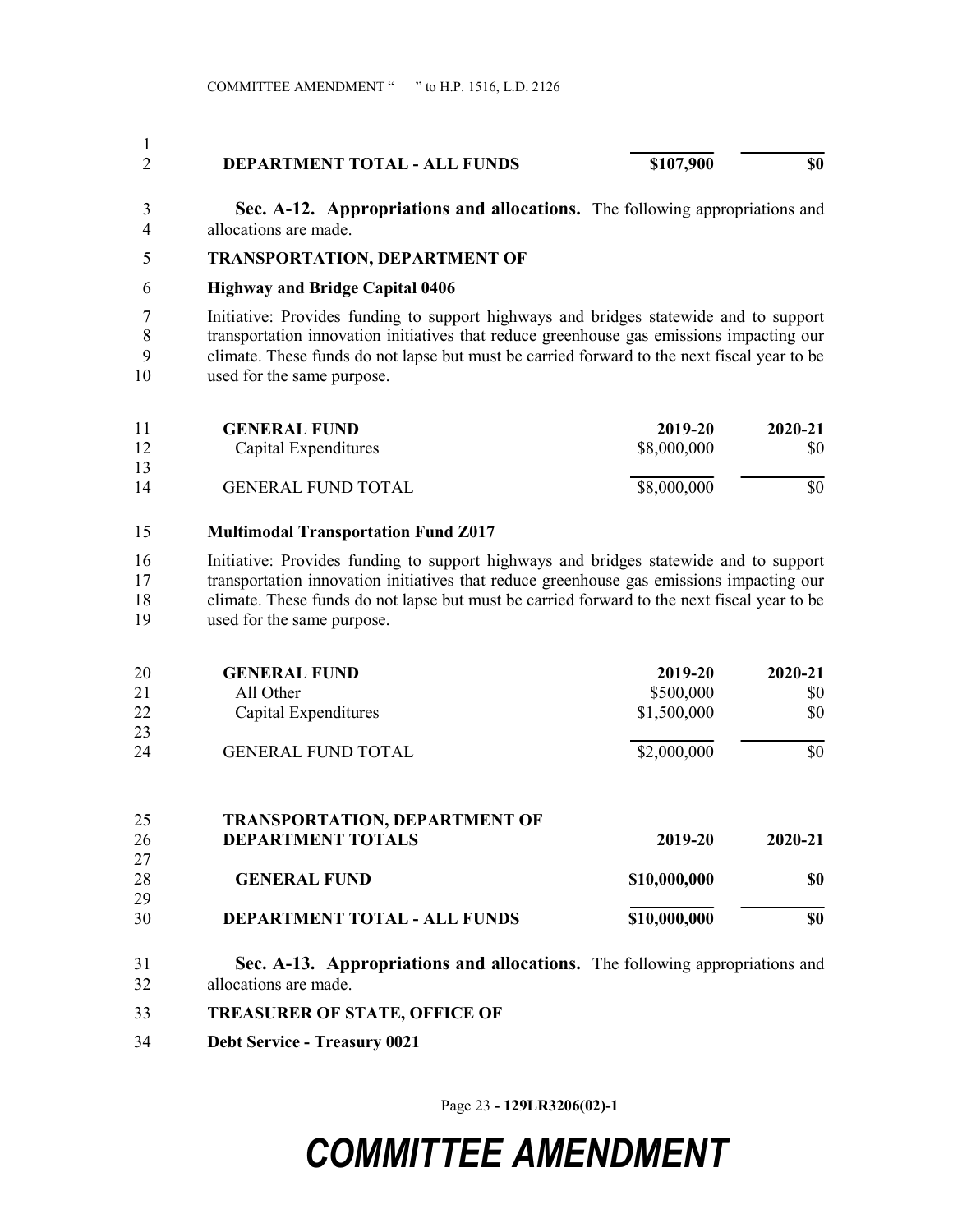1 Initiative: Reduces funding for the Debt Service - Treasury program based upon the 2 current debt service schedule and the decrease of anticipated issuance for fiscal year 3 2019-20 from \$200 million to \$150 million.

| 4<br>5   | <b>GENERAL FUND</b><br>All Other                                                                                                                                  | 2019-20<br>2020-21<br>(\$10,000,000)<br>$(\$3,607,185)$ |
|----------|-------------------------------------------------------------------------------------------------------------------------------------------------------------------|---------------------------------------------------------|
| 6<br>7   | <b>GENERAL FUND TOTAL</b>                                                                                                                                         | (\$10,000,000)<br>$(\$3,607,185)$                       |
| 8        | <b>PART B</b>                                                                                                                                                     |                                                         |
| 9        | This Part left blank intentionally.                                                                                                                               |                                                         |
| 10       | <b>PART C</b>                                                                                                                                                     |                                                         |
| 11<br>12 | Sec. C-1. 20-A MRSA §15671, sub-§7, ¶B, as amended by PL 2019, c. 343, Pt.<br>C, $§1$ , is further amended to read:                                               |                                                         |
| 13<br>14 | B. The annual targets for the state share percentage of the statewide adjusted total<br>cost of the components of essential programs and services are as follows. |                                                         |
| 15       | (1) For fiscal year 2005-06, the target is $52.6\%$ .                                                                                                             |                                                         |
| 16       | $(2)$ For fiscal year 2006-07, the target is 53.86%.                                                                                                              |                                                         |
| 17       | $(3)$ For fiscal year 2007-08, the target is 53.51%.                                                                                                              |                                                         |
| 18       | $(4)$ For fiscal year 2008-09, the target is 52.52%.                                                                                                              |                                                         |
| 19       | $(5)$ For fiscal year 2009-10, the target is 48.93%.                                                                                                              |                                                         |
| 20       | $(6)$ For fiscal year 2010-11, the target is 45.84%.                                                                                                              |                                                         |
| 21       | $(7)$ For fiscal year 2011-12, the target is 46.02%.                                                                                                              |                                                         |
| 22       | $(8)$ For fiscal year 2012-13, the target is 45.87%.                                                                                                              |                                                         |
| 23       | $(9)$ For fiscal year 2013-14, the target is 47.29%.                                                                                                              |                                                         |
| 24       | $(10)$ For fiscal year 2014-15, the target is 46.80%.                                                                                                             |                                                         |
| 25       | $(11)$ For fiscal year 2015-16, the target is 47.54%.                                                                                                             |                                                         |
| 26       | $(12)$ For fiscal year 2016-17, the target is 48.14%.                                                                                                             |                                                         |
| 27       | $(13)$ For fiscal year 2017-18, the target is 49.14%.                                                                                                             |                                                         |
| 28       | (14) For fiscal year 2018-19, the target is 49.58% 49.77%.                                                                                                        |                                                         |
| 29       | $(15)$ For fiscal year 2019-20, the target is 50.78%.                                                                                                             |                                                         |
| 30       | $(16)$ For fiscal year 2020-21, the target is 51.78%.                                                                                                             |                                                         |

Page 24 - 129LR3206(02)-1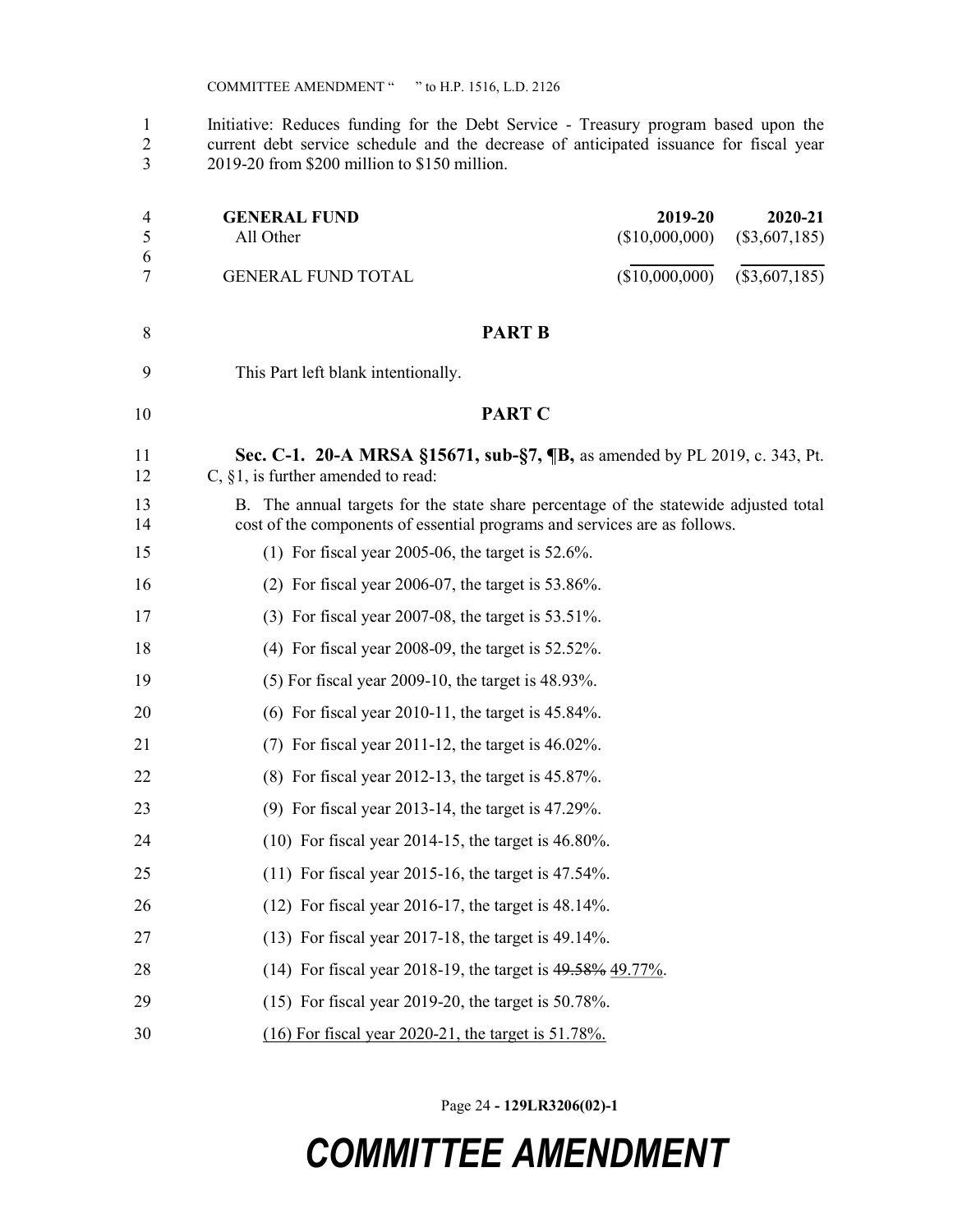| $\mathbf{1}$<br>$\overline{2}$                     | Sec. C-2. 20-A MRSA §15671, sub-§7, ¶C, as amended by PL 2019, c. 343, Pt.<br>$C$ , §2, is further amended to read:                                                                                                                                                                                                                                                                                                                                                                                     |
|----------------------------------------------------|---------------------------------------------------------------------------------------------------------------------------------------------------------------------------------------------------------------------------------------------------------------------------------------------------------------------------------------------------------------------------------------------------------------------------------------------------------------------------------------------------------|
| 3<br>$\overline{4}$<br>5<br>6<br>7<br>8            | C. Beginning in fiscal year 2011-12, the annual targets for the state share percentage<br>of the total cost of funding public education from kindergarten to grade 12 including<br>the cost of the components of essential programs and services plus the state<br>contributions to the unfunded actuarial liabilities of the Maine Public Employees<br>Retirement System that are attributable to teachers, retired teachers' health insurance<br>and retired teachers' life insurance are as follows. |
| 9                                                  | (1) For fiscal year $2011-12$ , the target is 49.47%.                                                                                                                                                                                                                                                                                                                                                                                                                                                   |
| 10                                                 | $(2)$ For fiscal year 2012-13, the target is 49.35%.                                                                                                                                                                                                                                                                                                                                                                                                                                                    |
| 11                                                 | $(3)$ For fiscal year 2013-14, the target is 50.44%.                                                                                                                                                                                                                                                                                                                                                                                                                                                    |
| 12                                                 | $(4)$ For fiscal year 2014-15, the target is 50.13%.                                                                                                                                                                                                                                                                                                                                                                                                                                                    |
| 13                                                 | $(5)$ For fiscal year 2015-16, the target is 50.08%.                                                                                                                                                                                                                                                                                                                                                                                                                                                    |
| 14                                                 | $(6)$ For fiscal year 2016-17, the target is 50.82%.                                                                                                                                                                                                                                                                                                                                                                                                                                                    |
| 15                                                 | $(7)$ For fiscal year 2017-18, the target is 52.02%.                                                                                                                                                                                                                                                                                                                                                                                                                                                    |
| 16                                                 | $(8)$ For fiscal year 2018-19, the target is 53.37%.                                                                                                                                                                                                                                                                                                                                                                                                                                                    |
| 17                                                 | (9) For fiscal year 2019-20, and subsequent fiscal years, the target is $55\%$ .                                                                                                                                                                                                                                                                                                                                                                                                                        |
|                                                    |                                                                                                                                                                                                                                                                                                                                                                                                                                                                                                         |
| 18<br>19                                           | Sec. C-3. 20-A MRSA §15671-A, sub-§2, ¶B, as amended by PL 2019, c. 343,<br>Pt. C, $\S3$ , is further amended to read:                                                                                                                                                                                                                                                                                                                                                                                  |
|                                                    | B. The commissioner shall calculate the full-value education mill rate that is required<br>to raise the statewide total local share. The full-value education mill rate is calculated<br>for each fiscal year by dividing the applicable statewide total local share by the<br>applicable statewide valuation. The full-value education mill rate must be applied<br>according to section 15688, subsection 3-A, paragraph A to determine a<br>municipality's local cost share expectation.             |
| 20<br>21<br>22<br>23<br>24<br>25<br>26<br>27<br>28 | (1) For the 2005 property tax year, the full-value education mill rate is the<br>amount necessary to result in a 47.4% statewide total local share in fiscal year<br>2005-06.                                                                                                                                                                                                                                                                                                                           |
| 29<br>30<br>31                                     | For the 2006 property tax year, the full-value education mill rate is the<br>(2)<br>amount necessary to result in a 46.14% statewide total local share in fiscal year<br>2006-07.                                                                                                                                                                                                                                                                                                                       |
| 32<br>33<br>34                                     | (3) For the 2007 property tax year, the full-value education mill rate is the<br>amount necessary to result in a 46.49% statewide total local share in fiscal year<br>2007-08.                                                                                                                                                                                                                                                                                                                          |

Page 25 - 129LR3206(02)-1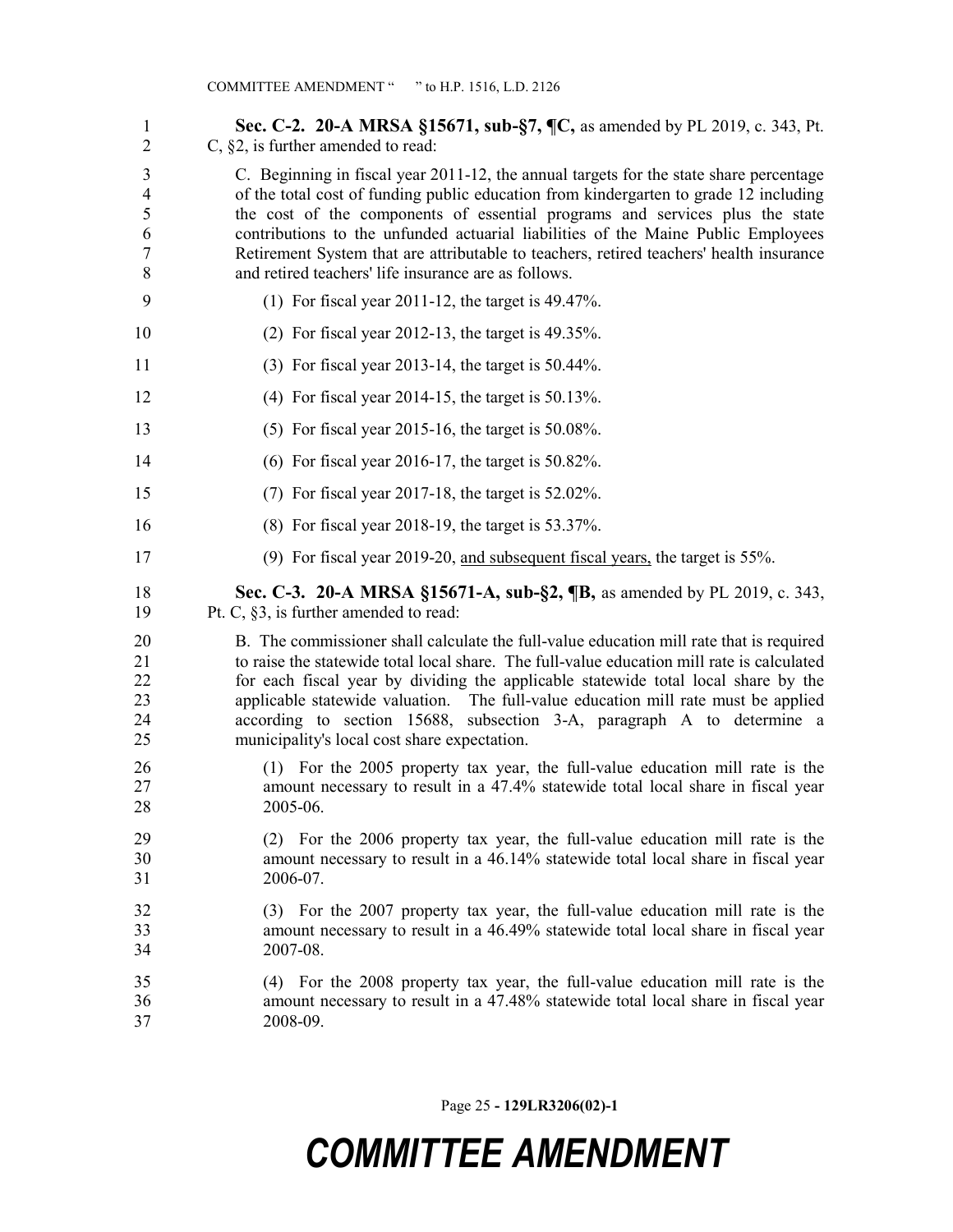1 (4-A) For the 2009 property tax year, the full-value education mill rate is the 2 amount necessary to result in a 51.07% statewide total local share in fiscal year 3 2009-10.

4 (4-B) For the 2010 property tax year, the full-value education mill rate is the 5 amount necessary to result in a 54.16% statewide total local share in fiscal year 6 2010-11.

7 (4-C) For the 2011 property tax year, the full-value education mill rate is the 8 amount necessary to result in a 53.98% statewide total local share in fiscal year 9 2011-12.

10 (5) For the 2012 property tax year, the full-value education mill rate is the 11 amount necessary to result in a 54.13% statewide total local share in fiscal year 12 2012-13.

13 (6) For the 2013 property tax year, the full-value education mill rate is the 14 amount necessary to result in a 52.71% statewide total local share in fiscal year 15 2013-14.

16 (7) For the 2014 property tax year, the full-value education mill rate is the 17 amount necessary to result in a 53.20% statewide total local share in fiscal year 18 2014-15.

19 (8) For the 2015 property tax year, the full-value education mill rate is the 20 amount necessary to result in a 52.46% statewide total local share in fiscal year 21 2015-16.

22 (9) For the 2016 property tax year, the full-value education mill rate is the 23 amount necessary to result in a 51.86% statewide total local share in fiscal year 24 2016-17.

25 (10) For the 2017 property tax year, the full-value education mill rate is the 26 amount necessary to result in a 50.86% statewide total local share in fiscal year 27 2017-18.

28 (11) For the 2018 property tax year, the full-value education mill rate is the 29 amount necessary to result in a 50.42% 50.23% statewide total local share in 30 fiscal year 2018-19.

31 (12) For the 2019 property tax year, the full-value education mill rate is the 32 amount necessary to result in a 49.22% statewide total local share in fiscal year 33 2019-20.

34 (13) For the 2020 property tax year and subsequent tax years, the full-value 35 education mill rate is the amount necessary to result in a 45% 48.22% statewide 36 total local share in fiscal year 2020-21 and after.

37 (14) For the 2021 property tax year and subsequent tax years, the full-value 38 education mill rate is the amount necessary to result in a 45% statewide total 39 local share in fiscal year 2021-22 and after.

Page 26 - 129LR3206(02)-1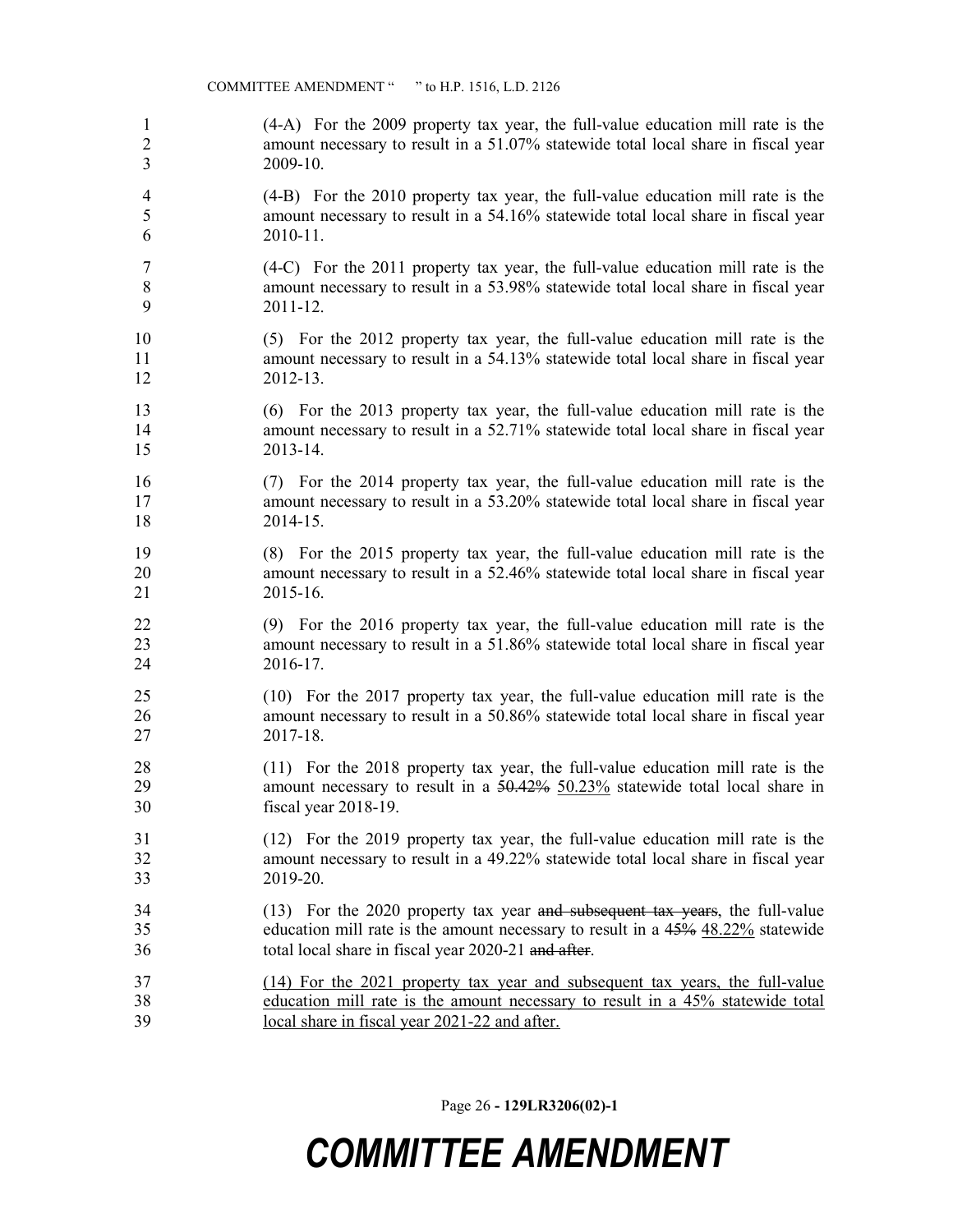1 **Sec. C-4. 20-A MRSA §15683-C, sub-§1,** as amended by PL 2019, c. 219, §7, 2 is further amended to read: 3 1. Calculation of education Education service center per-pupil rate. The 4 Beginning in fiscal year 2020-21, the commissioner shall calculate set a per-pupil amount 5 rate for education service center administration of \$94 per pupil. The per-pupil amount 6 for education service center administration is based on the actual General Fund 7 expenditures for school administrative units with 2,500 students or more for the functions 8 of school boards, elections and central offices, as defined in the State's accounting 9 handbook for local school systems for the most recent year available, excluding 10 expenditures for administrative technology-related software and less miscellaneous 11 revenues from other local governments, divided by the average of October and April 12 enrollment counts for that fiscal year and set in fiscal year 2020-21 may be annually 13 adjusted by appropriate trends in the Consumer Price Index or other comparable index. 14 Sec. C-5. 20-A MRSA §15688-A, sub-§1, as amended by PL 2019, c. 343, Pt. 15 AAAAA, §1, is further amended to read: 16 1. Career and technical education program components. Beginning in fiscal year 17 2018-19, the allocation for career and technical education centers and career and 18 technical education regions is based upon a model that recognizes program components 19 that have been approved by the department pursuant to chapter 313 for: 20 A. Direct instruction. The direct instruction component includes personnel costs for 21 teachers, education technicians for programs and clinical supervisors for health care 22 programs. The allocation for direct instruction is the sum of the costs as determined 23 based on the following components, which the commissioner shall determine 24 annually: 25 (1) A teacher salary matrix. In determining the teacher salary matrix for each 26 program, the commissioner shall give consideration to the most recent available 27 data regarding years of education experience and years of professional work 28 experience relevant to instructional assignment; 29 (2) Student-to-teacher ratios for each program; 30 (3) The number of education technicians required for purposes of instructional 31 support, based on student enrollment and program requirements. The 32 commissioner shall calculate the education technician allocation by multiplying 33 the number of education technicians required by the statewide average salary for 34 full-time education technicians, based on the most recent available salary data, 35 but shall ensure that each career and technical education center or career and 36 technical education region is allocated at least one full-time education technician; 37 and 38 (4) The clinical supervision staffing level necessary for each program requiring 39 such staffing, based on student enrollment as determined pursuant to paragraph 40 G; 41 B. Central administration. The central administration component includes personnel 42 costs for directors, assistant directors and clerical staff working in career and

Page 27 - 129LR3206(02)-1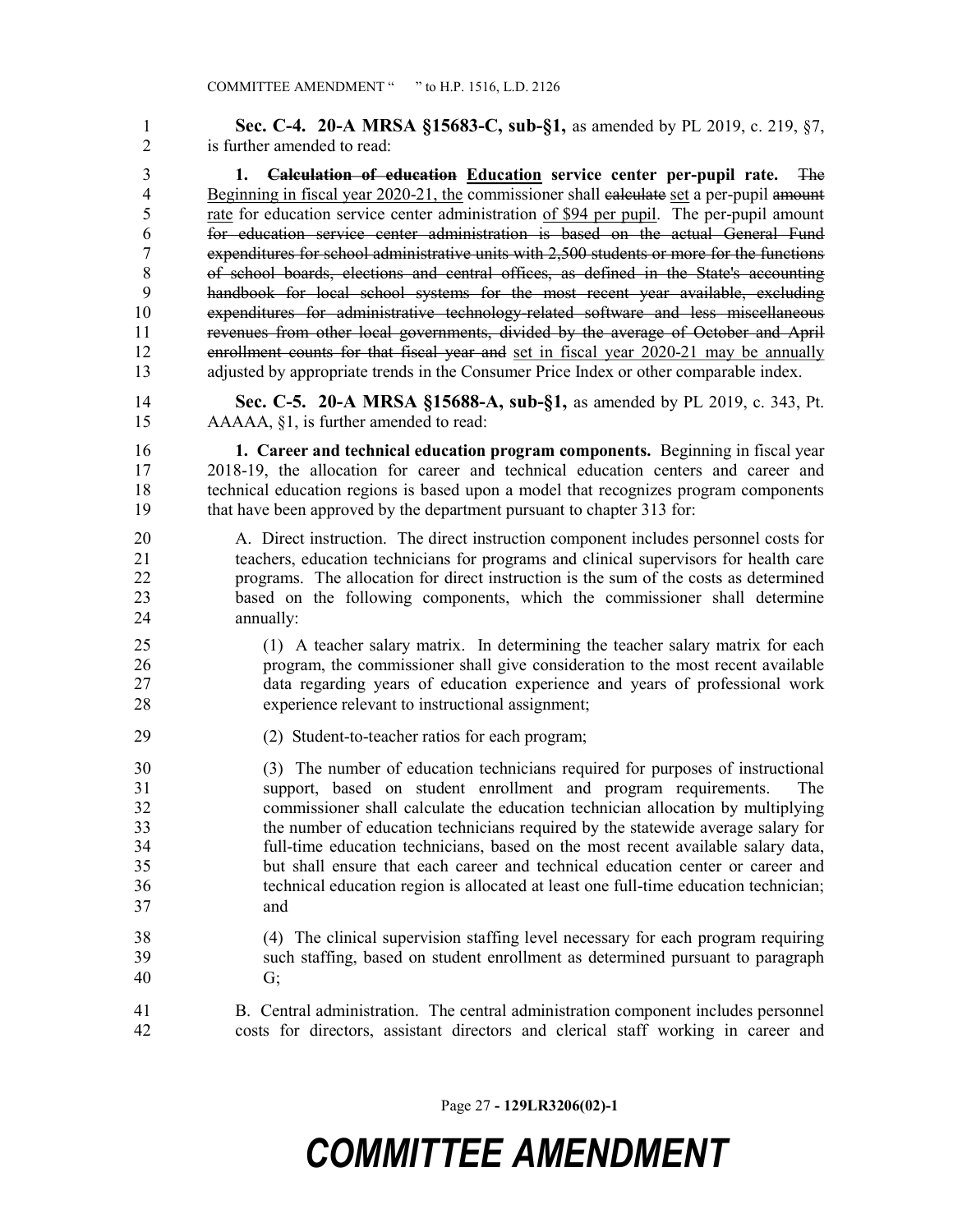| 1                                | technical education centers and career and technical education regions, as well as                                                                                                                                                                                                                                                                                                                                                                                                                                       |
|----------------------------------|--------------------------------------------------------------------------------------------------------------------------------------------------------------------------------------------------------------------------------------------------------------------------------------------------------------------------------------------------------------------------------------------------------------------------------------------------------------------------------------------------------------------------|
| $\overline{2}$                   | business managers working in career and technical education regions. The central                                                                                                                                                                                                                                                                                                                                                                                                                                         |
| 3                                | administration allocation is the sum of:                                                                                                                                                                                                                                                                                                                                                                                                                                                                                 |
| 4                                | (1) Costs for personnel for each career and technical education center and career                                                                                                                                                                                                                                                                                                                                                                                                                                        |
| 5                                | and technical education region, as follows:                                                                                                                                                                                                                                                                                                                                                                                                                                                                              |
| 6                                | (a) A director, the allocation for which must be for one full-time equivalent;                                                                                                                                                                                                                                                                                                                                                                                                                                           |
| 7                                | (b) An assistant director, the allocation for which must be based on student                                                                                                                                                                                                                                                                                                                                                                                                                                             |
| $\,$ $\,$                        | enrollment as determined pursuant to paragraph G but may not exceed one                                                                                                                                                                                                                                                                                                                                                                                                                                                  |
| 9                                | full-time equivalent;                                                                                                                                                                                                                                                                                                                                                                                                                                                                                                    |
| 10                               | (c) Clerical staff, the allocation for which must be for at least one full-time                                                                                                                                                                                                                                                                                                                                                                                                                                          |
| 11                               | equivalent, with additional clerical staff allocations based on student                                                                                                                                                                                                                                                                                                                                                                                                                                                  |
| 12                               | enrollment as determined pursuant to paragraph G;                                                                                                                                                                                                                                                                                                                                                                                                                                                                        |
| 13                               | (d) A career and technical education region business manager, the allocation                                                                                                                                                                                                                                                                                                                                                                                                                                             |
| 14                               | for which must be for one full-time equivalent; and                                                                                                                                                                                                                                                                                                                                                                                                                                                                      |
| 15                               | (e) Benefit costs for employees in central administration, which must be                                                                                                                                                                                                                                                                                                                                                                                                                                                 |
| 16                               | calculated pursuant to section 15678, subsection 5, paragraph B; and                                                                                                                                                                                                                                                                                                                                                                                                                                                     |
| 17                               | (2) Nonpersonnel costs, which the commissioner shall calculate annually based                                                                                                                                                                                                                                                                                                                                                                                                                                            |
| 18                               | upon the relationship of the most recent available career and technical education                                                                                                                                                                                                                                                                                                                                                                                                                                        |
| 19                               | expenditures for nonpersonnel costs to personnel costs;                                                                                                                                                                                                                                                                                                                                                                                                                                                                  |
| 20                               | C. Supplies and other expenditures such as purchased services, dues and fees for                                                                                                                                                                                                                                                                                                                                                                                                                                         |
| 21                               | instructional programs. The allocation for supplies and other expenditures is the sum                                                                                                                                                                                                                                                                                                                                                                                                                                    |
| 22                               | of:                                                                                                                                                                                                                                                                                                                                                                                                                                                                                                                      |
| 23                               | (1) A per-program allocation for supplies, as determined by the commissioner                                                                                                                                                                                                                                                                                                                                                                                                                                             |
| 24                               | based on the most recent available career and technical education expenditures                                                                                                                                                                                                                                                                                                                                                                                                                                           |
| 25                               | amount, adjusted to the year prior to the allocation year; and                                                                                                                                                                                                                                                                                                                                                                                                                                                           |
| 26                               | (2) A per-pupil allocation for each student in each career and technical education                                                                                                                                                                                                                                                                                                                                                                                                                                       |
| 27                               | center and each career and technical education region, determined by the                                                                                                                                                                                                                                                                                                                                                                                                                                                 |
| 28                               | commissioner based on:                                                                                                                                                                                                                                                                                                                                                                                                                                                                                                   |
| 29                               | (a) The most recent available career and technical education expenditures                                                                                                                                                                                                                                                                                                                                                                                                                                                |
| 30                               | amount, adjusted for inflation to the year prior to the allocation year; and                                                                                                                                                                                                                                                                                                                                                                                                                                             |
| 31                               | (b) Student enrollment, as determined pursuant to paragraph G;                                                                                                                                                                                                                                                                                                                                                                                                                                                           |
| 32<br>33<br>34<br>35<br>36<br>37 | Plant operation and maintenance, including all costs for operating and<br>D.<br>maintaining buildings and grounds. The commissioner shall determine the allocation<br>for plant operation and maintenance costs for each career and technical education<br>center and each career and technical education region by multiplying the square<br>footage of the career and technical education center or career and technical education<br>region building by an amount per square foot, as determined by the commissioner; |

Page 28 - 129LR3206(02)-1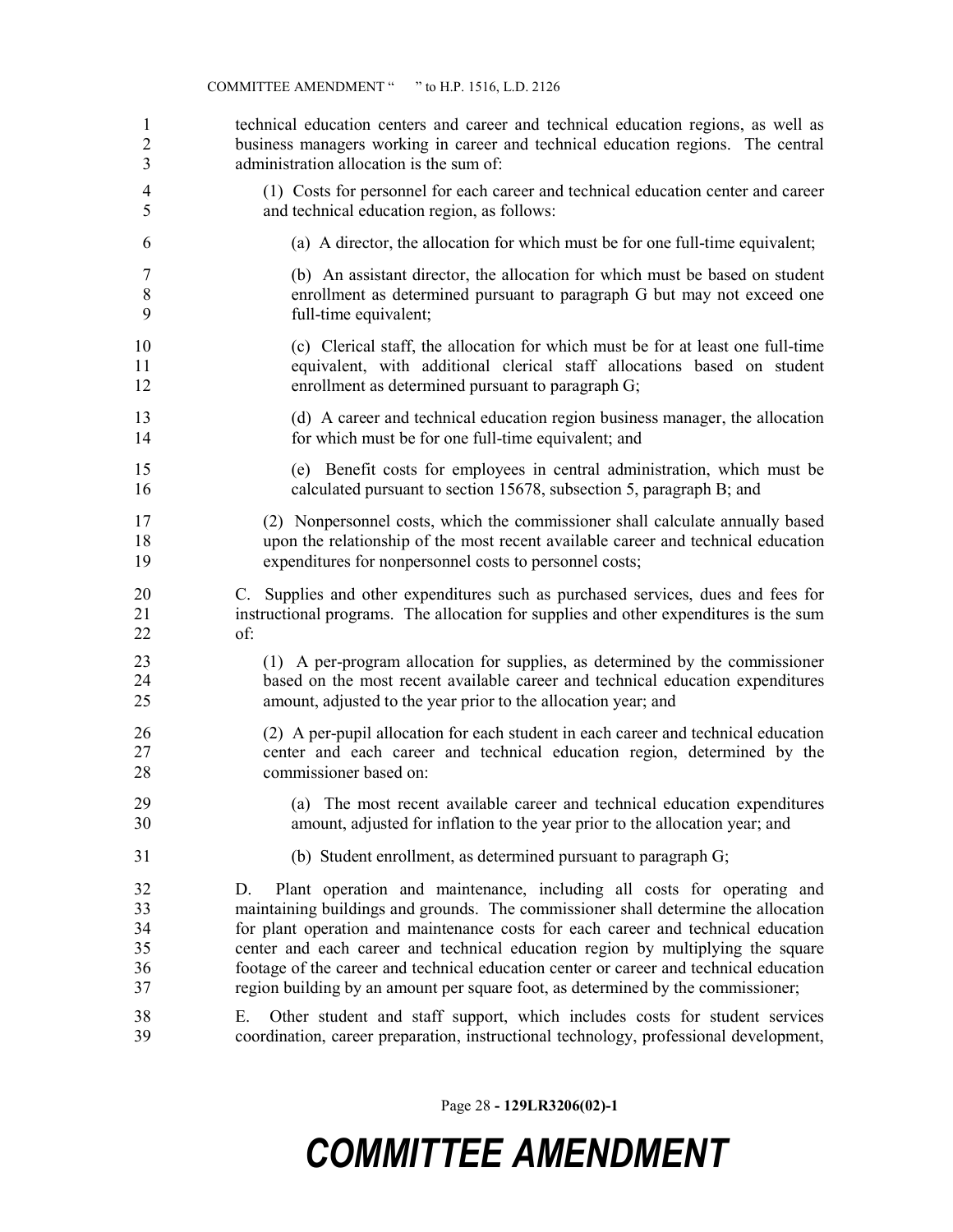- 1 student assessment and program safety. The other student and staff support 2 allocation is the sum of the costs for:
- 3 (1) A counselor, the allocation for which must be for one full-time equivalent, to 4 collaborate with sending school guidance counselors in order to maximize 5 student participation at the middle school and high school grade levels;
- 6 (2) Career and technical education center or career and technical education 7 region student services coordinators, the allocation for which must be based on 8 student enrollment, as determined pursuant to paragraph G, but no less than one 9 full-time equivalent;
- 10 (3) Benefit costs for employees under this paragraph, calculated pursuant to 11 section 15678, subsection 5, paragraph B; and
- 12 (4) Instructional technology, staff professional development, student assessment 13 and program safety. The commissioner shall calculate a per-pupil allocation for 14 this allocation based upon student enrollment, as determined pursuant to 15 paragraph G, and the relationship of the most recent available career and 16 technical education expenditures for these costs to total costs, adjusted to the year 17 **prior to the allocation year;**
- 18 F. Equipment provided pursuant to subsection 6; and
- 19 G. Student enrollment, which is determined as follows.
- 20 (1) For each program or plan approved pursuant to chapter 313 that has 3 years 21 of attending student counts on October 1st, student enrollment is a 3-year average 22 of the attending student counts on October 1st for that program or plan.
- 23 (2) For each program or plan approved pursuant to chapter 313 that is not 24 governed by subparagraph (1), including a new program or plan approved 25 pursuant to chapter 313, student enrollment must be based on the estimated 26 attending student count submitted in accordance with the application for the 27 program or plan approval. This estimated attending student count must be used 28 until the program or plan has 3 consecutive years of actual attending student 29 counts on October 1st.
- 30 In fiscal year 2019-20, the total allocation for a career and technical education center or 31 career and technical education region is the sum of the components in paragraphs A to E, 32 except if the sum of the components in paragraphs A to E is less than the most recent 33 expenditure data, as adjusted for inflation to the year prior to the allocation year, the 34 career and technical education center or career and technical education region may not 35 receive less than the adjusted expenditure, and if the sum of the components in 36 paragraphs A to E is more than 5% greater than the most recent expenditure data, as 37 adjusted for inflation to the year prior to the allocation year, then the career and technical 38 education center or career and technical education region may not receive more than the 39 adjusted expenditures plus 5%.
- 40 In fiscal year 2020-21, fiscal year 2021-22 and fiscal year 2022-23, the total allocation for 41 a career and technical education center or career and technical education region is the 42 sum of the components in paragraphs A to E, except if the sum of the components in

Page 29 - 129LR3206(02)-1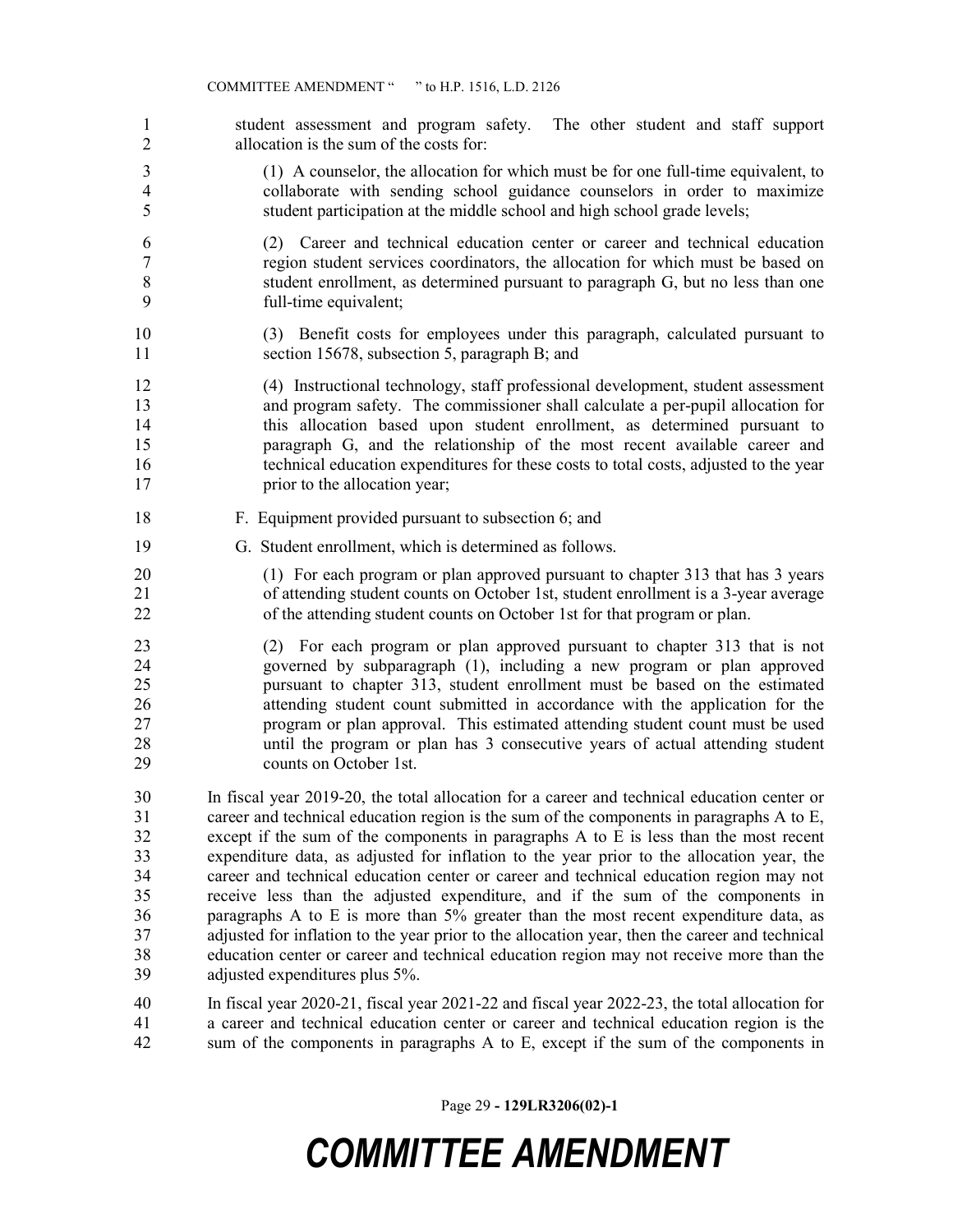1 paragraphs A to E is less than the most recent expenditure data, as adjusted for inflation 2 to the year prior to the allocation year, or more than the most recent expenditure data, as 3 adjusted for inflation to the year prior to the allocation year, the total allocation must be 4 determined pursuant to subsection 1-A. If the sum of the components in paragraphs A to 5 E is more than 15% greater than the most recent expenditure data, as adjusted for 6 inflation to the year prior to the allocation year, the career and technical education center 7 or career and technical education region may not receive more than the adjusted 8 expenditures plus 15%.

9 Beginning in fiscal year 2023-24, the total allocation for a career and technical education 10 center or career and technical education region is the sum of components in paragraphs A 11 to E.

12 The commissioner shall authorize monthly payment of allocations to career and technical 13 education centers and career and technical education regions in an amount equal to 1/12 14 of the total allocation. Payments for satellite programs as approved pursuant to chapter 15 313 must be made within this schedule to the responsible career and technical education 16 center or career and technical education region; it is the responsibility of the career and 17 technical education center or career and technical education region to provide the state 18 support for the approved satellite program to the school administrative unit that operates 19 the approved satellite program.

20 If a school administrative unit operating a career and technical education center or career 21 and technical education region has any unexpended funds at the end of the fiscal year, 22 these funds must be carried forward for the purposes of career and technical education.

- 23 Sec. C-6. 20-A MRSA §15689, sub-§7-A, ¶B, as enacted by PL 2019, c. 343, 24 Pt. UU, §3, is amended to read:
- 25 B. The commissioner shall allocate the funds appropriated by the Legislature in 26 accordance with the following.
- 27 (1) The amount of increased funds provided to qualifying school administrative 28 units under this subsection must be the amount necessary to fund the incremental 29 salary increases specified in this subsection.
- 30 (2) The number of teachers eligible for incremental salary increases in a 31 qualifying school administrative unit for a fiscal year must be based on the 32 information supplied to the department pursuant to section 13407 in that fiscal 33 year.
- 34 (3) The increased funds provided under this subsection must be issued to 35 qualifying school administrative units as an adjustment to the state school 36 subsidy for distribution to the teachers. Qualifying school administrative units 37 shall use the payments provided under this subsection to provide salary 38 adjustments to those teachers eligible for incremental salary increases. The 39 department shall collect the necessary data to allow the funds to be included in a 40 qualifying school administrative unit's monthly subsidy payments beginning no 41 later than February 1st of each fiscal year.

Page 30 - 129LR3206(02)-1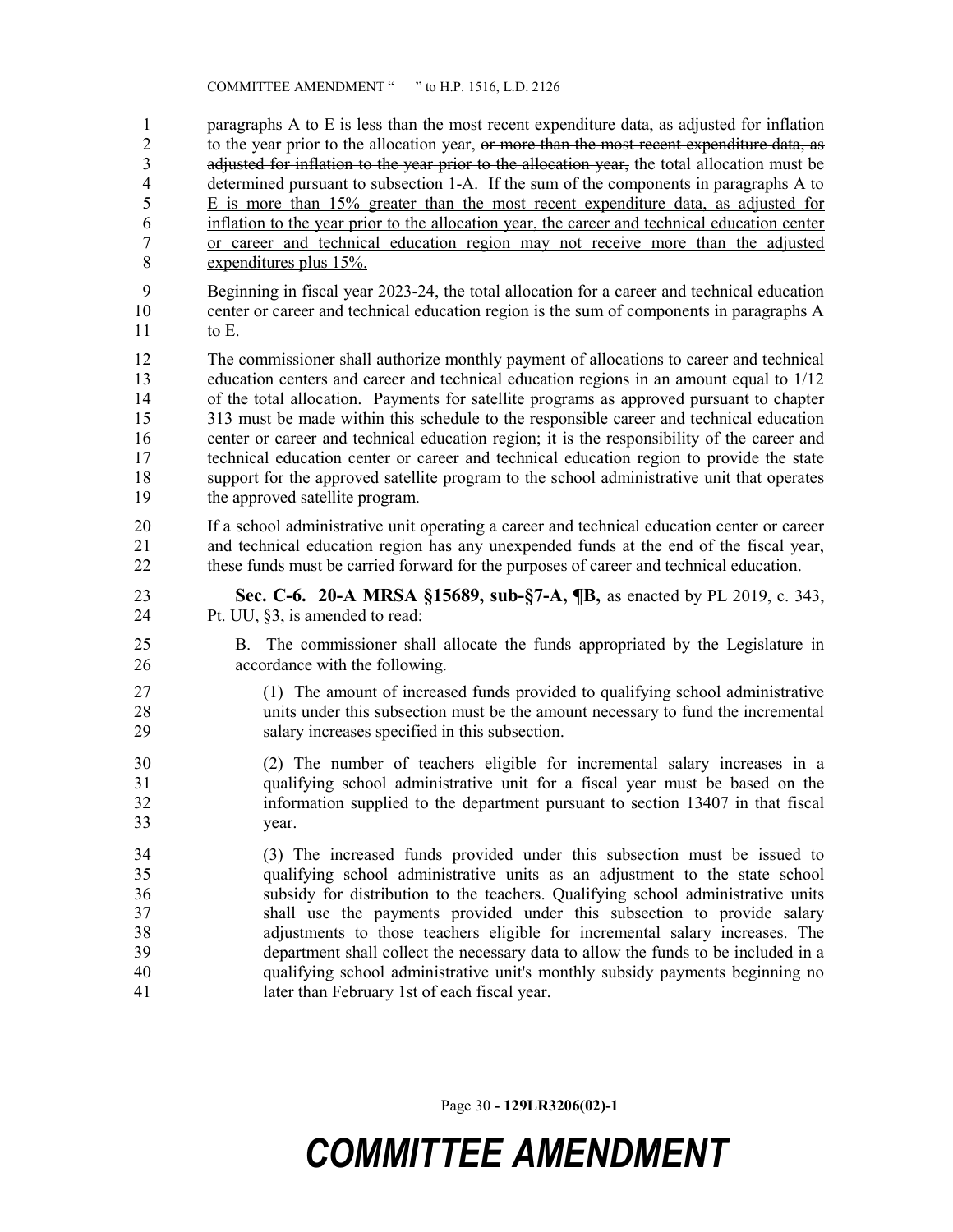| $\mathbf{1}$<br>$\overline{c}$<br>$\overline{\mathbf{3}}$ | (4) Funding for incremental salary increases in fiscal year 2020-21 must be based<br>on data submitted to the department and certified by school administrative units<br>as of October 1, 2019. |                                                                                         |                             |  |
|-----------------------------------------------------------|-------------------------------------------------------------------------------------------------------------------------------------------------------------------------------------------------|-----------------------------------------------------------------------------------------|-----------------------------|--|
| 4                                                         | Sec. C-7. 20-A MRSA §15689-A, sub-§6, as enacted by PL 2005, c. 2, Pt. D,                                                                                                                       |                                                                                         |                             |  |
| 5                                                         |                                                                                                                                                                                                 | §61 and affected by §§72 and 74 and c. 12, Pt. WW, §18, is repealed.                    |                             |  |
| 6                                                         |                                                                                                                                                                                                 | Sec. C-8. 20-A MRSA §15689-A, sub-§28 is enacted to read:                               |                             |  |
| 7                                                         |                                                                                                                                                                                                 | <b>28. Rural schools.</b> The commissioner may pay costs to provide musical instruments |                             |  |
| 8                                                         |                                                                                                                                                                                                 | and professional development in rural schools.                                          |                             |  |
| 9                                                         |                                                                                                                                                                                                 | Sec. C-9. 20-A MRSA §15905, sub-§1, ¶A, as amended by PL 2017, c. 284, Pt.              |                             |  |
| 10                                                        | C, $§56$ , is further amended to read:                                                                                                                                                          |                                                                                         |                             |  |
| 11                                                        |                                                                                                                                                                                                 | A. The state board may approve projects as long as no project approval will cause       |                             |  |
| 12                                                        |                                                                                                                                                                                                 | debt service costs, as defined in section 15672, subsection 2-A, paragraph A and        |                             |  |
| 13                                                        |                                                                                                                                                                                                 | pursuant to Resolve 2007, chapter 223, section 4, to exceed the maximum limits          |                             |  |
| 14                                                        |                                                                                                                                                                                                 | specified in Table 1 and Table 2 in subsequent fiscal years.                            |                             |  |
| 15                                                        |                                                                                                                                                                                                 | Table 1                                                                                 |                             |  |
| 16                                                        |                                                                                                                                                                                                 | Major Capital                                                                           | Integrated, Consolidated    |  |
| 17                                                        |                                                                                                                                                                                                 |                                                                                         | Secondary and Postsecondary |  |
| 18                                                        |                                                                                                                                                                                                 |                                                                                         | Project                     |  |
| 19                                                        | Fiscal year                                                                                                                                                                                     | Maximum Debt Service Limit                                                              | Maximum Debt Service Limit  |  |
| 20                                                        | 1990                                                                                                                                                                                            | \$48,000,000                                                                            |                             |  |
| 21                                                        | 1991                                                                                                                                                                                            | \$57,000,000                                                                            |                             |  |
| 22                                                        | 1992                                                                                                                                                                                            | \$65,000,000                                                                            |                             |  |
| 23                                                        | 1993                                                                                                                                                                                            | \$67,000,000                                                                            |                             |  |
| 24                                                        | 1994                                                                                                                                                                                            | \$67,000,000                                                                            |                             |  |
| 25                                                        | 1995                                                                                                                                                                                            | \$67,000,000                                                                            |                             |  |
| 26                                                        | 1996                                                                                                                                                                                            | \$67,000,000                                                                            |                             |  |
| 27                                                        | 1997                                                                                                                                                                                            | \$67,000,000                                                                            |                             |  |
| 28                                                        | 1998                                                                                                                                                                                            | \$67,000,000                                                                            |                             |  |
| 29                                                        | 1999                                                                                                                                                                                            | \$69,000,000                                                                            |                             |  |
| 30                                                        | 2000                                                                                                                                                                                            | \$72,000,000                                                                            |                             |  |
| 31                                                        | 2001                                                                                                                                                                                            | \$74,000,000                                                                            |                             |  |
| 32                                                        | 2002                                                                                                                                                                                            | \$74,000,000                                                                            |                             |  |
| 33                                                        | 2003                                                                                                                                                                                            | \$80,000,000                                                                            |                             |  |
| 34                                                        | 2004                                                                                                                                                                                            | \$80,000,000                                                                            |                             |  |
| 35<br>36                                                  | 2005<br>2006                                                                                                                                                                                    | \$84,000,000                                                                            |                             |  |
| 37                                                        | 2007                                                                                                                                                                                            | \$90,000,000<br>\$96,000,000                                                            |                             |  |
| 38                                                        | 2008                                                                                                                                                                                            | \$100,000,000                                                                           |                             |  |
| 39                                                        | 2009                                                                                                                                                                                            | \$104,000,000                                                                           |                             |  |
| 40                                                        | 2010                                                                                                                                                                                            | \$108,000,000                                                                           |                             |  |
| 41                                                        | 2011                                                                                                                                                                                            | \$126,000,000                                                                           |                             |  |
| 42                                                        | 2012                                                                                                                                                                                            | \$116,000,000                                                                           |                             |  |
| 43                                                        | 2013                                                                                                                                                                                            | \$116,000,000                                                                           |                             |  |

Page 31 - 129LR3206(02)-1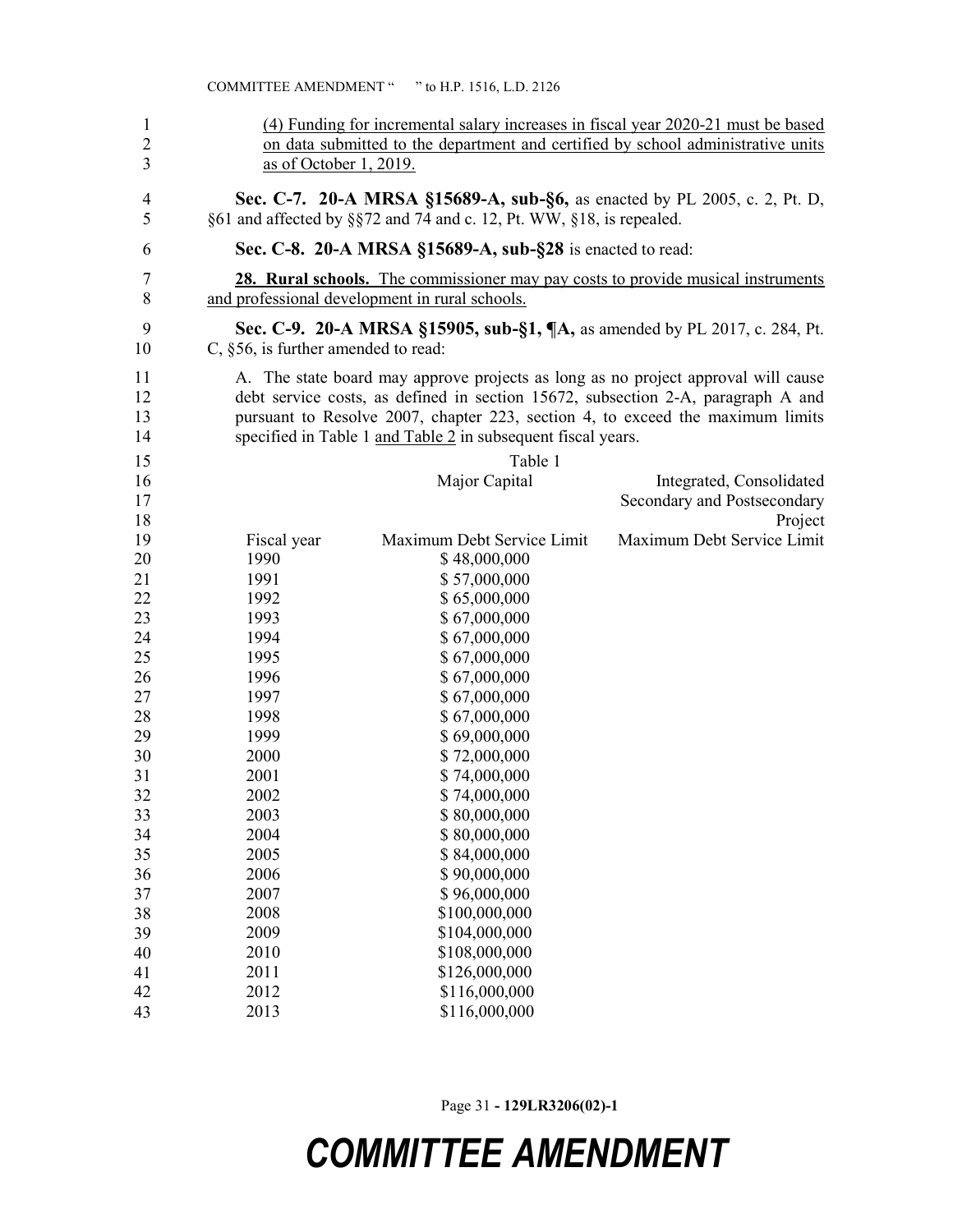|    | 2014 | \$126,000,000 | \$10,000,000 |
|----|------|---------------|--------------|
|    | 2015 | \$126,000,000 | \$10,000,000 |
| 3  | 2016 | \$126,000,000 | \$10,000,000 |
| 4  | 2017 | \$126,000,000 | \$10,000,000 |
|    | 2018 | \$126,000,000 | \$10,000,000 |
| 6  | 2019 | \$126,000,000 | \$10,000,000 |
|    | 2020 | \$126,000,000 | \$20,000,000 |
| 8  | 2021 | \$126,000,000 | \$20,000,000 |
| 9  | 2022 | \$126,000,000 | \$20,000,000 |
| 10 | 2023 | \$126,000,000 | \$20,000,000 |
|    |      |               |              |

| 11 |             | Table 2                    |
|----|-------------|----------------------------|
| 12 | Fiscal year | Maximum Debt Service Limit |
| 13 | 2024        | \$150,000,000              |
| 14 | 2025        | \$150,000,000              |
| 15 | 2026        | \$150,000,000              |
| 16 |             | \$150,000,000              |

### **Sec. C-10. 20-A MRSA §15905, sub-§1, ¶A-1,** as amended by PL 2011, c. 1, 18 Pt. E, §1, is further amended to read:

19 A-1. Beginning with the second regular session of the Legislature in fiscal year 1990 20 and every other year thereafter, on or before March 1st, the commissioner shall 21 recommend to the Legislature and the Legislature shall establish maximum debt 22 service limits for the next 2 biennia for which debt service limits have not been set 23 for major capital projects, including major projects and integrated, consolidated 24 secondary and postsecondary projects.

Sec. C-11. Mill expectation. The mill expectation pursuant to the Maine Revised 26 Statutes, Title 20-A, section 15671-A for fiscal year 2020-21 is 8.18.

Sec. C-12. Total cost of funding public education from kindergarten to 28 grade 12. The total cost of funding public education from kindergarten to grade 12 for 29 fiscal year 2020-21 is as follows:

| 30 |                                                              | 2020-21         |
|----|--------------------------------------------------------------|-----------------|
| 31 |                                                              | <b>TOTAL</b>    |
| 32 | <b>Total Operating Allocation</b>                            |                 |
| 33 |                                                              |                 |
| 34 | Total operating allocation pursuant to the Maine Revised     | \$1,507,865,971 |
| 35 | Statutes, Title 20-A, section 15683                          |                 |
| 36 |                                                              |                 |
| 37 | Total adjustments to state subsidy pursuant to Title 20-A,   | \$554,973,541   |
| 38 | section 15689 included in subsidizable costs and total other |                 |
| 39 | subsidizable costs pursuant to Title 20-A, section 15681-A   |                 |
| 40 |                                                              |                 |
| 41 | <b>Total Operating Allocation and Subsidizable Costs</b>     |                 |

Page 32 - 129LR3206(02)-1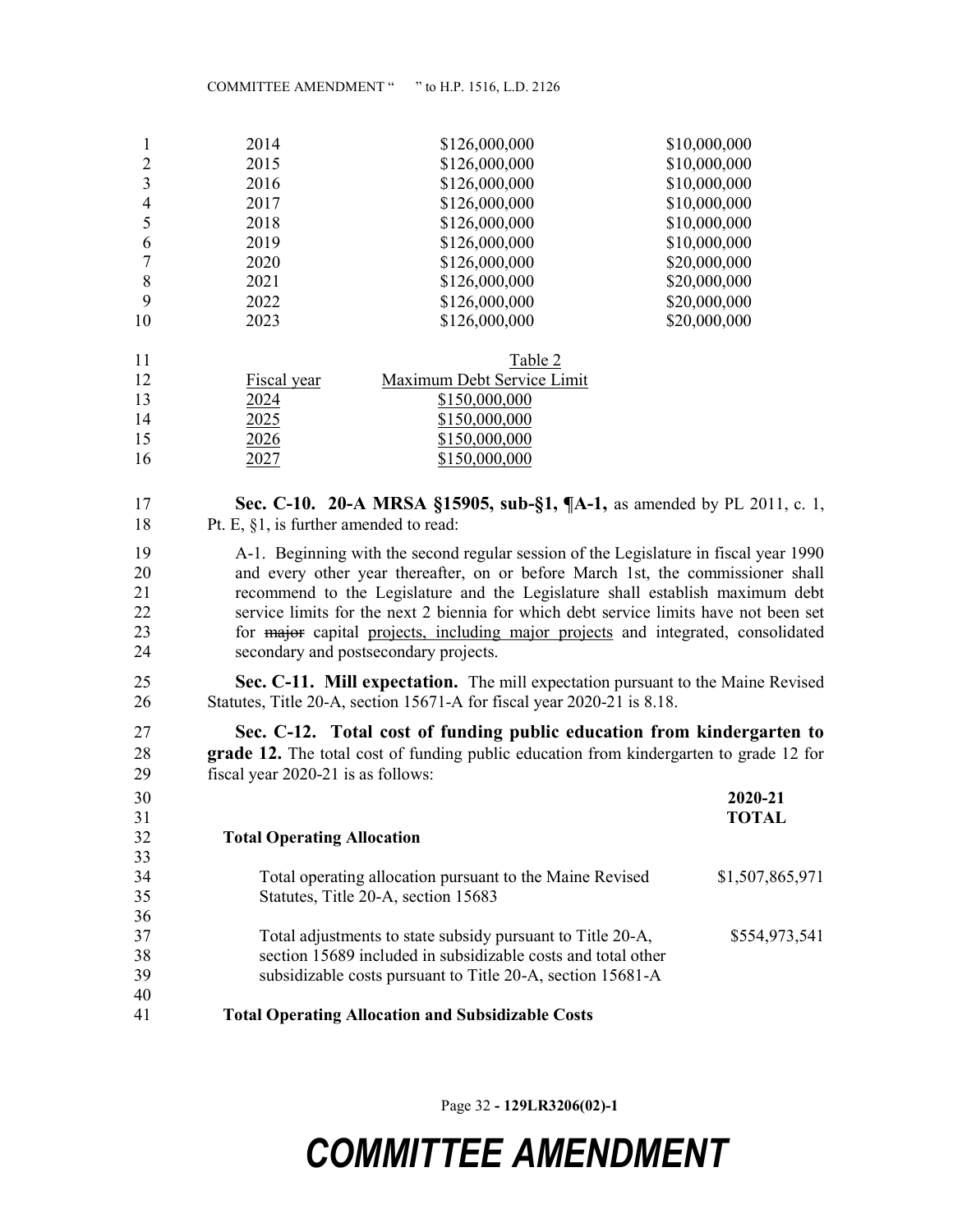| $\mathbf{1}$   |                                                               |                 |
|----------------|---------------------------------------------------------------|-----------------|
| $\overline{2}$ | Total operating allocation pursuant to Title 20-A, section    | \$2,062,839,512 |
| 3              | 15683 and total other subsidizable costs pursuant to Title    |                 |
| $\overline{4}$ | 20-A, section 15681-A                                         |                 |
| 5              |                                                               |                 |
| 6              | <b>Total Debt Service Allocation</b>                          |                 |
| $\tau$         |                                                               |                 |
| $\,8\,$        | Total debt service allocation pursuant to Title 20-A, section | \$103,428,195   |
| 9              | 15683-A                                                       |                 |
| 10             |                                                               |                 |
| 11             | <b>Total Adjustments and Targeted Education Funds</b>         |                 |
| 12             |                                                               |                 |
| 13             | Adjustments pursuant to Title 20-A, section 15689             |                 |
| 14             |                                                               |                 |
| 15             | Audit adjustments pursuant to Title 20-A, section 15689,      | \$250,000       |
| 16             | subsection 4                                                  |                 |
| 17             |                                                               |                 |
| 18             | Educating students in long-term drug treatment center         | \$460,355       |
| 19             | adjustments pursuant to Title 20-A, section 15689,            |                 |
| 20             | subsection 5                                                  |                 |
| 21             |                                                               |                 |
| 22             | Minimum teacher salary adjustment pursuant to Title 20-       | \$2,100,000     |
| 23             | A, section 15689, subsection 7-A                              |                 |
| 24             |                                                               |                 |
| 25             | Regionalization, consolidation and efficiency assistance      | \$6,161,789     |
| 26             | adjustments pursuant to Title 20-A, section 15689,            |                 |
| 27             | subsection 9                                                  |                 |
| 28             |                                                               |                 |
| 29             | MaineCare seed payments adjustments pursuant to Title         | \$1,334,776     |
| 30             | 20-A, section 15689, subsection 14                            |                 |
| 31             |                                                               |                 |
| 32             | Special education budgetary hardship adjustment pursuant      | \$1,000,000     |
| 33             | to Title 20-A, section 15689, subsection 15                   |                 |
| 34             |                                                               |                 |
| 35             | Total adjustments to the state share of the total allocation  | \$11,306,920    |
| 36             | pursuant to Title 20-A, section 15689                         |                 |
| 37             |                                                               |                 |
| 38             | Targeted education funds pursuant to Title 20-A, section      |                 |
| 39             | 15689-A                                                       |                 |
| 40             |                                                               |                 |
|                |                                                               |                 |

Page 33 - 129LR3206(02)-1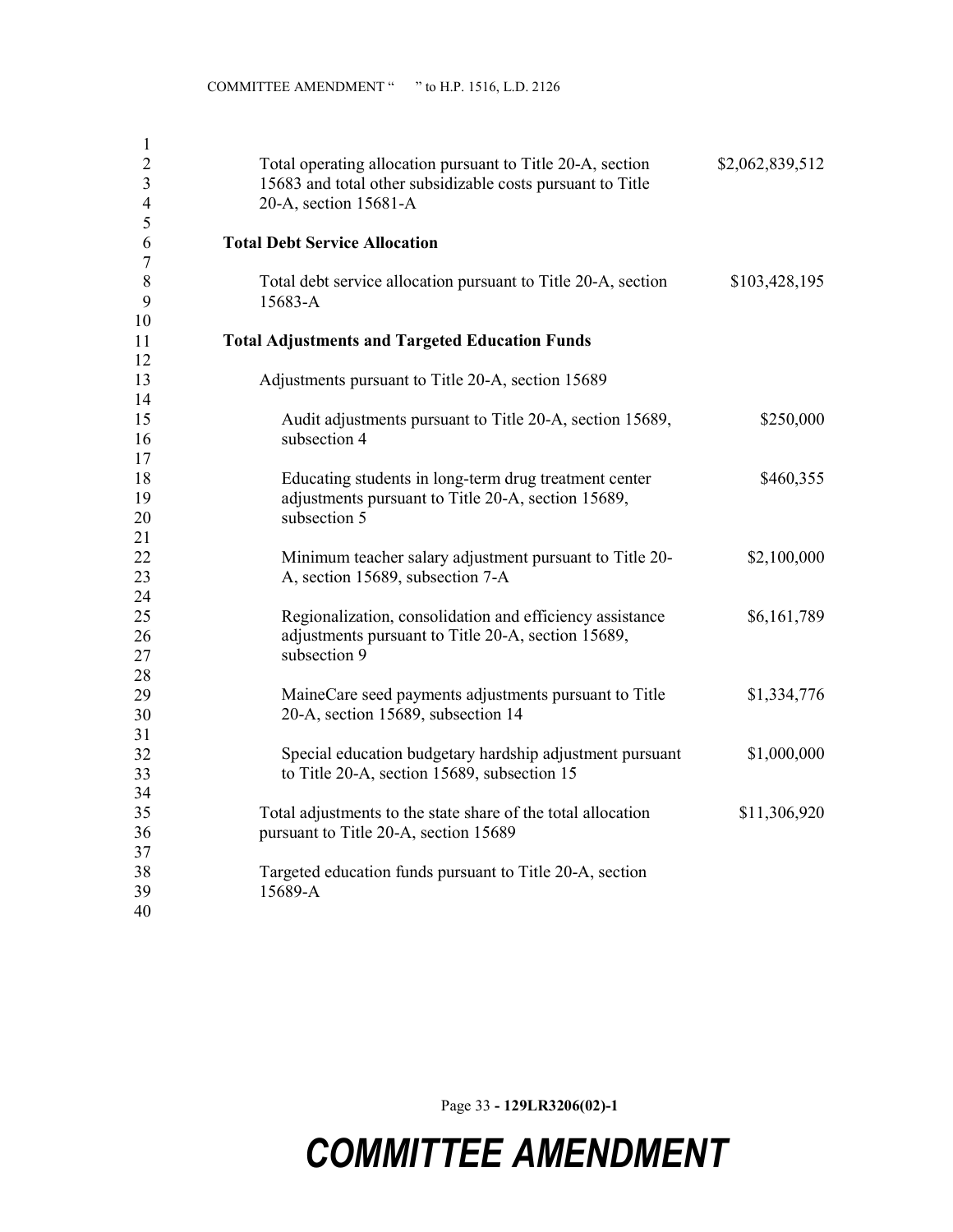| 1<br>$\overline{2}$<br>$\mathfrak{Z}$<br>$\overline{4}$ | Special education costs for state agency clients and state<br>wards pursuant to Title 20-A, section 15689-A, subsection<br>1          | \$33,737,998 |
|---------------------------------------------------------|---------------------------------------------------------------------------------------------------------------------------------------|--------------|
| $\mathfrak{S}$<br>6<br>$\tau$                           | Essential programs and services components contract<br>pursuant to Title 20-A, section 15689-A, subsection 3                          | \$300,000    |
| $\,8\,$<br>9<br>10<br>11                                | Data management and support services for essential<br>programs and services pursuant to Title 20-A, section<br>15689-A, subsection 10 | \$7,974,245  |
| 12<br>13<br>14                                          | Postsecondary course payments pursuant to Title 20-A,<br>section 15689-A, subsection 11                                               | \$4,000,000  |
| 15<br>16                                                | National board certification salary supplement pursuant to<br>Title 20-A, section 15689-A, subsection 12                              | \$307,551    |
| 17<br>18<br>19                                          | Learning through technology program pursuant to Title 20-<br>A, section 15689-A, subsection 12-A                                      | \$16,114,960 |
| 20<br>21<br>22                                          | Jobs for Maine's Graduates including college pursuant to<br>Title 20-A, section 15689-A, subsection 13                                | \$3,545,379  |
| 23<br>24<br>25                                          | Maine School of Science and Mathematics pursuant to<br>Title 20-A, section 15689-A, subsection 14                                     | \$3,615,347  |
| 26<br>27<br>28<br>29                                    | Maine Educational Center for the Deaf and Hard of<br>Hearing pursuant to Title 20-A, section 15689-A,<br>subsection 15                | \$8,913,765  |
| 30<br>31<br>32                                          | Transportation administration pursuant to Title 20-A,<br>section 15689-A, subsection 16                                               | \$410,111    |
| 33<br>34<br>35                                          | Special education for juvenile offenders pursuant to Title<br>20-A, section 15689-A, subsection 17                                    | \$407,036    |
| 36<br>37<br>38<br>39                                    | Comprehensive early college programs funding (bridge<br>year program) pursuant to Title 20-A, section 15689-A,<br>subsection 23       | \$1,000,000  |
| 40<br>41<br>42                                          | Community schools pursuant to Title 20-A, section 15689-<br>A, subsection 25                                                          | \$200,000    |

Page 34 - 129LR3206(02)-1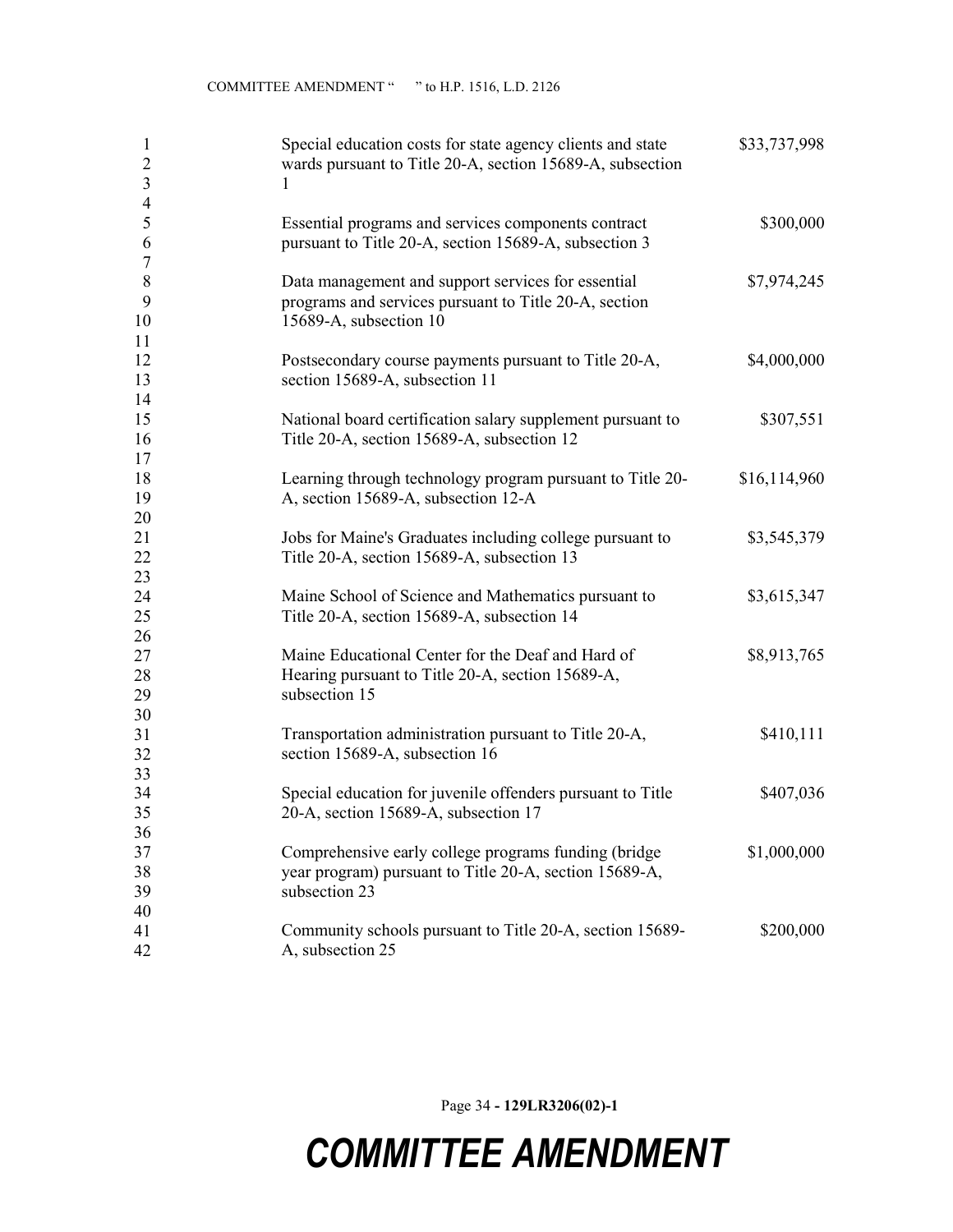| $\mathbf{1}$   |                                                                    |              |
|----------------|--------------------------------------------------------------------|--------------|
| $\overline{2}$ | Maine School for Marine Science, Technology,                       | \$132,316    |
| $\mathfrak{Z}$ | Transportation and Engineering pursuant to Title 20-A,             |              |
| $\overline{4}$ | section 15689-A, subsection 26                                     |              |
| 5              |                                                                    |              |
| 6              | Musical instruments and professional development in rural          | \$50,000     |
| $\tau$         | schools pursuant to Title 20-A, section 15689-A,                   |              |
| 8              | subsection 28                                                      |              |
| 9              |                                                                    |              |
| 10             | Total targeted education funds pursuant to Title 20-A, section     | \$80,708,708 |
| 11             | 15689-A                                                            |              |
| 12             |                                                                    |              |
| 13             | Enhancing student performance and opportunity pursuant to          |              |
| 14             | Title 20-A, section 15688-A and section 15672, subsection          |              |
| 15             | $1-D$                                                              |              |
| 16             |                                                                    |              |
| 17             | Career and technical education costs pursuant to Title 20-         | \$57,424,775 |
| 18             | A, section 15688-A, subsection 1                                   |              |
| 19             |                                                                    |              |
| 20             | Career and technical education middle school costs                 | \$500,000    |
| 21             | pursuant to Title 20-A, section 15672, subsection 1-D              |              |
| 22             |                                                                    |              |
| 23             | College transitions programs through adult education               | \$450,000    |
| 24             | college readiness programs pursuant to Title 20-A, section         |              |
| 25             | 15688-A, subsection 2                                              |              |
| 26             |                                                                    |              |
| 27             | New or expanded public preschool programs pursuant to              | \$0          |
| 28             | Title 20-A, section 15688-A, subsection 4                          |              |
| 29             |                                                                    |              |
| 30             | National industry standards for career and technical               | \$2,000,000  |
| 31<br>32       | education pursuant to Title 20-A, section 15688-A,<br>subsection 6 |              |
| 33             |                                                                    |              |
|                | Regional school leadership academy pursuant to Title 20-           | \$0          |
| 34<br>35       | A, section 15688-A, subsection 9                                   |              |
|                |                                                                    |              |
| 36<br>37       | Total enhancing student performance and opportunity                | \$60,374,775 |
| 38             | pursuant to Title 20-A, section 15688-A and section 15672,         |              |
| 39             | subsection 1-D                                                     |              |
| 40             |                                                                    |              |
| 41             | <b>Total Cost of Funding Public Education from Kindergarten to</b> |              |
| 42             | Grade 12                                                           |              |
|                |                                                                    |              |

Page 35 - 129LR3206(02)-1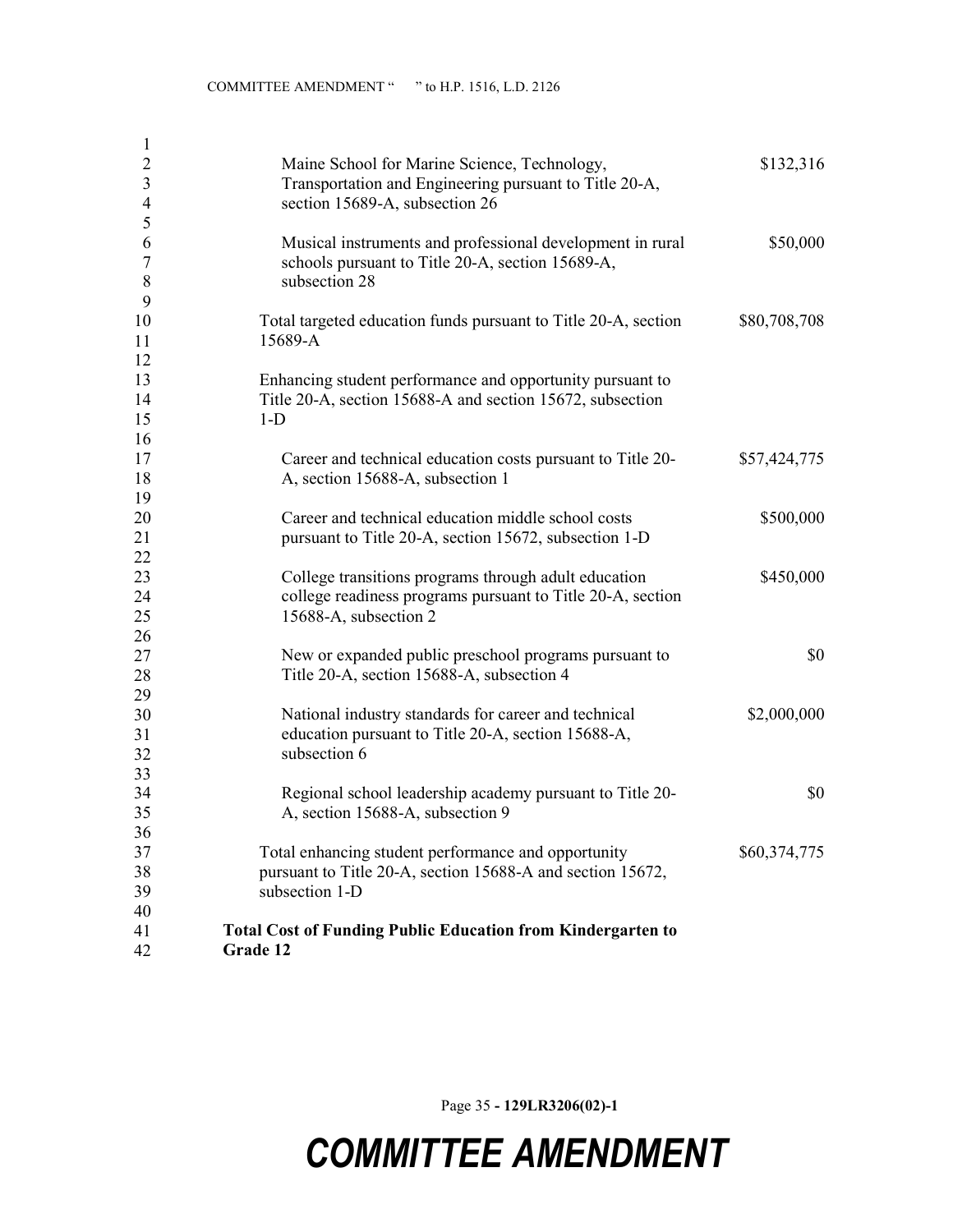| $\overline{2}$ | Total cost of funding public education from kindergarten       | \$2,318,658,110 |
|----------------|----------------------------------------------------------------|-----------------|
| 3              | to grade 12 for fiscal year 2020-21 pursuant to Title 20-A,    |                 |
| 4              | chapter 606-B, not including normal retirement costs           |                 |
| 5              |                                                                |                 |
| 6              | Total normal cost of teacher retirement                        | \$50,697,332    |
| $\overline{7}$ |                                                                |                 |
| 8              | Total cost of funding public education from kindergarten       | \$2,369,355,442 |
| 9              | to grade 12 for fiscal year 2020-21 pursuant to Title 20-A,    |                 |
| 10             | chapter 606-B, including normal retirement costs               |                 |
| 11             |                                                                |                 |
| 12             | Total cost of state contribution to unfunded actuarial         | \$228,931,183   |
| 13             | liabilities of the Maine Public Employees Retirement           |                 |
| 14             | System that are attributable to teachers, retired teacher      |                 |
| 15             | health insurance and retired teacher life insurance for fiscal |                 |
| 16             | year 2020-21 pursuant to Title 5, chapters 421 and 423,        |                 |
| 17             | excluding the normal cost of teacher retirement                |                 |
| 18             |                                                                |                 |
| 19             | Total cost of funding public education from kindergarten       | \$2,598,286,625 |
| 20             | to grade 12, plus state contributions to the unfunded          |                 |
| 21             | actuarial liabilities of the Maine Public Employees            |                 |
| 22             | Retirement System that are attributable to teachers, retired   |                 |
| 23             | teacher health insurance and retired teacher life insurance    |                 |
| 24             | for fiscal year 2020-21 pursuant to Title 5, chapters 421      |                 |
| 25             | and 423                                                        |                 |
|                |                                                                |                 |

26 Sec. C-13. Local and state contributions to total cost of funding public 27 education from kindergarten to grade 12. The local contribution and the state 28 contribution appropriation provided for general purpose aid for local schools for the fiscal<br>29 vear beginning July 1, 2020 and ending June 30, 2021 is calculated as follows: year beginning July 1, 2020 and ending June 30, 2021 is calculated as follows:

| 30 |                                               | 2020-21         | 2020-21         |
|----|-----------------------------------------------|-----------------|-----------------|
| 31 |                                               | <b>LOCAL</b>    | <b>STATE</b>    |
| 32 | <b>Local and State Contributions to the</b>   |                 |                 |
| 33 | <b>Total Cost of Funding Public Education</b> |                 |                 |
| 34 | from Kindergarten to Grade 12                 |                 |                 |
| 35 |                                               |                 |                 |
| 36 | Local and state contributions to the total    | \$1,142,503,195 | \$1,226,852,247 |
| 37 | cost of funding public education from         |                 |                 |
| 38 | kindergarten to grade 12 pursuant to the      |                 |                 |
| 39 | Maine Revised Statutes, Title 20-A,           |                 |                 |
| 40 | section 15683, subject to statewide           |                 |                 |
| 41 | distributions required by law                 |                 |                 |
| 42 |                                               |                 |                 |

Page 36 - 129LR3206(02)-1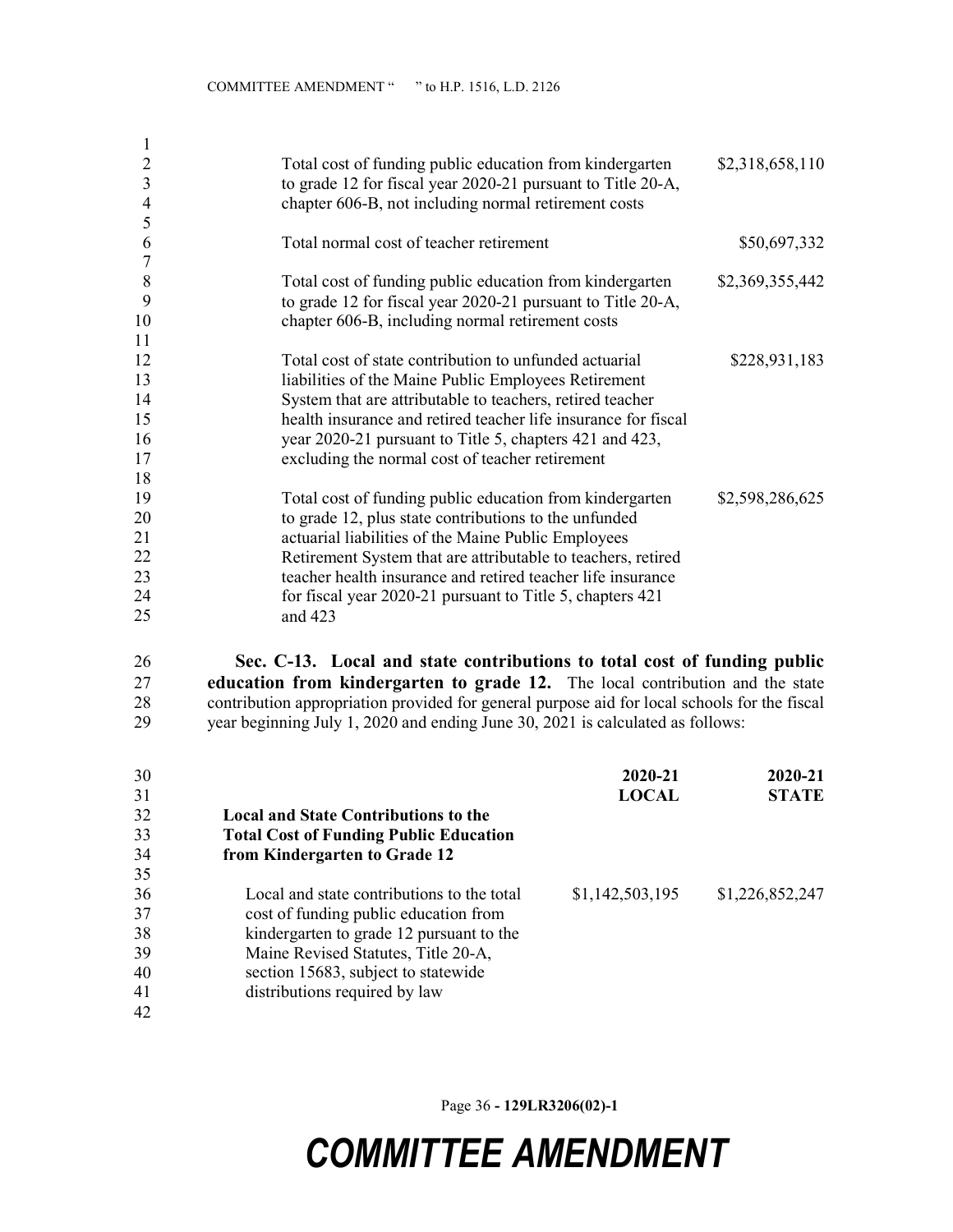|    | State contribution to the total cost of   | \$228,931,183   |
|----|-------------------------------------------|-----------------|
| 2  | unfunded actuarial liabilities of the     |                 |
| 3  | Maine Public Employees Retirement         |                 |
| 4  | System that are attributable to teachers, |                 |
| 5  | teacher retirement health insurance and   |                 |
| 6  | teacher retirement life insurance for     |                 |
|    | fiscal year 2020-21 pursuant to Title 5,  |                 |
| 8  | chapters 421 and 423 excluding the        |                 |
| 9  | normal cost of teacher retirement         |                 |
| 10 |                                           |                 |
| 11 | State contribution to the total cost of   | \$1,455,783,430 |
| 12 | funding public education from             |                 |
| 13 | kindergarten to grade 12 plus state       |                 |
| 14 | contribution to the total cost of         |                 |
| 15 | unfunded actuarial liabilities of the     |                 |
| 16 | Maine Public Employees Retirement         |                 |
| 17 | System that are attributable to teachers, |                 |
| 18 | teacher retirement health insurance and   |                 |
| 19 | teacher retirement life insurance for     |                 |
| 20 | fiscal year 2020-21 pursuant to Title 5,  |                 |
| 21 | chapters 421 and 423                      |                 |

22 Sec. C-14. Authorization of payments. If the State's continued obligation for 23 any individual component contained in those sections of this Part that set the total cost of 24 funding public education from kindergarten to grade 12 and the local and state 25 contributions for that purpose exceeds the level of funding provided for that component, 26 any unexpended balances occurring in other programs may be applied to avoid proration 27 of payments for any individual component. Any unexpended balances from this Part may 28 not lapse but must be carried forward for the same purpose.

29 Sec. C-15. Limit of State's obligation. Those sections of this Part that set the 30 total cost of funding public education from kindergarten to grade 12 and the local and 31 state contributions for that purpose may not be construed to require the State to provide 32 payments that exceed the appropriation of funds for general purpose aid for local schools 33 for the fiscal year beginning July 1, 2020 and ending June 30, 2021.

34 PART D 35 This Part left blank intentionally. 36 PART E 37 This Part left blank intentionally.

Page 37 - 129LR3206(02)-1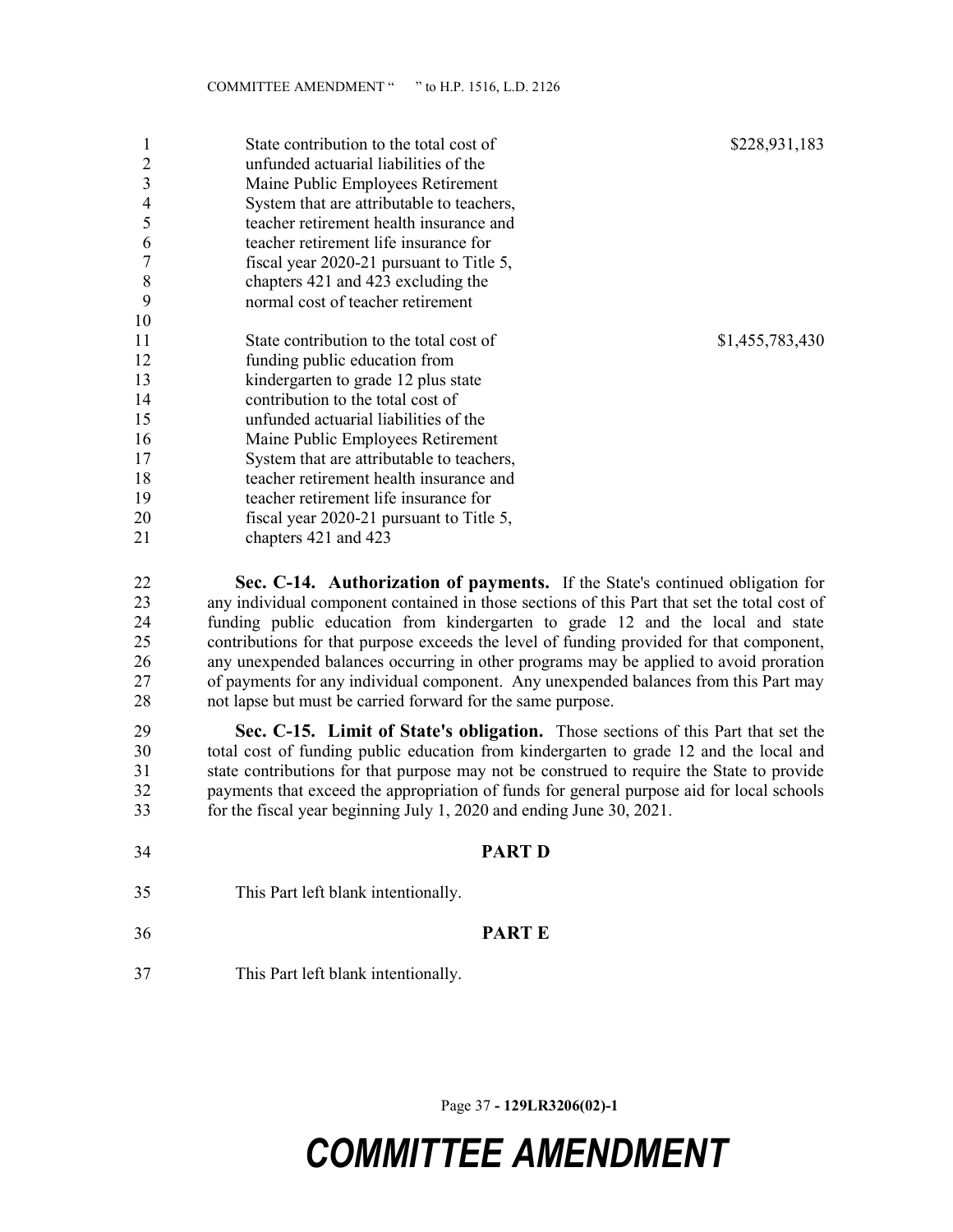| $\mathbf{1}$                 | <b>PART F</b>                                                                                                                                                                                                                                                                                                                                                                                                                                                   |
|------------------------------|-----------------------------------------------------------------------------------------------------------------------------------------------------------------------------------------------------------------------------------------------------------------------------------------------------------------------------------------------------------------------------------------------------------------------------------------------------------------|
| 2                            | This Part left blank intentionally.                                                                                                                                                                                                                                                                                                                                                                                                                             |
| 3                            | <b>PART G</b>                                                                                                                                                                                                                                                                                                                                                                                                                                                   |
| $\overline{4}$               | This Part left blank intentionally.                                                                                                                                                                                                                                                                                                                                                                                                                             |
| 5                            | <b>PARTH</b>                                                                                                                                                                                                                                                                                                                                                                                                                                                    |
| 6<br>7<br>8<br>9<br>10<br>11 | Sec. H-1.<br><b>Transfer</b> from<br>Liquor Operation Revenue<br>Fund.<br>Notwithstanding the Maine Revised Statutes, Title 30-A, section 6054, subsection 4, or<br>any other provision of law to the contrary, the Maine Municipal Bond Bank shall transfer<br>\$20,000,000 during fiscal year 2019-20 from the Liquor Operation Revenue Fund,<br>established in Title 30-A, section 6054, subsection 1, to the unappropriated surplus of the<br>General Fund. |
| 12                           | <b>PART I</b>                                                                                                                                                                                                                                                                                                                                                                                                                                                   |
| 13                           | This Part left blank intentionally.                                                                                                                                                                                                                                                                                                                                                                                                                             |
| 14                           | <b>PART J</b>                                                                                                                                                                                                                                                                                                                                                                                                                                                   |
| 15<br>16<br>17<br>18<br>19   | Sec. J-1. Transfer from General Fund unappropriated surplus; Maine<br>Budget Stabilization Fund. Notwithstanding any provision of law to the contrary, the<br>State Controller shall transfer \$17,431,338 during fiscal year 2019-20 from the General<br>Fund unappropriated surplus to the Maine Budget Stabilization Fund established in the<br>Maine Revised Statutes, Title 5, section 1532.                                                               |
| 20                           | <b>PART K</b>                                                                                                                                                                                                                                                                                                                                                                                                                                                   |
| 21<br>22<br>23               | <b>Sec. K-1. 12 MRSA §8908, sub-§2,</b> as enacted by PL 2005, c. 28, §1 and<br>amended by PL 2011, c. 657, Pt. W, §7 and PL 2013, c. 405, Pt. A, §23, is further<br>amended to read:                                                                                                                                                                                                                                                                           |
| 24<br>25<br>26<br>27         | 2. Use of fund. The bureau may use the fund to pay operating expenses and to<br>purchase aerial fire suppression resources, including helicopters, airplanes and spare<br>parts, in accordance with the bureau's plan to diversify and modernize its aerial fire<br>suppression fleet.                                                                                                                                                                          |
| 28                           | <b>PART L</b>                                                                                                                                                                                                                                                                                                                                                                                                                                                   |
| 29                           | This Part left blank intentionally.                                                                                                                                                                                                                                                                                                                                                                                                                             |
| 30                           | <b>PART M</b>                                                                                                                                                                                                                                                                                                                                                                                                                                                   |
| 31                           | This Part left blank intentionally.                                                                                                                                                                                                                                                                                                                                                                                                                             |

Page 38 - 129LR3206(02)-1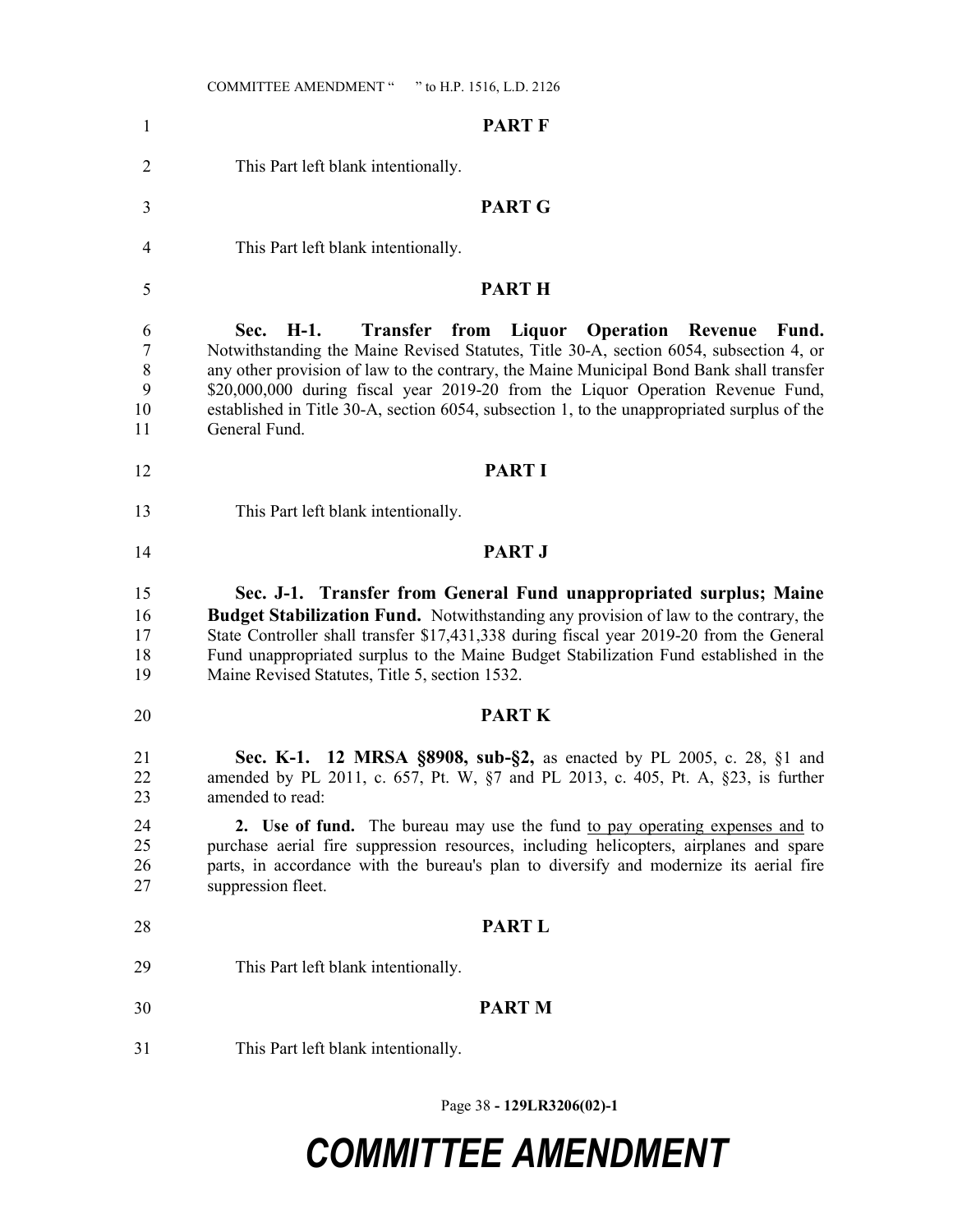| $\mathbf{1}$                                       | <b>PART N</b>                                                                                                                                                                                                                                                                                                                                                                                                                                                                                                                                                                                                                                                                                                                                                                                              |
|----------------------------------------------------|------------------------------------------------------------------------------------------------------------------------------------------------------------------------------------------------------------------------------------------------------------------------------------------------------------------------------------------------------------------------------------------------------------------------------------------------------------------------------------------------------------------------------------------------------------------------------------------------------------------------------------------------------------------------------------------------------------------------------------------------------------------------------------------------------------|
| 2                                                  | This Part left blank intentionally.                                                                                                                                                                                                                                                                                                                                                                                                                                                                                                                                                                                                                                                                                                                                                                        |
| 3                                                  | <b>PARTO</b>                                                                                                                                                                                                                                                                                                                                                                                                                                                                                                                                                                                                                                                                                                                                                                                               |
| 4                                                  | This Part left blank intentionally.                                                                                                                                                                                                                                                                                                                                                                                                                                                                                                                                                                                                                                                                                                                                                                        |
| 5                                                  | <b>PART P</b>                                                                                                                                                                                                                                                                                                                                                                                                                                                                                                                                                                                                                                                                                                                                                                                              |
| 6                                                  | This Part left blank intentionally.                                                                                                                                                                                                                                                                                                                                                                                                                                                                                                                                                                                                                                                                                                                                                                        |
| 7                                                  | <b>PART Q</b>                                                                                                                                                                                                                                                                                                                                                                                                                                                                                                                                                                                                                                                                                                                                                                                              |
| 8                                                  | This Part left blank intentionally.                                                                                                                                                                                                                                                                                                                                                                                                                                                                                                                                                                                                                                                                                                                                                                        |
| 9                                                  | <b>PART R</b>                                                                                                                                                                                                                                                                                                                                                                                                                                                                                                                                                                                                                                                                                                                                                                                              |
| 10                                                 | This Part left blank intentionally.                                                                                                                                                                                                                                                                                                                                                                                                                                                                                                                                                                                                                                                                                                                                                                        |
| 11                                                 | <b>PARTS</b>                                                                                                                                                                                                                                                                                                                                                                                                                                                                                                                                                                                                                                                                                                                                                                                               |
| 12                                                 | Sec. S-1. 5 MRSA §1986 is enacted to read:                                                                                                                                                                                                                                                                                                                                                                                                                                                                                                                                                                                                                                                                                                                                                                 |
| 13                                                 | §1986. Criminal history record information for employees and contractors                                                                                                                                                                                                                                                                                                                                                                                                                                                                                                                                                                                                                                                                                                                                   |
| 14<br>15                                           | 1. Definitions. As used in this section, unless the context otherwise indicates, the<br>following terms have the following meanings.                                                                                                                                                                                                                                                                                                                                                                                                                                                                                                                                                                                                                                                                       |
| 16<br>17                                           | A. "Federal Bureau of Investigation" means the United States Department of Justice,<br>Federal Bureau of Investigation.                                                                                                                                                                                                                                                                                                                                                                                                                                                                                                                                                                                                                                                                                    |
| 18                                                 | B. "State Police" means the Department of Public Safety, Bureau of State Police.                                                                                                                                                                                                                                                                                                                                                                                                                                                                                                                                                                                                                                                                                                                           |
| 19<br>20<br>21<br>22<br>23<br>24<br>25<br>26<br>27 | 2. Background investigation requirements. The office shall perform fingerprint-<br>based criminal history record checks for any person employed by the office, who may be<br>offered employment by the office or who is employed by or may be offered employment<br>by a contractor or subcontractor for the office to satisfy federal statutory and regulatory<br>background investigation requirements, including but not limited to those established by<br>the United States Internal Revenue Service's tax information security guidelines for<br>federal, state and local agencies, and the Federal Bureau of Investigation, Criminal<br>Justice Information Services Division's information security requirements for criminal<br>history record information used for noncriminal justice purposes. |
| 28<br>29                                           | The criminal history record checks must include fingerprinting and obtaining national<br>criminal history record information from the Federal Bureau of Investigation.                                                                                                                                                                                                                                                                                                                                                                                                                                                                                                                                                                                                                                     |
| 30<br>31<br>32                                     | <b>3. Fingerprint-based criminal history obtained.</b> A person employed by the office<br>or a person who is employed by a contractor or subcontractor for the office shall consent<br>to having and have the person's fingerprints taken. A person who may be offered                                                                                                                                                                                                                                                                                                                                                                                                                                                                                                                                     |

Page 39 - 129LR3206(02)-1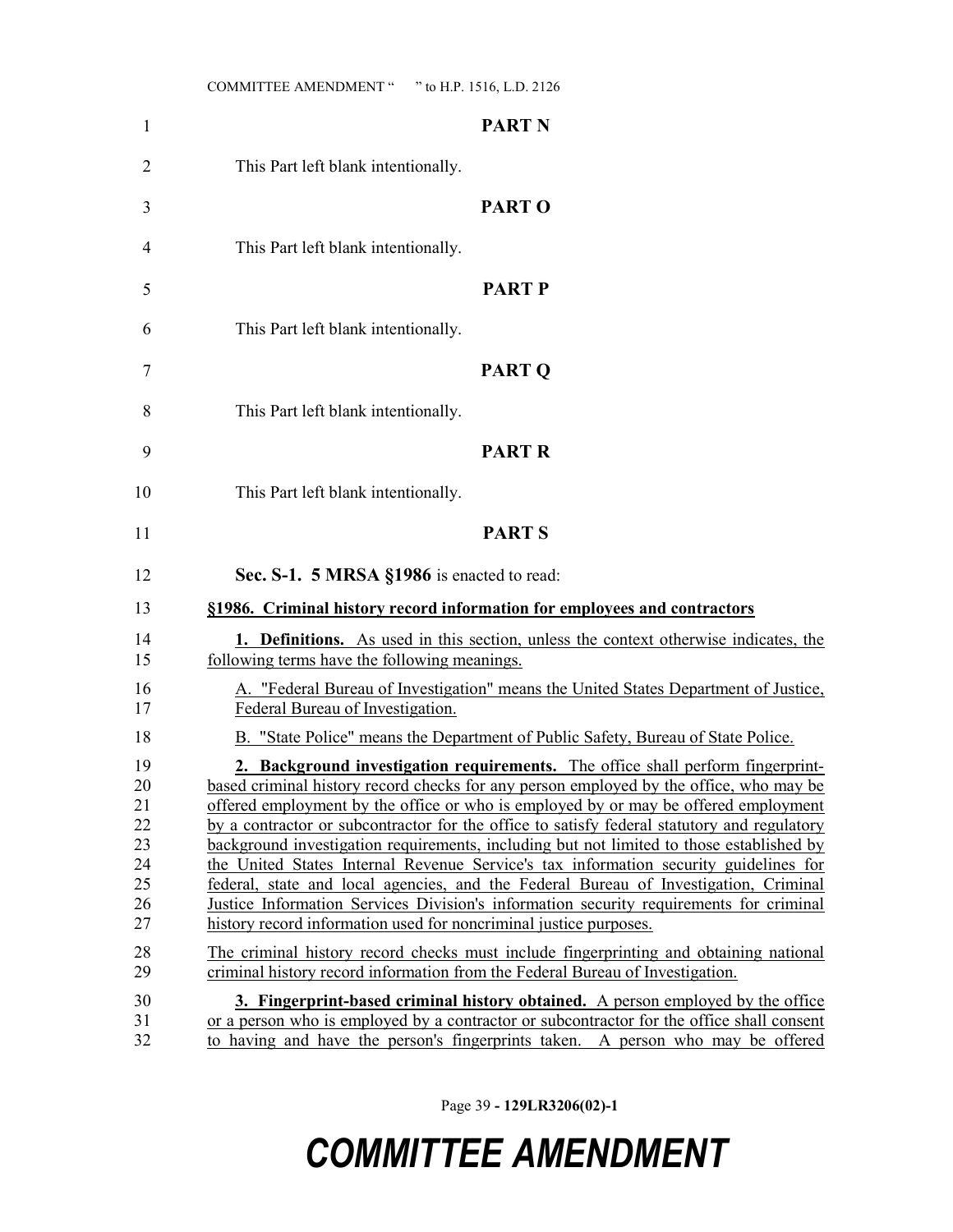1 employment by the office or by a contractor or subcontractor for the office shall consent 2 to having and have the person's fingerprints taken prior to being employed by the office 3 or by a contractor or subcontractor for the office. The State Police shall take or cause to 4 be taken the fingerprints of a person who has consented under this subsection and shall 5 forward the fingerprints to the Department of Public Safety, State Bureau of 6 Identification so that the bureau may conduct a state and national criminal history record 7 check on the person. The bureau shall forward the results obtained to the office. The fee 8 charged to the office by the State Police must be consistent with the fee charged to 9 executive branch agencies receiving similar services. Except for the portion of the 10 payment that constitutes the processing fee charged by the Federal Bureau of 11 Investigation, all money received by the State Police under this subsection must be paid 12 to the Treasurer of State, who shall apply the money to the expenses of administration of 13 this section by the Department of Public Safety.

14 4. Updates to information. The fingerprint-based criminal history record check 15 under subsection 3 must be conducted at least once every 5 years as the office determines 16 appropriate or as required under federal regulations. The office may request continuous 17 notifications of updated criminal history record information if a service providing 18 notifications of updated criminal history record information becomes available.

19 5. Confidentiality. Information obtained pursuant to this section is confidential and 20 may not be disseminated for purposes other than as provided in subsections 6 and 7.

21 6. Use of information obtained. Criminal history record information obtained 22 pursuant to this section may be used by the office for employment purposes only. The 23 information may be used only for making decisions regarding the suitability of a person 24 described in this section for new or continued employment with the office. The subject of 25 any criminal history record check under this section may contest any negative decision 26 made by the office based upon the information received pursuant to the criminal history 27 record check.

28 7. Person's access to information obtained. A person subject to the criminal 29 history record check pursuant to subsection 3 must be notified each time a criminal 30 history record check is performed on the person. A person subject to the criminal history 31 record check under subsection 3 may inspect and review the criminal history record 32 information pursuant to Title 16, section 709 and obtain federal information obtained 33 pursuant to the criminal history record check by following the procedures outlined in 28 34 Code of Federal Regulations, Sections 16.32 and 16.33.

35 8. Right of subject to remove fingerprints from record. Upon request from a 36 person subject to a criminal history record check pursuant to subsection 3, the 37 Department of Public Safety shall remove the person's fingerprints from the Department 38 of Public Safety's records and provide written confirmation of the removal to the person.

39 9. Refusal to consent. The office may not employ or permit the employment by a 40 contractor or subcontractor of a person who has refused to consent to the background 41 investigation requirements under this section in a position for which such background 42 investigations are required under subsection 2.

43 Sec. S-2. 25 MRSA §1542-A, sub-§1, ¶U is enacted to read:

Page 40 - 129LR3206(02)-1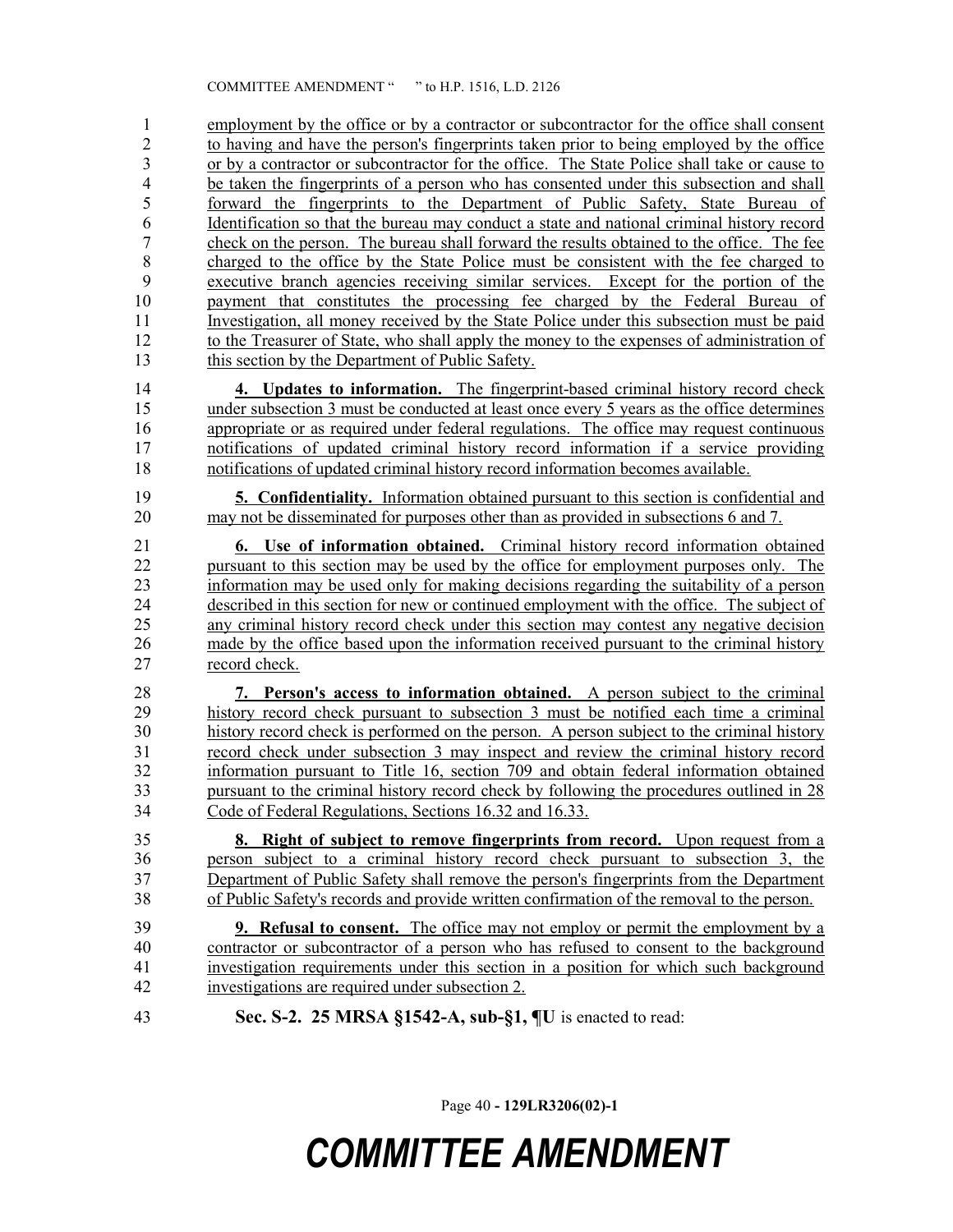| $\mathbf{1}$<br>$\overline{2}$                                 | U. Who is required to have a criminal history record check under Title 5, section<br>1986.                                                                                                                                                                                                                                                                                                                                                                                                                                                                                                                                                                                                                                                                                                                                                                                                                                                |
|----------------------------------------------------------------|-------------------------------------------------------------------------------------------------------------------------------------------------------------------------------------------------------------------------------------------------------------------------------------------------------------------------------------------------------------------------------------------------------------------------------------------------------------------------------------------------------------------------------------------------------------------------------------------------------------------------------------------------------------------------------------------------------------------------------------------------------------------------------------------------------------------------------------------------------------------------------------------------------------------------------------------|
| 3                                                              | Sec. S-3. 25 MRSA §1542-A, sub-§3, ¶T is enacted to read:                                                                                                                                                                                                                                                                                                                                                                                                                                                                                                                                                                                                                                                                                                                                                                                                                                                                                 |
| 4<br>5<br>6<br>$\tau$                                          | <u>T. The State Police shall take or cause to be taken the fingerprints of the person</u><br>named in subsection 1, paragraph U, at the request of that person or the Department<br>of Administrative and Financial Services, Office of Information Technology, and<br>upon payment of the fees as provided under Title 5, section 1986.                                                                                                                                                                                                                                                                                                                                                                                                                                                                                                                                                                                                  |
| 8                                                              | <b>PART T</b>                                                                                                                                                                                                                                                                                                                                                                                                                                                                                                                                                                                                                                                                                                                                                                                                                                                                                                                             |
| 9                                                              | This Part left blank intentionally.                                                                                                                                                                                                                                                                                                                                                                                                                                                                                                                                                                                                                                                                                                                                                                                                                                                                                                       |
| 10                                                             | <b>PART U</b>                                                                                                                                                                                                                                                                                                                                                                                                                                                                                                                                                                                                                                                                                                                                                                                                                                                                                                                             |
| 11                                                             | This Part left blank intentionally.                                                                                                                                                                                                                                                                                                                                                                                                                                                                                                                                                                                                                                                                                                                                                                                                                                                                                                       |
| 12                                                             | <b>PART V</b>                                                                                                                                                                                                                                                                                                                                                                                                                                                                                                                                                                                                                                                                                                                                                                                                                                                                                                                             |
| 13                                                             | This Part left blank intentionally.                                                                                                                                                                                                                                                                                                                                                                                                                                                                                                                                                                                                                                                                                                                                                                                                                                                                                                       |
| 14                                                             | <b>PART W</b>                                                                                                                                                                                                                                                                                                                                                                                                                                                                                                                                                                                                                                                                                                                                                                                                                                                                                                                             |
| 15                                                             | Sec. W-1. PL 2019, c. 343, Pt. HHH, §2 is amended to read:                                                                                                                                                                                                                                                                                                                                                                                                                                                                                                                                                                                                                                                                                                                                                                                                                                                                                |
| 16<br>17<br>18<br>19<br>20<br>21<br>22<br>23<br>24<br>25<br>26 | Sec. HHH-2. Transfer of Personal Services balances to All Other; state<br><b>psychiatric centers.</b> Notwithstanding any provision of law to the contrary, for fiscal<br>years 2019-20 and 2020-21 only, the Department of Health and Human Services is<br>authorized to transfer available balances of Personal Services appropriations and<br>allocations in the Disproportionate Share - Dorothea Dix Psychiatric Center program, the<br>Disproportionate Share - Riverview Psychiatric Center program and, the Riverview<br>Psychiatric Center program and the Dorothea Dix Psychiatric Center program after all<br>salary, benefit and other obligations are met to the All Other line category of those<br>programs. These amounts may be transferred by financial order upon the<br>recommendation of the State Budget Officer and approval of the Governor. These<br>transfers are not considered adjustments to appropriations. |
| 27                                                             | <b>PART X</b>                                                                                                                                                                                                                                                                                                                                                                                                                                                                                                                                                                                                                                                                                                                                                                                                                                                                                                                             |
| 28<br>29                                                       | <b>Sec. X-1. 36 MRSA §111, sub-§1-A, as amended by PL 2019, c. 233, §1, is</b><br>further amended to read:                                                                                                                                                                                                                                                                                                                                                                                                                                                                                                                                                                                                                                                                                                                                                                                                                                |
| 30<br>31                                                       | 1-A. Code. "Code" means the United States Internal Revenue Code of 1986 and<br>amendments to that Code as of December 31, 2018 2019.                                                                                                                                                                                                                                                                                                                                                                                                                                                                                                                                                                                                                                                                                                                                                                                                      |
| 32<br>33                                                       | Sec. X-2. 36 MRSA §5124-C, sub-§1, as enacted by PL 2017, c. 474, Pt. B, §2,<br>is amended to read:                                                                                                                                                                                                                                                                                                                                                                                                                                                                                                                                                                                                                                                                                                                                                                                                                                       |

Page 41 - 129LR3206(02)-1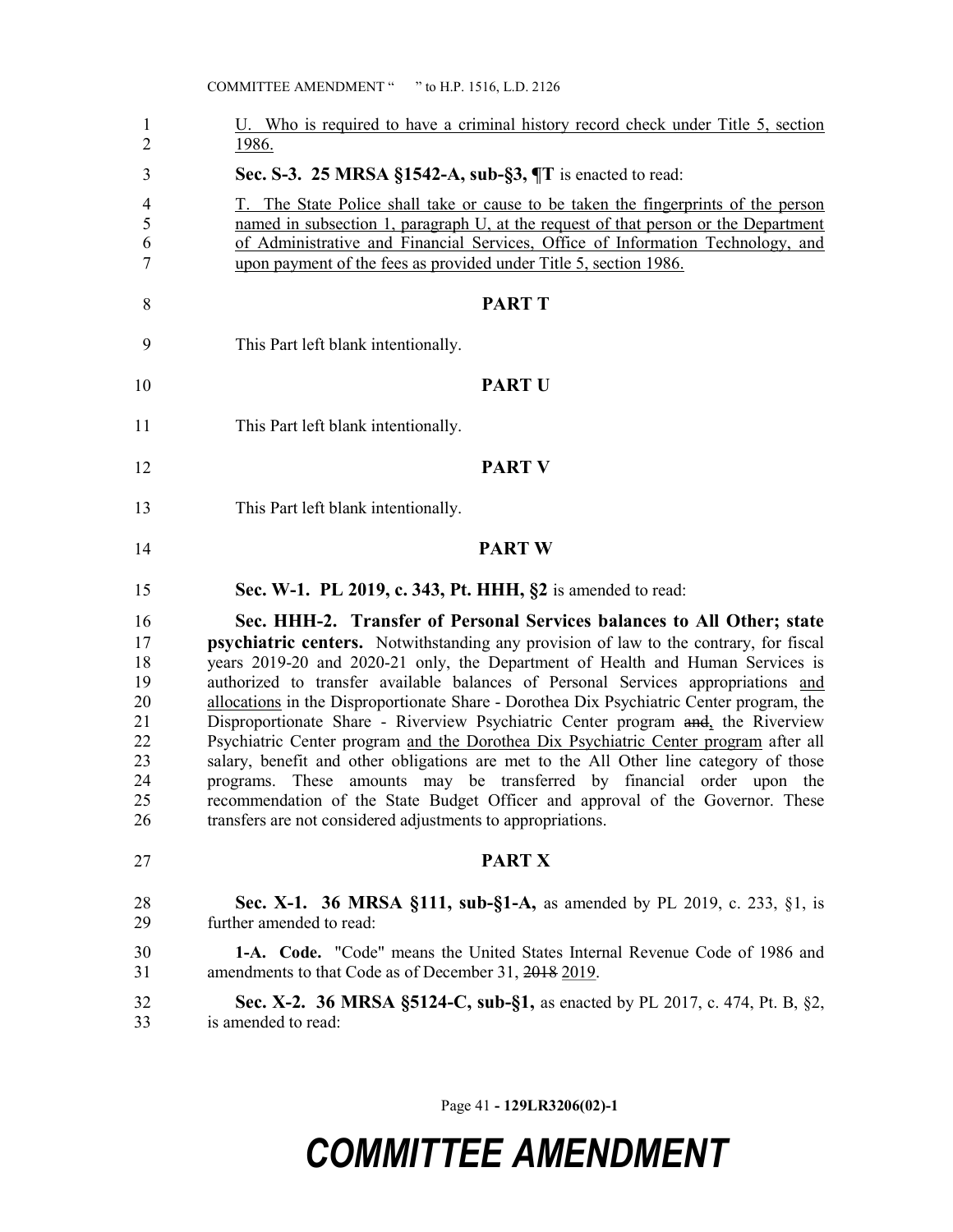1 1. Amount; before January 1, 2020. For tax years beginning on or after January 1, 2 2018 and before January 1, 2020, the standard deduction of a resident individual is equal 3 to the standard deduction as determined in accordance with the Code, Section 63, subject 4 to the phase-out under subsection 2. 5 Sec. X-3. 36 MRSA §5124-C, sub-§1-A is enacted to read: 6 1-A. Amount; on or after January 1, 2020. For tax years beginning on or after 7 January 1, 2020, the standard deduction of a resident individual is equal to the federal 8 standard deduction, subject to the phase-out under subsection 2. 9 Sec. X-4. Application. That section of this Part that amends the Maine Revised 10 Statutes, Title 36, section 111, subsection 1-A applies to tax years beginning on or after 11 January 1, 2019 and to any prior tax years as specifically provided by the United States 12 Internal Revenue Code of 1986 and amendments to that Code as of December 31, 2019. 13 PART Y 14 Sec. Y-1. 36 MRSA §2892, last ¶, as enacted by PL 2019, c. 343, Pt. EEE, §1, is 15 amended to read: 16 For state fiscal years beginning on or after July 1, 2019 but before July 1, 2021, the 17 hospital's taxable year is the hospital's fiscal year that ended during calendar year 2016. 18 PART Z 19 This Part left blank intentionally. 20 PART AA 21 This Part left blank intentionally. 22 **PART BB** 23 Sec. BB-1. Increase to medication passes. The Department of Health and 24 Human Services shall amend 10-149 C.M.R. Chapter 5, Section 63, In-home and 25 Community Support Services for Elderly and Other Adults, for residents who reside in 26 one of the assisted living facilities that have contracts with the department to increase the 27 number of reimbursable medication passes from 3 reimbursable medication passes per 28 consumer per day to 6 reimbursable medication passes per consumer per day. Rules 29 adopted pursuant to this section are routine technical rules as defined in the Maine 30 Revised Statutes, Title 5, chapter 375, subchapter 2-A. 31 PART CC 32 Sec. CC-1. Transfer from General Fund; additional funds for indigent 33 legal services. No later than June 30, 2020, the State Controller shall transfer 34 \$2,036,206 from the unappropriated surplus of the General Fund to the Maine

Page 42 - 129LR3206(02)-1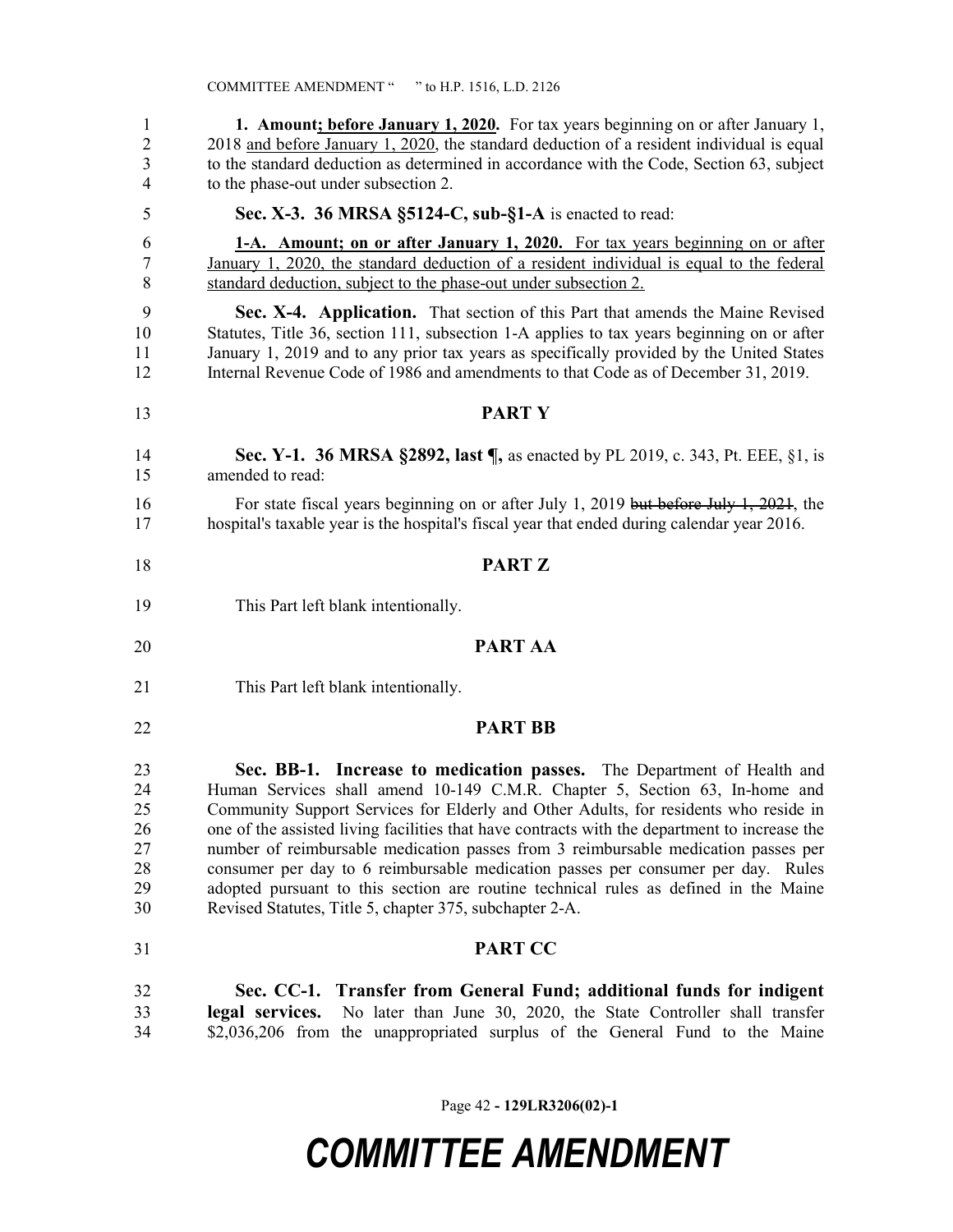1 Commission on Indigent Legal Services, Reserve for Indigent Legal Services program, 2 Other Special Revenue Funds. Funds transferred pursuant to this section are in addition 3 to funds transferred pursuant to Public Law 2019, chapter 343, Part PPPP, section 1.

4 PART DD

5 Sec. DD-1. Transfer; Inland Fisheries and Wildlife carrying account. 6 Notwithstanding any provision of law to the contrary, the State Controller shall transfer 7 \$300,000 by June 30, 2020 from the Inland Fisheries and Wildlife Carrying Balances - 8 General Fund account within the Department of Inland Fisheries and Wildlife to the 9 Enforcement Operations - Inland Fisheries and Wildlife program, General Fund account 10 within the Department of Inland Fisheries and Wildlife. These funds may be allotted by 11 financial order upon recommendation of the State Budget Officer and approval of the 12 Governor.

- 
- 13 PART EE
- 14 Sec. EE-1. 26 MRSA §1221, sub-§4-A, ¶A, as amended by PL 2007, c. 352, Pt. 15 A, §2, is further amended to read:
- 16 A. The standard rate of contributions is 5.4%. A contributing employer's rate may 17 not be varied from the standard rate unless the employer's experience rating record 18 has been chargeable with benefits throughout the period of 24 consecutive calendar 19 months ending on the computation date applicable to such a year. A contributing 20 employer newly subject to this chapter shall pay contributions at a rate equal to the 21 greater of the predetermined yield or 1.0% until the employer's experience rating 22 record has been chargeable with benefits throughout the period of 24 consecutive 23 calendar months ending on the computation date applicable to such a year. For rate 24 years thereafter, the employer's contribution rate is determined in accordance with 25 this subsection and subsection 3.
- 26 Effective January 1, 2008, the contribution rate must be reduced by the Competitive 27 Skills Scholarship Fund predetermined yield as defined in section 1166, subsection 1, 28 paragraph C, except that a contribution rate under this paragraph may not be reduced 29 below 1%.
- 30 Effective January 1, 2021, the contribution rate must also be reduced by the 31 Unemployment Program Administrative Fund predetermined yield as defined in 32 section 1167, subsection 1, paragraph C, except that a contribution rate under this 33 paragraph may not be reduced below 1%.
- 34 Sec. EE-2. 26 MRSA §1221, sub-§4-A, ¶B, as amended by PL 2017, c. 284, Pt. 35 CCCCC, §5, is further amended to read:
- 36 B. Subject to paragraph A, an employer's contribution rate for the 12-month period 37 commencing January 1st of each year is based upon the employer's experience rating 38 record and determined from the employer's reserve ratio. The employer's reserve 39 ratio is the percent obtained by dividing the amount, if any, by which the employer's 40 contributions, credited from the time the employer first or most recently became an 41 employer, whichever date is later, up to and including June 30th of the preceding

Page 43 - 129LR3206(02)-1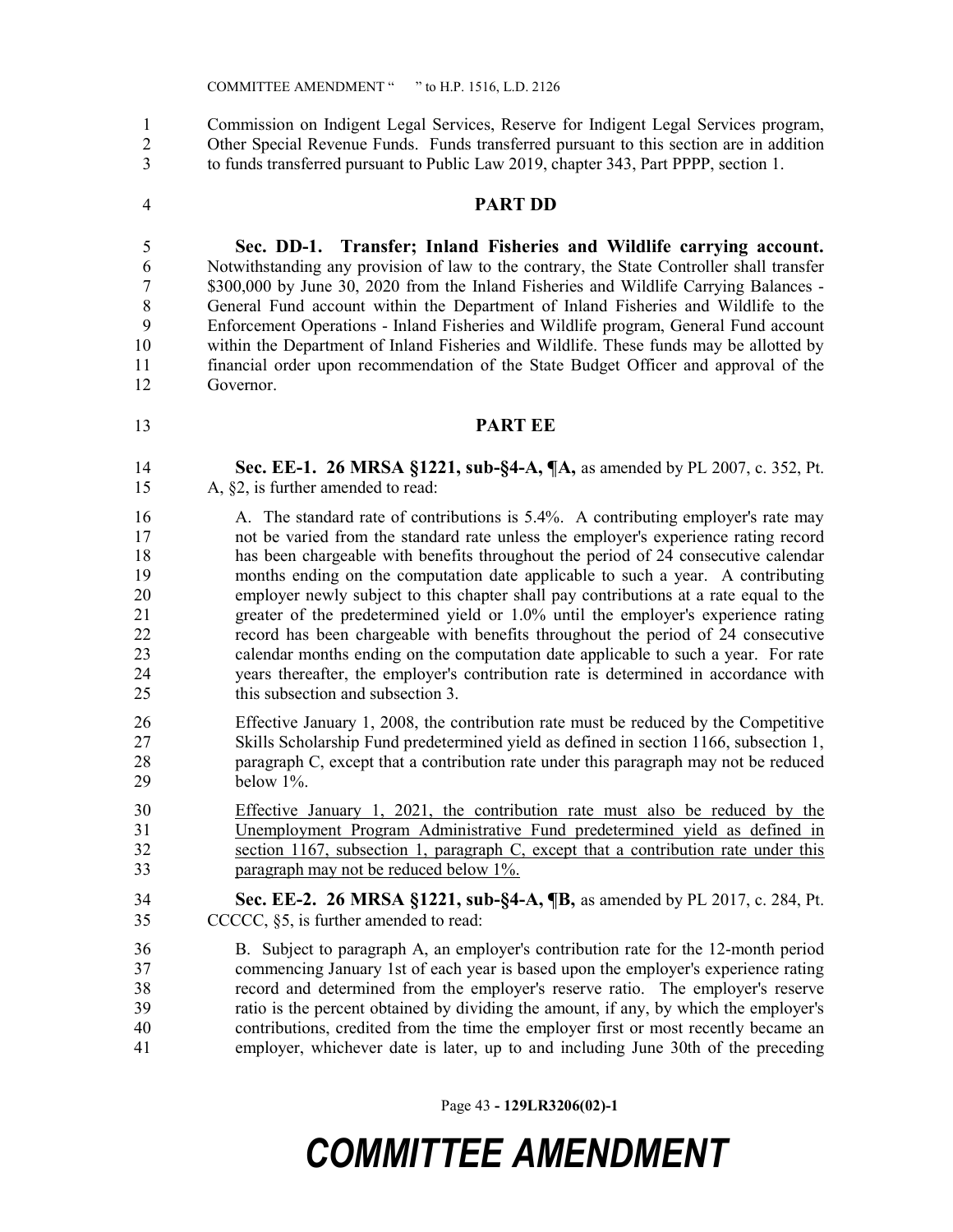1 year, including any part of the employer's contributions due for that year paid on or 2 before July 31st of that year, exceed the employer's benefits charged during the same 3 period, by the employer's average annual payroll for the period of 36 consecutive 4 months ending June 30th of the preceding year. The employer's contribution rate is 5 determined under subparagraphs (1) to (8).

6 (1) The commissioner shall prepare a schedule listing all employers for whom a 7 reserve ratio has been computed pursuant to this paragraph, in the order of their 8 reserve ratios, beginning with the highest ratio. For each employer, the schedule 9 must show:

- 
- 10 (a) The amount of the employer's reserve ratio;
- 11 (b) The amount of the employer's annual taxable payroll; and
- 12 (c) A cumulative total consisting of the amount of the employer's annual 13 taxable payroll plus the amount of the annual taxable payrolls of all other 14 employers preceding the employer on the list.

15 (2) The commissioner shall segregate employers into contribution categories in 16 accordance with the cumulative totals under subparagraph (1), division (c). The 17 contribution category is determined by the cumulative payroll percentage limits 18 in column B. Each contribution category is identified by the contribution 19 category number in column A that is opposite the figures in column B, which 20 represent the percentage limits of each contribution category. If an employer's 21 taxable payroll falls in more than one contribution category, the employer must 22 be assigned to the lower-numbered contribution category, except that an 23 employer may not be assigned to a higher contribution category than is assigned 24 any other employer with the same reserve ratio.

25

| 26 | A                                  |       | B     | C          | D          | E                         |
|----|------------------------------------|-------|-------|------------|------------|---------------------------|
| 27 | Contribution % of Taxable Payrolls |       |       | Experience | Phase-in   | Phase-in                  |
| 28 | Category                           | From  | To    | Factors    | Experience | Experience                |
| 29 |                                    |       |       |            |            | Factors 2002 Factors 2000 |
| 30 |                                    |       |       |            | and 2003   | and 2001                  |
| 31 |                                    | 00.00 | 05.00 | .30        | .38750     | .4750                     |
| 32 | 2                                  | 05.01 | 10.00 | .35        | .43125     | .5125                     |
| 33 | 3                                  | 10.01 | 15.00 | .40        | .47500     | .5500                     |
| 34 | 4                                  | 15.01 | 20.00 | .45        | .51875     | .5875                     |
| 35 | 5                                  | 20.01 | 25.00 | .50        | .56250     | .6250                     |
| 36 | 6                                  | 25.01 | 30.00 | .55        | .60625     | .6625                     |
| 37 |                                    | 30.01 | 35.00 | .60        | .65000     | .7000                     |
| 38 | 8                                  | 35.01 | 40.00 | .65        | .69375     | .7375                     |
| 39 | 9                                  | 40.01 | 45.00 | .70        | .73750     | .7750                     |
| 40 | 10                                 | 45.01 | 50.00 | .75        | .78125     | .8125                     |
| 41 | 11                                 | 50.01 | 55.00 | .80        | .82500     | .8500                     |
| 42 | 12                                 | 55.01 | 60.00 | .90        | .91250     | .9250                     |
|    |                                    |       |       |            |            |                           |

Page 44 - 129LR3206(02)-1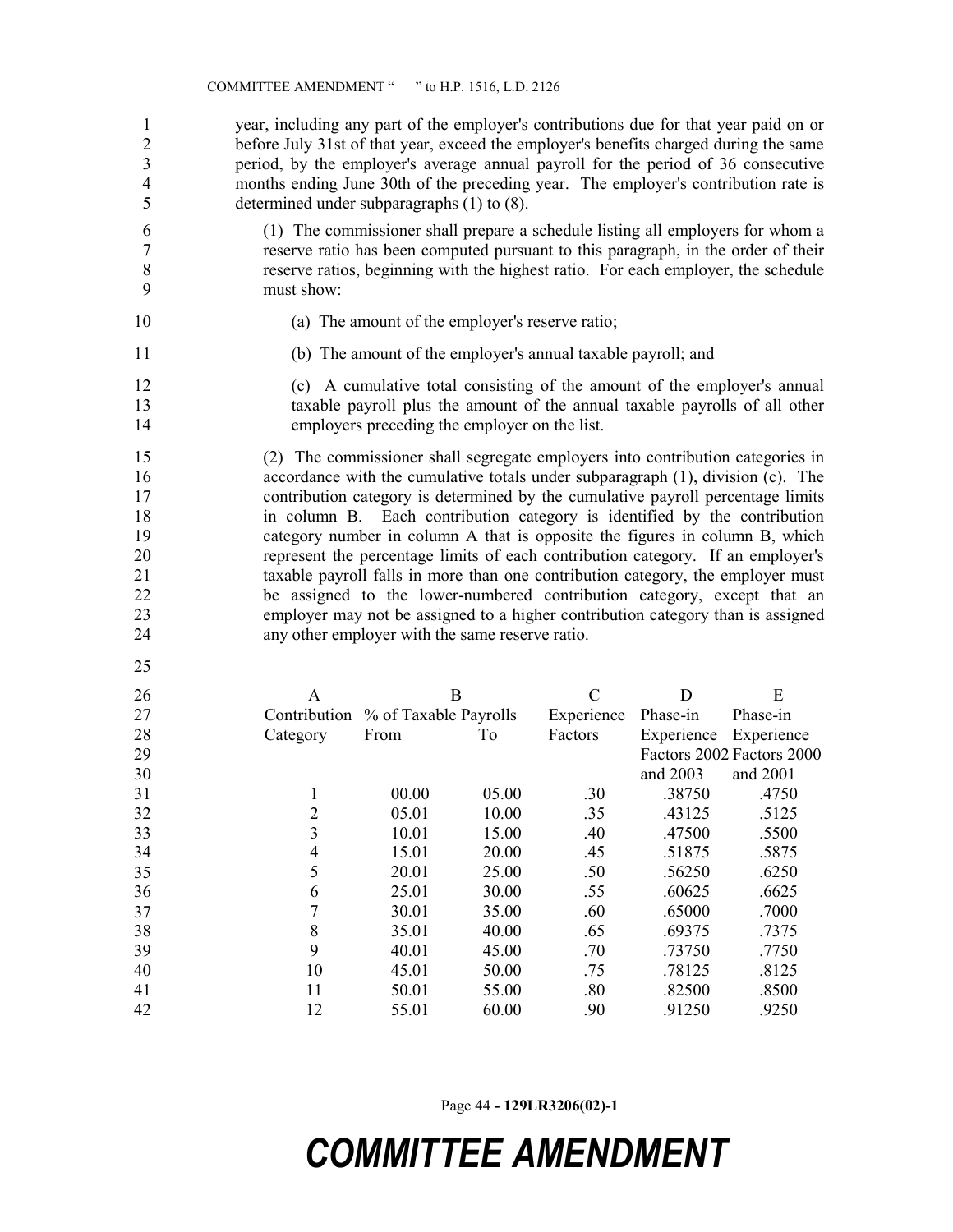|                | 13 | 60.01 | 65.00  | 1.00 | 1.00000 | 1.0000 |
|----------------|----|-------|--------|------|---------|--------|
| 2              | 14 | 65.01 | 70.00  | 1.10 | 1.08750 | 1.0750 |
| 3              | 15 | 70.01 | 75.00  | 1.25 | 1.21875 | 1.1875 |
| $\overline{4}$ | 16 | 75.01 | 80.00  | 1.40 | 1.35000 | 1.3000 |
| -5             | 17 | 80.01 | 85.00  | 1.60 | 1.52500 | 1.4500 |
| 6              | 18 | 85.01 | 90.00  | 1.90 | 1.78750 | 1.6750 |
|                | 19 | 90.01 | 95.00  | 2.20 | 2.05000 | 1.9000 |
| 8              | 20 | 95.01 | 100.00 | 2.60 | 2.40000 | 2.2000 |

9 (3-A) Beginning January 1, 2008, the commissioner shall compute a reserve 10 multiple to determine the schedule and planned yield in effect for a rate year. The 11 reserve multiple is determined by dividing the fund reserve ratio by the average 12 benefit cost rate. The determination date is October 31st of each calendar year. 13 The schedule and planned yield that apply for the 12-month period commencing 14 on January 1, 2008 and every January 1st thereafter are shown on the line of the 15 following table that corresponds with the applicable reserve multiple in column 16 A.

| 17 | A             | в        |         |
|----|---------------|----------|---------|
| 18 | Reserve       | Schedule | Planned |
| 19 | Multiple      |          | Yield   |
| 20 | Over 1.58     | A        | 0.6%    |
| 21 | $1.50 - 1.57$ | B        | 0.7%    |
| 22 | $1.42 - 1.49$ | C        | 0.8%    |
| 23 | $1.33 - 1.41$ | D        | 0.9%    |
| 24 | $1.25 - 1.32$ | E        | 1.0%    |
| 25 | $.50 - 1.24$  | F        | 1.1%    |
| 26 | $.25 - .49$   | G        | 1.2%    |
| 27 | Under .25     | Н        | 1.3%    |

28 (4) The commissioner shall compute the predetermined yield by multiplying the 29 ratio of total wages to taxable wages for the preceding calendar year by the 30 planned yield.

31 (5) The commissioner shall determine the contribution rates effective for a rate 32 year by multiplying the predetermined yield by the experience factors for each 33 contribution category. Contribution category 20 in the table in subparagraph (2) 34 must be assigned a contribution rate of at least 5.4%. The employer's experience 35 factor is the percentage shown in column C in the table in subparagraph (2) that 36 corresponds with the employer's contribution category in column A, except that 37 the experience factors in column E must be used to determine the contribution 38 rates for rate years 2000 and 2001 and those in column D must be used for rate 39 years 2002 and 2003. Beginning January 1, 2018, for rate years when schedule A 40 is in effect as determined in subparagraph (3-A), the experience factor in 41 subparagraph (2) for contribution category 1 is assigned an experience factor of 42 0.00 in column C.

Page 45 - 129LR3206(02)-1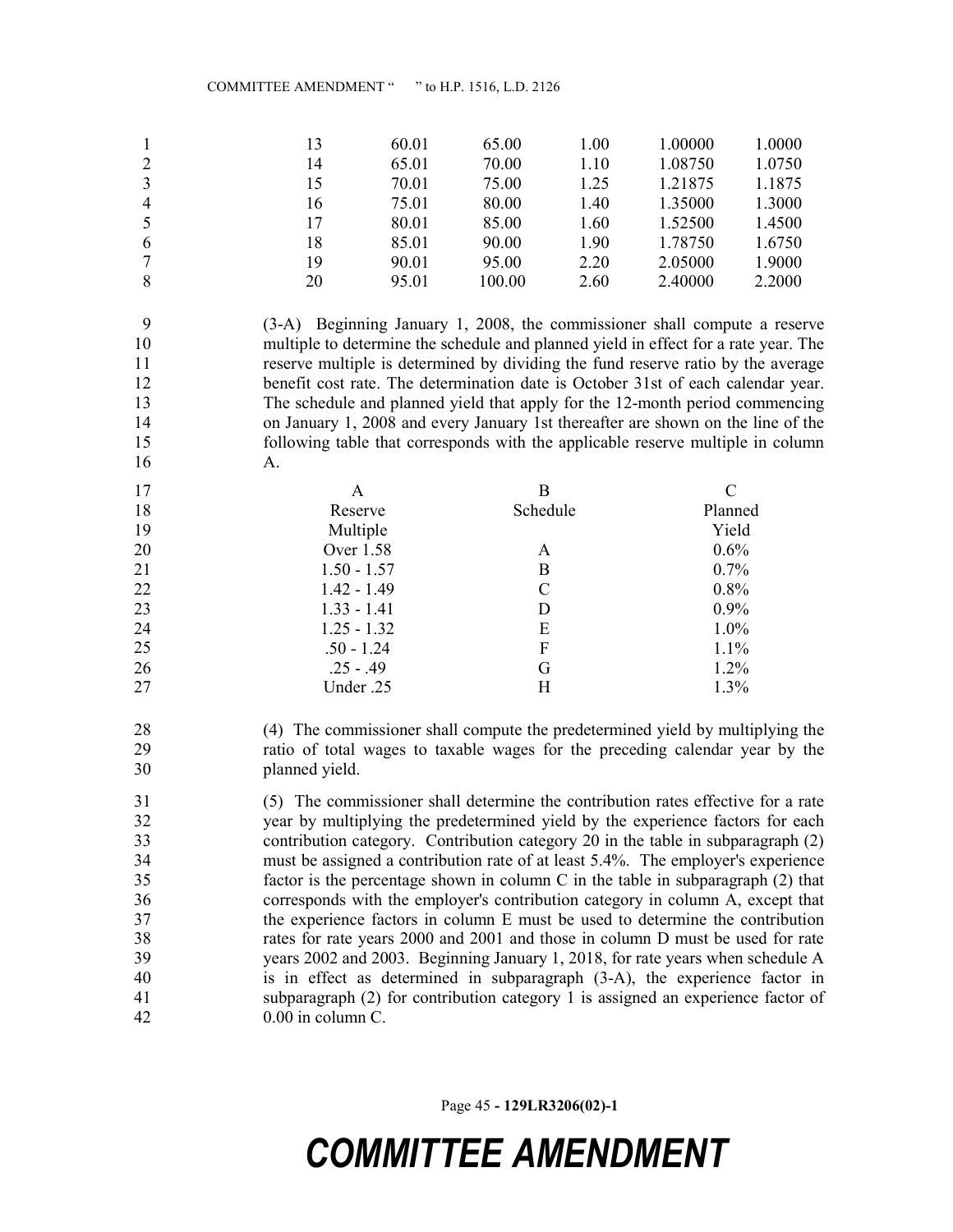1 (6) If, subsequent to the assignment of contribution rates for a rate year, the 2 reserve ratio of an employer is recomputed and changed, the employer must be 3 placed in the position on the schedule prepared pursuant to subparagraph (1) that 4 the employer would have occupied had the corrected reserve ratio been shown on 5 the schedule. The altered position on the schedule does not affect the position of 6 any other employer.

7 (7) In computing the contribution rates, only the wages reported by employers 8 liable for payment of contributions into the fund and net benefits paid that are 9 charged to an employer's experience rating record or to the fund are considered in 10 the computation of the average benefit cost rate and the ratio of total wages to 11 taxable wages.

12 (8) Beginning January 1, 2008, all contribution rates must be reduced by the 13 Competitive Skills Scholarship Fund predetermined yield as defined in section 14 1166, subsection 1, paragraph C, except that contribution category 20 under this 15 paragraph may not be reduced below 5.4%.

16 (9) Beginning January 1, 2021, the contribution rate must also be reduced by the 17 Unemployment Program Administrative Fund predetermined yield as defined in 18 section 1167, subsection 1, paragraph C, except that a contribution rate under this 19 paragraph may not be reduced below 1%.

## 20 PART FF

21 **Sec. FF-1. 26 MRSA §1167** is enacted to read:

### 22 §1167. Unemployment Program Administrative Fund

23 1. **Definitions.** As used in this section, unless the context otherwise indicates, the 24 following terms have the following meanings.

25 A. "Unemployment Program Administrative Fund contributions" or "fund 26 contributions" means the money payments required by this section to be made into 27 the Unemployment Program Administrative Fund by an employer as a percentage of 28 the employer's taxable payroll based on the Unemployment Program Administrative 29 Fund predetermined yield in effect for the Unemployment Program Administrative 30 Fund rate year.

- 31 B. "Unemployment Program Administrative Fund planned yield" means the 32 percentage of wages, as defined in section 1043, subsection 19, equal to .04% of the 33 total wages for each contributing employer subject to this chapter.
- 34 C. "Unemployment Program Administrative Fund predetermined yield" means the 35 amount determined by multiplying the ratio of total wages to taxable wages, as 36 defined by section 1221, subsection 6, paragraph L, by the Unemployment Program 37 Administrative Fund planned yield. The Unemployment Program Administrative 38 Fund predetermined yield is rounded to the nearest .01%.

39 D. "Unemployment Program Administrative Fund rate year" has the same meaning 40 as "rate year" under section 1221, subsection 6, paragraph F.

Page 46 - 129LR3206(02)-1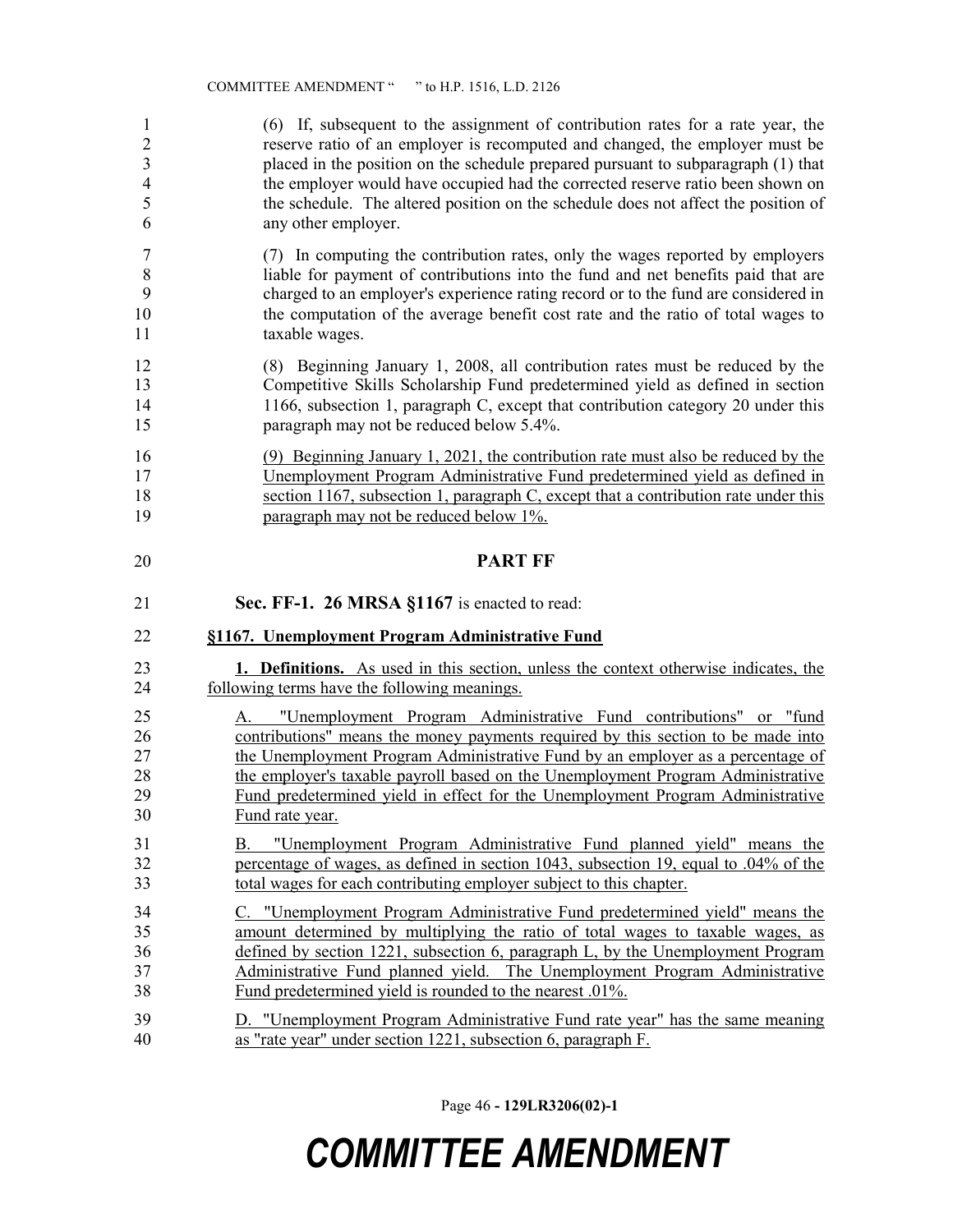| $\mathbf{1}$   | 2. Established. The Unemployment Program Administrative Fund, referred to in                  |
|----------------|-----------------------------------------------------------------------------------------------|
| $\overline{2}$ | this section as "the fund," is established as a special fund in the State Treasury. All       |
| 3              | receipts, including interest, fines and penalties collected from the Unemployment             |
| 4              | Program Administrative Fund contributions, must be paid into the fund. Income from the        |
| 5              | investment of the fund must be deposited to the credit of the fund. All money in the fund     |
| 6              | must be deposited, administered and disbursed in the same manner and under the same           |
| 7              | conditions and requirements as are provided by law for other special funds.                   |
| 8              | <b>3. Administered.</b> The money in the fund must be administered by the commissioner        |
| 9              | exclusively for the purpose of administering this chapter and for the costs of                |
| 10             | administering the fund.                                                                       |
| 11             | 4. Employers liable for fund contribution. Each employer, as defined in section               |
| 12             | 1043, subsection 9, other than an employer liable for a payment in lieu of a contribution,    |
| 13             | shall pay a fund contribution. Beginning January 1, 2021, fund contributions are payable      |
| 14             | in the same manner as described under section 1221, subsection 1 and in accordance with       |
| 15             | section 1221, subsection 4-A.                                                                 |
| 16             | <b>5. Receipts.</b> All receipts collected from fund contributions, including interest, fines |
| 17             | and penalties on fund contributions not paid when due, must be paid into the fund.            |
|                |                                                                                               |
| 18             | <b>6.</b> Experience rating records. Fund contributions may not be credited to an             |
| 19             | employer's experience rating record as described in section 1221, subsection 3.               |
| 20             | 7. Relationship to unemployment insurance contributions. Fund contributions                   |
| 21             | may not be considered as part of the employer's unemployment insurance contribution           |
| 22             | rate pursuant to section 1221. Unemployment insurance contributions for all employers         |
| 23             | subject to the contribution provisions of this chapter must be reduced by a percentage        |
| 24             | equal to the total fund contribution assessment as in section 1221, subsection 4-A.           |
| 25             | Exceptions pertaining to new employer rates and contribution rate category 20 are             |
| 26             | described in section 1221, subsection 4-A, paragraphs A and B.                                |
| 27             | <b>8.</b> Other provisions of this chapter. All provisions of this chapter and rules          |
| 28             | adopted under this chapter regarding payments, time limits, dates of payment, reports,        |
| 29             | interest and penalties on amounts not paid by employers when due, fines, liens and            |
| 30             | warrants that apply to the collection of contributions also apply to the collection of fund   |
| 31             | contributions.                                                                                |
|                |                                                                                               |
| 32             | <b>9. Maximum fund balance.</b> The Department of Labor shall transfer any cash               |
| 33             | balance that exceeds 180 days working capital as of December 31, 2023, and every year         |
| 34             | thereafter, from the Unemployment Program Administrative Fund to the Unemployment             |
| 35             | Compensation Fund within 30 days.                                                             |
| 36             | <b>PART GG</b>                                                                                |
| 37             | Sec. GG-1. Money credited to State of Maine account in Unemployment                           |
| 38             | Trust Fund under Section 903(f) of federal Social Security Act.<br>Money                      |
| 39             | credited to the account of the State of Maine in the federal Unemployment Trust Fund by       |
| 40             | the United States Secretary of the Treasury on July 29, 2009 pursuant to Section 903(f) of    |
| 41             | the federal Social Security Act may not be requisitioned from the State's account or used     |
|                |                                                                                               |

Page 47 - 129LR3206(02)-1

42 except for the payment of benefits and for the payment of expenses incurred for the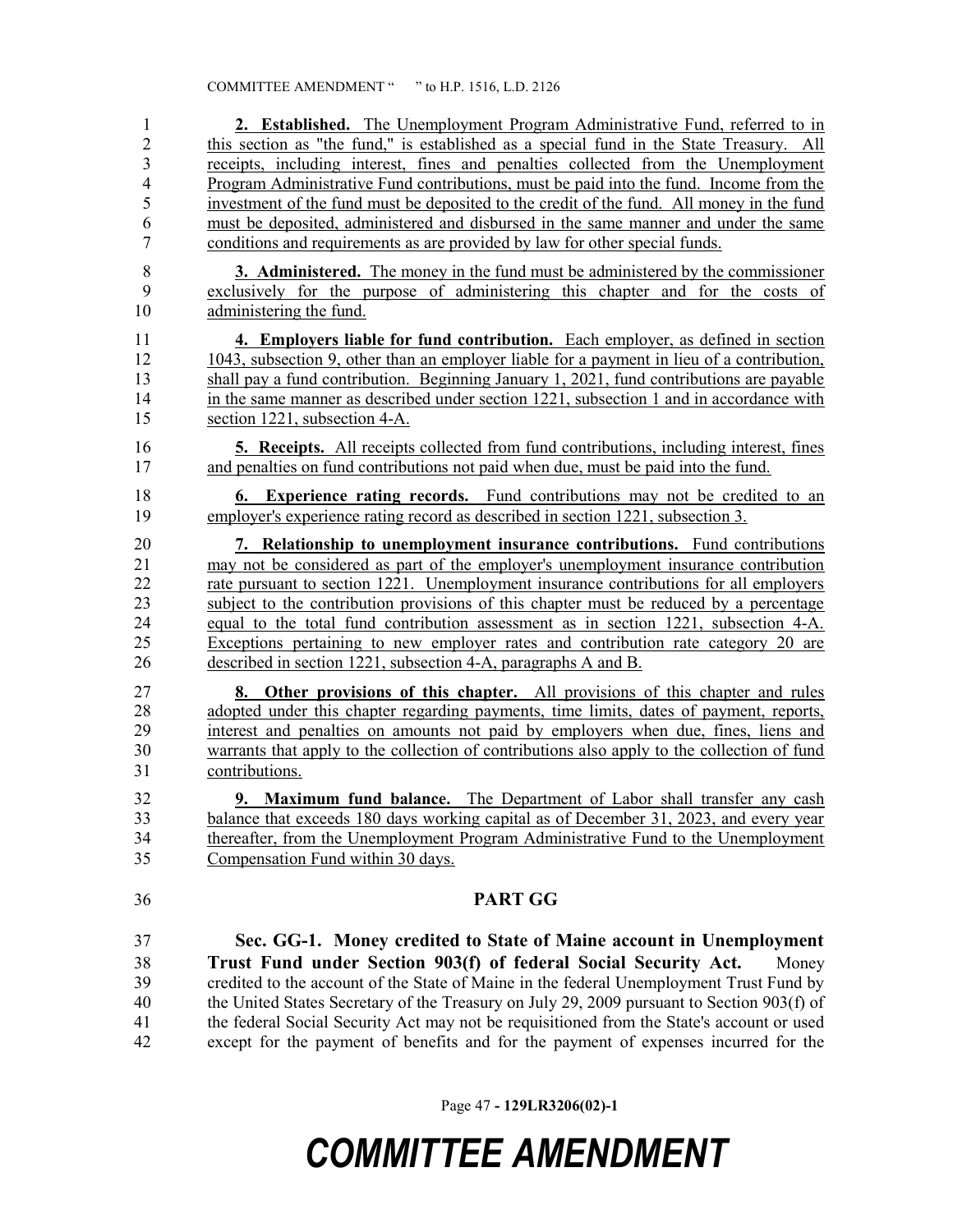1 administration of the State's unemployment compensation law and public employment 2 offices. Money used for the payment of benefits is requisitioned as defined in the Maine<br>2 Revised Statutes, Title 26, section 1162. Money requisitioned and used for the payment Revised Statutes, Title 26, section 1162. Money requisitioned and used for the payment 4 of expenses incurred for the administration of the State's unemployment compensation 5 law and public employment offices requires a specific appropriation by the Legislature as 6 provided in section 2. That use is only permissible if the expenses are incurred and the 7 money is requisitioned after the effective date of a law making an appropriation and 8 specifying the purposes for which the money is appropriated and the amounts 9 appropriated for those purposes. Any amount that may be obligated under such an 10 appropriation is limited to an amount that does not exceed the amount by which the 11 aggregate of the amounts transferred to the account of the State of Maine pursuant to 12 Section 903(f) of the federal Social Security Act exceeds the aggregate of the amounts 13 used by the State pursuant to this Act and charged against the amounts transferred to the 14 account of the State of Maine.

15 For purposes of this section, the amounts obligated under an appropriation for 16 administrative purposes must be charged against transferred amounts at the exact time the 17 obligation is entered into. The appropriation, obligation and expenditure or other 18 disposition of money appropriated under this section must be accounted for in accordance 19 with standards established by the United States Secretary of Labor. Money appropriated 20 as provided in this Act for the payment of administration must be requisitioned as needed 21 for the payment of obligations incurred under the appropriation and, upon requisition, 22 must be deposited in the Employment Security Administration Fund from which 23 payments are made. Money so deposited must, until expended, remain a part of the 24 unemployment fund and, if it will not be immediately expended, must be returned 25 promptly to the account of the State of Maine in the federal Unemployment Trust Fund.

26 Sec. GG-2. Allocation maintaining state unemployment compensation 27 and public employment system. There is allocated out of funds made available to 28 the State under Section 903(f) of the federal Social Security Act, as amended, the sum of 29 \$27,534,100, in accordance with section 1, to be used under the direction of the 30 Department of Labor for the purpose of maintaining and operating the State's 31 unemployment compensation and public employment system. The uses include both 32 personnel and nonpersonnel administrative costs required to administer the 33 unemployment insurance program, deliver employment assistance services through the 34 Department of Labor's career center system and provide labor market information 35 program services for workers and employers in the State.

36 The amount obligated pursuant to this Act may not exceed at any time the amount by 37 which the aggregate of the amounts transferred to the account of the State of Maine 38 pursuant to Section 903(f) of the federal Social Security Act exceeds the aggregate of the 39 amounts obligated for administration and paid out for benefits and required by law to be 40 charged against the amounts transferred to the account of the State of Maine.

41 PART HH

42 This Part left blank intentionally.

Page 48 - 129LR3206(02)-1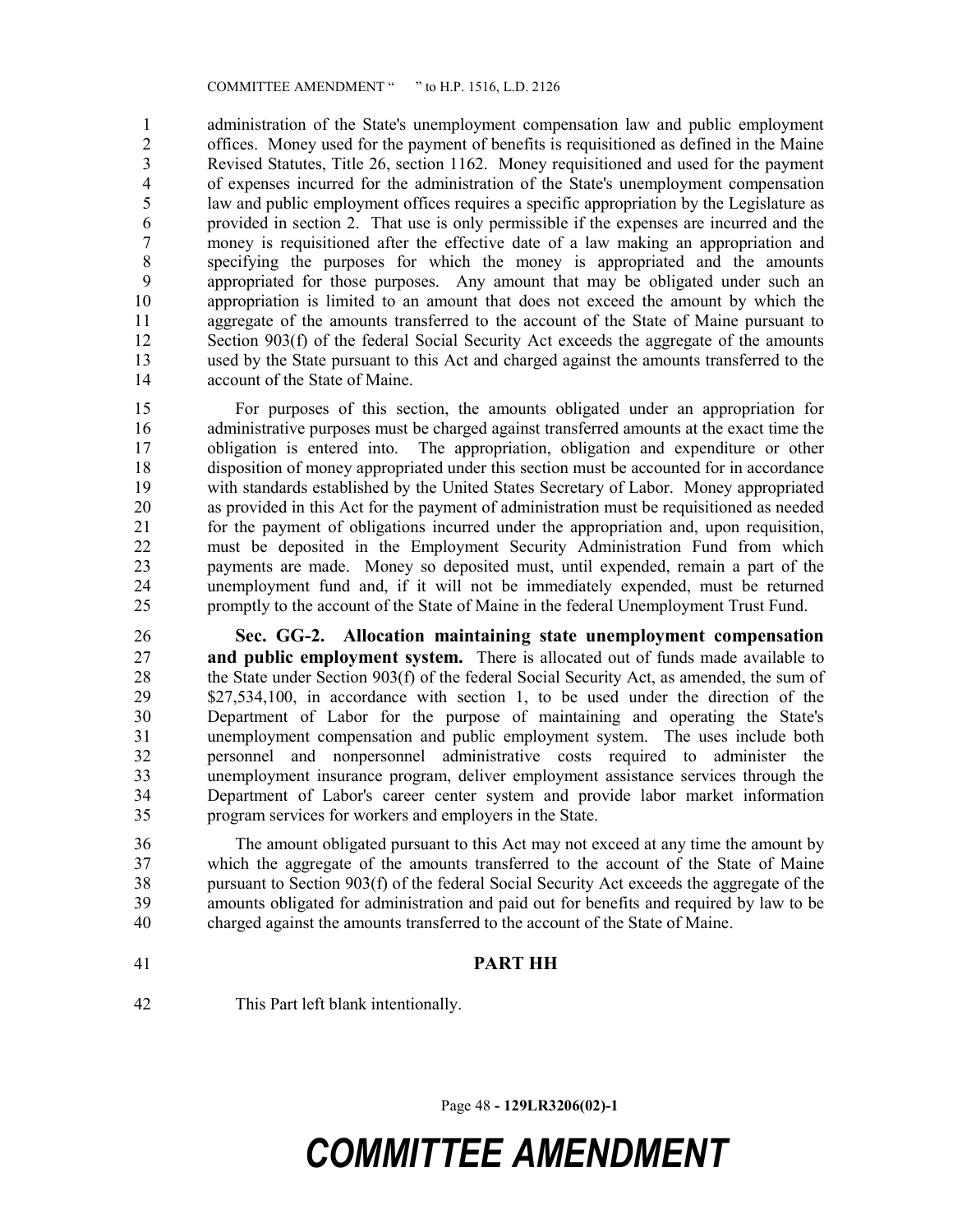| $\mathbf{1}$                                                                                       | <b>PART II</b>                                                                                                                                                                                                                                                                                                                                                                                                                                                                                                                                                                                                                                                                                                                                                                                                                                                                                                                                                                                                                                                                                                                                                                                                                                                                                                                                                                                                                                                                                                  |
|----------------------------------------------------------------------------------------------------|-----------------------------------------------------------------------------------------------------------------------------------------------------------------------------------------------------------------------------------------------------------------------------------------------------------------------------------------------------------------------------------------------------------------------------------------------------------------------------------------------------------------------------------------------------------------------------------------------------------------------------------------------------------------------------------------------------------------------------------------------------------------------------------------------------------------------------------------------------------------------------------------------------------------------------------------------------------------------------------------------------------------------------------------------------------------------------------------------------------------------------------------------------------------------------------------------------------------------------------------------------------------------------------------------------------------------------------------------------------------------------------------------------------------------------------------------------------------------------------------------------------------|
| $\overline{2}$                                                                                     | This Part left blank intentionally.                                                                                                                                                                                                                                                                                                                                                                                                                                                                                                                                                                                                                                                                                                                                                                                                                                                                                                                                                                                                                                                                                                                                                                                                                                                                                                                                                                                                                                                                             |
| 3                                                                                                  | <b>PART JJ</b>                                                                                                                                                                                                                                                                                                                                                                                                                                                                                                                                                                                                                                                                                                                                                                                                                                                                                                                                                                                                                                                                                                                                                                                                                                                                                                                                                                                                                                                                                                  |
| 4                                                                                                  | This Part left blank intentionally.                                                                                                                                                                                                                                                                                                                                                                                                                                                                                                                                                                                                                                                                                                                                                                                                                                                                                                                                                                                                                                                                                                                                                                                                                                                                                                                                                                                                                                                                             |
| 5                                                                                                  | <b>PART KK</b>                                                                                                                                                                                                                                                                                                                                                                                                                                                                                                                                                                                                                                                                                                                                                                                                                                                                                                                                                                                                                                                                                                                                                                                                                                                                                                                                                                                                                                                                                                  |
| 6                                                                                                  | This Part left blank intentionally.                                                                                                                                                                                                                                                                                                                                                                                                                                                                                                                                                                                                                                                                                                                                                                                                                                                                                                                                                                                                                                                                                                                                                                                                                                                                                                                                                                                                                                                                             |
| 7                                                                                                  | <b>PART LL</b>                                                                                                                                                                                                                                                                                                                                                                                                                                                                                                                                                                                                                                                                                                                                                                                                                                                                                                                                                                                                                                                                                                                                                                                                                                                                                                                                                                                                                                                                                                  |
| 8<br>9                                                                                             | Sec. LL-1. 10 MRSA §1100-T, sub-§2, ¶A, as amended by PL 2013, c. 438, §3,<br>is further amended to read:                                                                                                                                                                                                                                                                                                                                                                                                                                                                                                                                                                                                                                                                                                                                                                                                                                                                                                                                                                                                                                                                                                                                                                                                                                                                                                                                                                                                       |
| 10<br>11<br>12<br>13<br>14<br>15<br>16<br>17<br>18<br>19<br>20<br>21<br>22<br>23<br>24<br>25<br>26 | A. For investments made in tax years beginning before January 1, 2012, a tax credit<br>certificate may be issued in an amount not more than 40% of the amount of cash<br>actually invested in an eligible Maine business in any calendar year or in an amount<br>not more than 60% of the amount of cash actually invested in any one calendar year<br>in an eligible Maine business located in a high-unemployment area, as determined by<br>rule by the authority. For investments made in tax years beginning on or after<br>January 1, 2012, a tax credit certificate may be issued to an investor other than a<br>private venture capital fund in an amount not more than 60% of the amount of cash<br>actually invested in an eligible Maine business in any calendar year. For investments<br>made in tax years beginning on or after January 1, 2014, a tax credit certificate may<br>be issued to an investor other than a private venture capital fund in an amount not<br>more than 50% of the amount of cash actually invested in an eligible Maine business<br>in any calendar year. For investments made on or after April 1, 2020, a tax credit<br>certificate may be issued to an investor other than a private venture capital fund in an<br>amount not more than 40% of the amount of cash actually invested in an eligible<br>Maine business in any calendar year. Rules adopted pursuant to this section are<br>routine technical rules as defined in Title 5, chapter 375, subchapter 2-A. |
| 27<br>28                                                                                           | Sec. LL-2. 10 MRSA §1100-T, sub-§2, ¶C, as amended by PL 2003, c. 451, Pt.<br>E, $\S2$ , is further amended to read:                                                                                                                                                                                                                                                                                                                                                                                                                                                                                                                                                                                                                                                                                                                                                                                                                                                                                                                                                                                                                                                                                                                                                                                                                                                                                                                                                                                            |
| 29<br>30<br>31<br>32<br>33<br>34<br>35                                                             | C. Aggregate investment eligible for tax credits may not be more than \$5,000,000 for<br>any one business as of the date of issuance of a tax credit certificate. Beginning with<br>investments made on or after April 1, 2020, aggregate investment eligible for tax<br>credits may not be more than \$3,500,000 for any one business as of the date of<br>issuance of a tax credit certificate and not more than \$2,000,000 for any calendar<br>year.<br>Sec. LL-3. 10 MRSA §1100-T, sub-§2, ¶I, as enacted by PL 2001, c. 642, §7                                                                                                                                                                                                                                                                                                                                                                                                                                                                                                                                                                                                                                                                                                                                                                                                                                                                                                                                                                           |
| 36                                                                                                 | and affected by $\S12$ , is amended to read:                                                                                                                                                                                                                                                                                                                                                                                                                                                                                                                                                                                                                                                                                                                                                                                                                                                                                                                                                                                                                                                                                                                                                                                                                                                                                                                                                                                                                                                                    |

Page 49 - 129LR3206(02)-1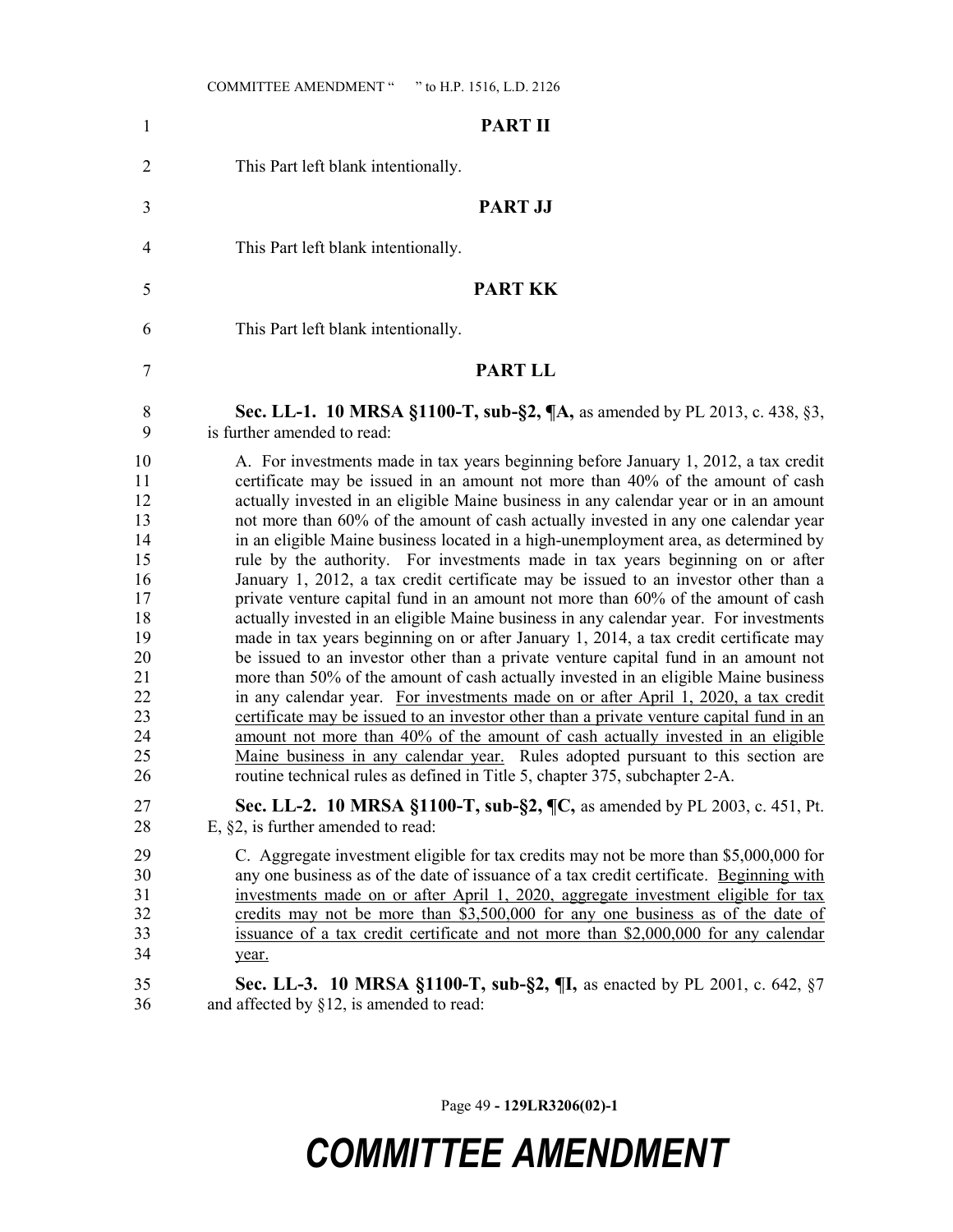| $\mathbf{1}$         | I. The business receiving the investment may not be in violation of the requirements                                                                                                                                                                                                                                 |
|----------------------|----------------------------------------------------------------------------------------------------------------------------------------------------------------------------------------------------------------------------------------------------------------------------------------------------------------------|
| $\overline{2}$       | of subsection 67.                                                                                                                                                                                                                                                                                                    |
| 3                    | Sec. LL-4. 10 MRSA §1100-T, sub-§2-A, ¶B, as amended by PL 2009, c. 470,                                                                                                                                                                                                                                             |
| $\overline{4}$       | §3, is further amended to read:                                                                                                                                                                                                                                                                                      |
| 5                    | B. As used in this subsection, unless the context otherwise indicates, an "eligible"                                                                                                                                                                                                                                 |
| 6                    | business" means a business located in the State that:                                                                                                                                                                                                                                                                |
| 7                    | $(1)$ Is a manufacturer;                                                                                                                                                                                                                                                                                             |
| 8                    | (2) Is engaged in the development or application of advanced technologies;                                                                                                                                                                                                                                           |
| 9                    | (3) Provides a product or service that is sold or rendered, or is projected to be                                                                                                                                                                                                                                    |
| 10                   | sold or rendered, predominantly outside of the State;                                                                                                                                                                                                                                                                |
| 11                   | (4) Brings capital into the State, as determined by the authority; or                                                                                                                                                                                                                                                |
| 12                   | (5) Is certified as a visual media production company under Title 5, section                                                                                                                                                                                                                                         |
| 13                   | 13090-L.                                                                                                                                                                                                                                                                                                             |
| 14                   | Sec. LL-5. 10 MRSA §1100-T, sub-§2-C, ¶A, as enacted by PL 2011, c. 454,                                                                                                                                                                                                                                             |
| 15                   | §6, is amended to read:                                                                                                                                                                                                                                                                                              |
| 16                   | A. For investments made in tax years beginning on or after January 1, 2012, a tax                                                                                                                                                                                                                                    |
| 17                   | credit certificate may be issued to a private venture capital fund in an amount that is                                                                                                                                                                                                                              |
| 18                   | not more than 50% of the amount of cash actually invested in an eligible business.                                                                                                                                                                                                                                   |
| 19                   | For investments made on or after April 1, 2020, a tax credit certificate may be issued                                                                                                                                                                                                                               |
| 20                   | to a private venture capital fund in an amount that is not more than 40% of the                                                                                                                                                                                                                                      |
| 21                   | amount of cash actually invested in an eligible business. The tax credit certificate                                                                                                                                                                                                                                 |
| 22                   | may be revoked and the credit recaptured pursuant to Title 36, section 5216-B,                                                                                                                                                                                                                                       |
| 23                   | subsection 5 to the extent that the authority determines that the eligible business for                                                                                                                                                                                                                              |
| 24                   | which the tax credit certificate was issued moves substantially all of its operations                                                                                                                                                                                                                                |
| 25                   | and assets outside of the State during the period ending 4 years after an investment,                                                                                                                                                                                                                                |
| 26                   | except in the case of an arm's length, fair value acquisition approved by the authority.                                                                                                                                                                                                                             |
| 27                   | A private venture capital fund that received the 20% credit certificate under                                                                                                                                                                                                                                        |
| 28                   | subsection 2-A, paragraph A, subparagraph (2) for an investment is not eligible for a                                                                                                                                                                                                                                |
| 29                   | tax credit certificate under this subsection for that investment.                                                                                                                                                                                                                                                    |
| 30                   | Sec. LL-6. 10 MRSA §1100-T, sub-§2-C, ¶B, as amended by PL 2013, c. 438,                                                                                                                                                                                                                                             |
| 31                   | §4, is further amended to read:                                                                                                                                                                                                                                                                                      |
| 32<br>33<br>34<br>35 | As used in this subsection, unless the context otherwise indicates, "eligible<br>В.<br>business" means a business located in the State that has certified that the amount of<br>the investment is necessary to allow the business to create or retain jobs in the State<br>and that, as determined by the authority: |
| 36                   | (1) Is a manufacturer or a value-added natural resource enterprise;                                                                                                                                                                                                                                                  |
| 37                   | (2) Is engaged in the development or application of advanced technologies;                                                                                                                                                                                                                                           |
| 38                   | (3) Provides a product or service that is sold or rendered, or is projected to be                                                                                                                                                                                                                                    |
| 39                   | sold or rendered, predominantly outside of the State; or                                                                                                                                                                                                                                                             |

Page 50 - 129LR3206(02)-1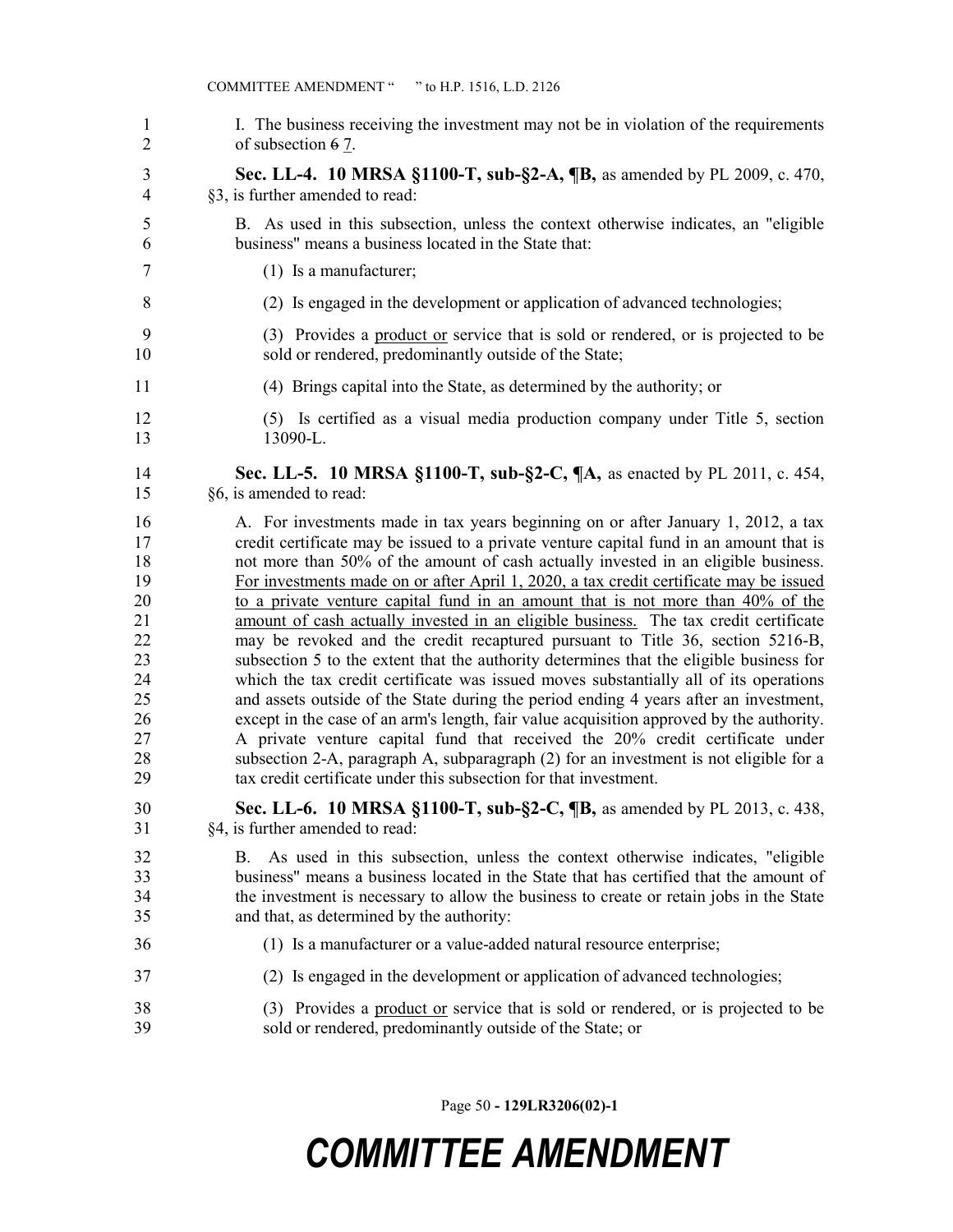1 (5) Is certified as a visual media production company under Title 5, section 2 13090-L.

3 Sec. LL-7. 10 MRSA §1100-T, sub-§2-C, ¶C, as enacted by PL 2011, c. 454, 4 §6, is amended to read:

5 C. Aggregate investment eligible for tax credit certificates, including investments 6 under this subsection and under subsection 2, may not be more than \$5,000,000 for 7 any one eligible business. Beginning with investments made on or after April 1, 8 2020, aggregate investment eligible for tax credit certificates, including investments 9 under this subsection and under subsection 2, may not be more than \$3,500,000 for 10 any one eligible business in total and not more than \$2,000,000 for any calendar year.

11 **Sec. LL-8. 10 MRSA §1100-T, sub-§2-C, ¶D,** as amended by PL 2013, c. 438, 12 §4, is further amended to read:

13 D. The investment with respect to which any private venture capital fund is applying 14 for a tax credit certificate may not be more than the lesser of an amount equal to 15 \$500,000 times the number of investors in the private venture capital fund and an 16 aggregate of \$4,000,000 in any one eligible business invested in by a private venture 17 capital fund in any 3 consecutive calendar years, except that this. For investments 18 made on or after April 1, 2020, the investment with respect to which any private 19 venture capital fund is applying for a tax credit certificate may not be more than the 20 lesser of an amount equal to \$500,000 times the number of investors in the private 21 venture capital fund and an aggregate of \$3,500,000 in any one eligible business 22 invested in by a private venture capital fund. This paragraph does not limit other 23 investment by an applicant for which that applicant is not applying for a tax credit 24 certificate. A private venture capital fund must certify to the authority that it will be 25 in compliance with these limitations. The tax credit certificate issued to a private 26 venture capital fund may be revoked and any credit taken recaptured pursuant to Title 27 36, section 5216-B, subsection 5 if the fund is not in compliance with this paragraph.

28 Sec. LL-9. 10 MRSA §1100-T, sub-§4, as amended by PL 2013, c. 438, §5, is 29 further amended to read:

30 4. Total of credits authorized. The authority may issue tax credit certificates to 31 investors eligible pursuant to subsections 2, 2-A and 2-C in an aggregate amount not to 32 exceed \$2,000,000 up to and including calendar year 1996, \$3,000,000 up to and 33 including calendar year 1997, \$5,500,000 up to and including calendar year 1998, 34 \$8,000,000 up to and including calendar year 2001, \$11,000,000 up to and including 35 calendar year 2002, \$14,000,000 up to and including calendar year 2003, \$17,000,000 up 36 to and including calendar year 2004, \$20,000,000 up to and including calendar year 2005, 37 \$23,000,000 up to and including calendar year 2006, \$26,000,000 up to and including 38 calendar year 2007 and \$30,000,000 up to and including calendar year 2013, in addition 39 to which, the authority may issue tax credit certificates to investors eligible pursuant to 40 subsections 2, 2-A and 2-C in an annual amount not to exceed \$675,000 for investments 41 made between January 1, 2014 and December 31, 2014, \$4,000,000 for investments made 42 in calendar year 2015 and, \$5,000,000 for investments made in calendar years 2016 to 43 2019, \$15,000,000 for investments made in calendar years 2020 to 2026 and \$5,000,000 44 each year for investments made in calendar years beginning with 2016 2027. The

Page 51 - 129LR3206(02)-1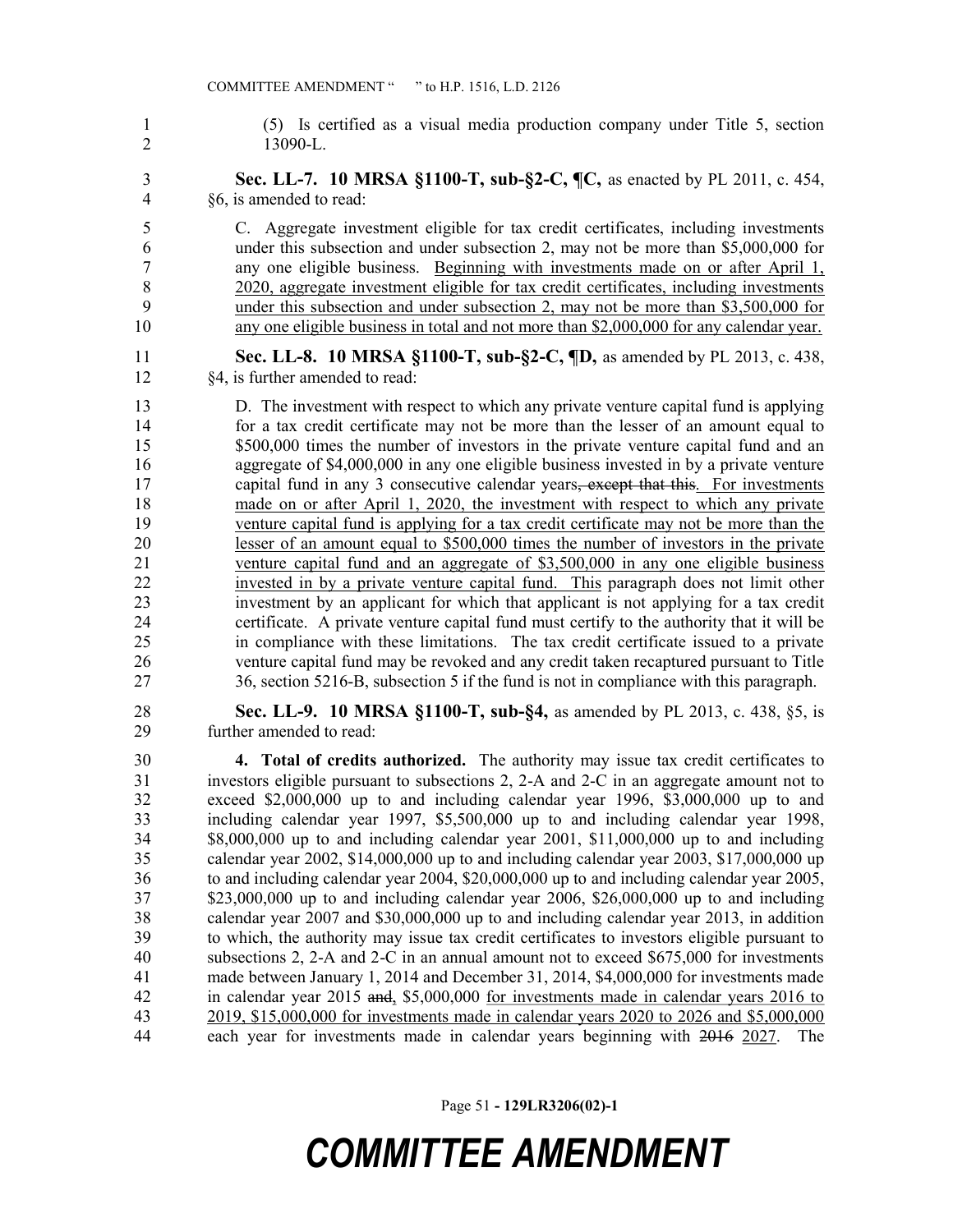1 authority may provide that investors eligible for a tax credit under this section in a year 2 when there is insufficient credit available are entitled to take the credit when it becomes 3 available subject to limitations established by the authority by rule. Rules adopted 4 pursuant to this subsection are routine technical rules as defined in Title 5, chapter 375, 5 subchapter 2-A.

6 Sec. LL-10. 10 MRSA §1100-T, sub- $\S6$ , as amended by PL 2011, c. 454,  $\S8$ , is 7 repealed.

- 8 Sec. LL-11. 10 MRSA §1100-T, sub-§7 is enacted to read:
- 9 7. Reports. The following reports are required regarding activities under this 10 section.

11 A. A business eligible to have investors receive a tax credit under this section shall 12 report to the authority, in a manner determined by the authority, the following 13 information regarding that business's activities in the State over the calendar year in 14 which the investment occurred and for each additional year for which a credit is 15 claimed:

- 16 (1) The total amount of private investment received by the eligible business from 17 each investor eligible to receive a tax credit;
- 18 (2) The total number of persons employed by the eligible business as of 19 December 31st;
- 20 (3) The total number and geographic location of jobs created and retained by the 21 eligible business stated separately for all jobs in the State and for those jobs that 22 would not have been created or retained in the absence of the credit;
- 23 (4) Total annual payroll of the eligible business stated separately for all 24 employees in the State and for those employees who would not have been 25 employed in the absence of the credit; and
- 26 (5) Total sales revenue of the eligible business stated separately within and 27 outside the State.

28 B. An investor eligible for a tax credit under this section shall notify the authority 29 when a business that received an investment from that investor eligible for a credit 30 under this section ceases operations and the likely reasons for the cessation of 31 business.

32 C. The authority shall report annually to the joint standing committee of the 33 Legislature having jurisdiction over taxation matters and to the Office of Program 34 Evaluation and Government Accountability on all activity under this section during 35 the prior calendar year. The authority shall identify in its report businesses receiving 36 investments eligible for a credit under this section and the authority's determination 37 as to whether the investments would have been made in the absence of the credit.

## 38 Sec. LL-12. 36 MRSA §5216-B, sub-§6 is enacted to read:

39 6. Evaluation; specific public policy objective; performance measures. The 40 credit provided under this section is subject to ongoing legislative review in accordance

Page 52 - 129LR3206(02)-1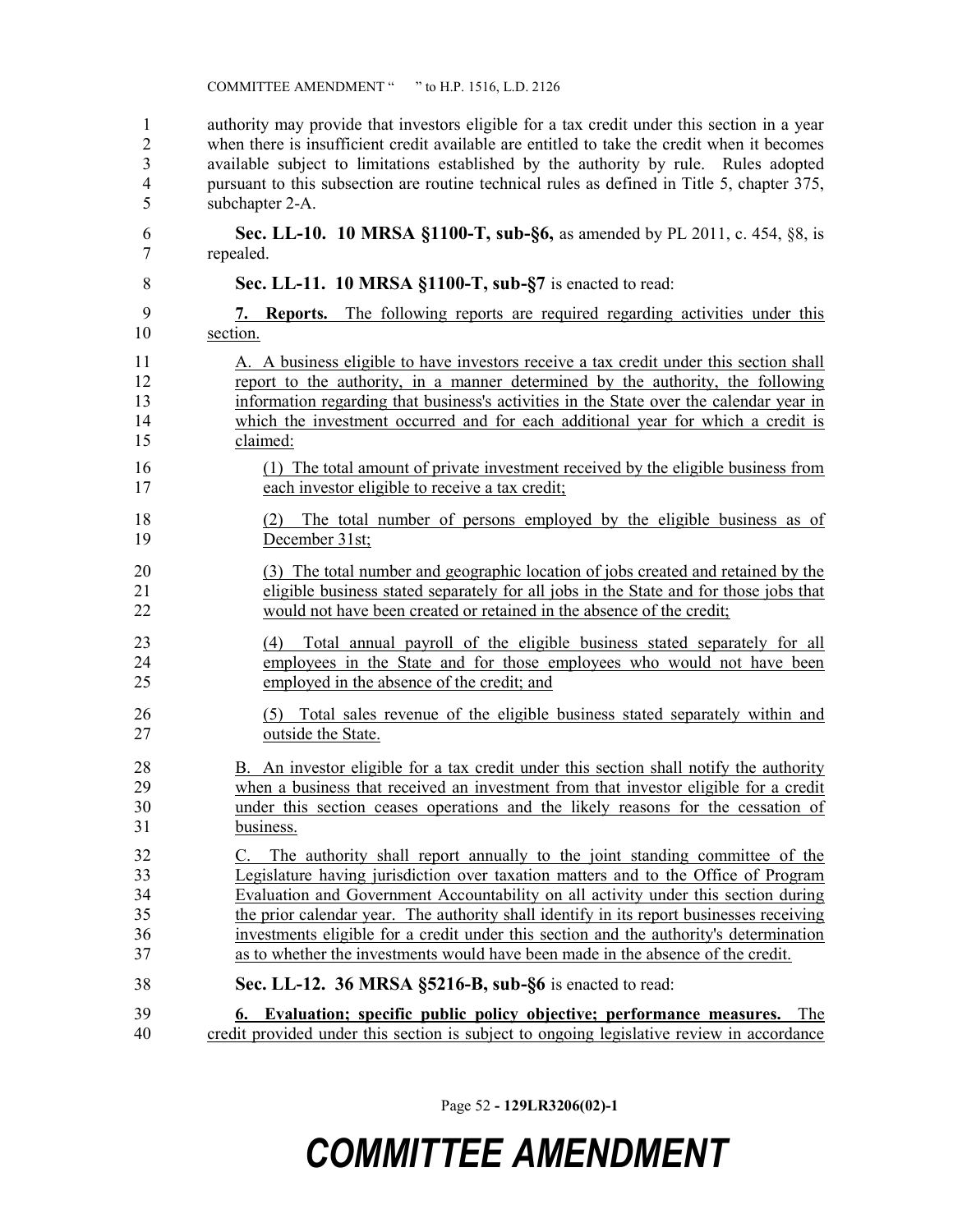| $\mathbf{1}$            | with Title 3, chapter 37. The Office of Program Evaluation and Government                                                                                |
|-------------------------|----------------------------------------------------------------------------------------------------------------------------------------------------------|
| $\overline{2}$          | Accountability shall submit an evaluation of the credit provided under this section to the                                                               |
| $\overline{\mathbf{3}}$ | joint legislative committee established to oversee program evaluation and government                                                                     |
| $\overline{4}$          | accountability matters and the joint standing committee of the Legislature having                                                                        |
| 5                       | jurisdiction over taxation matters. In developing evaluation parameters to perform the                                                                   |
| 6                       | review, the office shall consider:                                                                                                                       |
| 7                       | A. That the specific public policy objectives of the credit provided under this section                                                                  |
| 8                       | are:                                                                                                                                                     |
| 9<br>10                 | To increase job opportunities for residents of the State in businesses that<br>(1)<br>export products or services from the State;                        |
| 11                      | (2) To increase private investment in small new and existing businesses,                                                                                 |
| 12                      | especially those that experience significant difficulty in the absence of investment                                                                     |
| 13                      | incentives in obtaining equity financing to carry the businesses from start-up                                                                           |
| 14                      | through initial development; and                                                                                                                         |
| 15                      | (3) To increase municipal tax bases; and                                                                                                                 |
| 16                      | B. Performance measures, including, but not limited to:                                                                                                  |
| 17                      | (1) The number and geographic distribution of full-time employees added or                                                                               |
| 18                      | retained during a period being reviewed who would not have been added or                                                                                 |
| 19                      | retained in the absence of the credit;                                                                                                                   |
| 20                      | (2) The amount of qualified investment in eligible businesses during the period                                                                          |
| 21                      | being reviewed;                                                                                                                                          |
| 22                      | (3) The change in the number of businesses created or retained in the State as a                                                                         |
| 23                      | result of the credit;                                                                                                                                    |
| 24                      | (4) Measures of fiscal impact and overall economic impact to the State; and                                                                              |
| 25                      | (5) The amount of the tax revenue loss for each year being reviewed divided by                                                                           |
| 26                      | the number of jobs created or retained.                                                                                                                  |
| 27                      | <b>PART MM</b>                                                                                                                                           |
| 28                      | Sec. MM-1. Carrying balances; Department of Health and Human                                                                                             |
| 29                      | Services web portal upgrade. Notwithstanding any provision of law to the contrary,                                                                       |
| 30                      | at the end of each fiscal year the State Controller shall carry forward, to be used for the                                                              |
| 31                      | same purposes, any unexpended balance of the \$1,700,000 appropriated in Public Law                                                                      |
| 32                      | 2019, chapter 343 in the All Other line category in the Office for Family Independence -                                                                 |
| 33                      | District program, General Fund account for the purpose of upgrades to the public                                                                         |
| 34                      | assistance web portal.                                                                                                                                   |
| 35                      | <b>PART NN</b>                                                                                                                                           |
| 36<br>37                | Sec. NN-1.<br>Payments to State from Maine Governmental Facilities<br>Authority operating account. Notwithstanding any provision of law to the contrary, |

Page 53 - 129LR3206(02)-1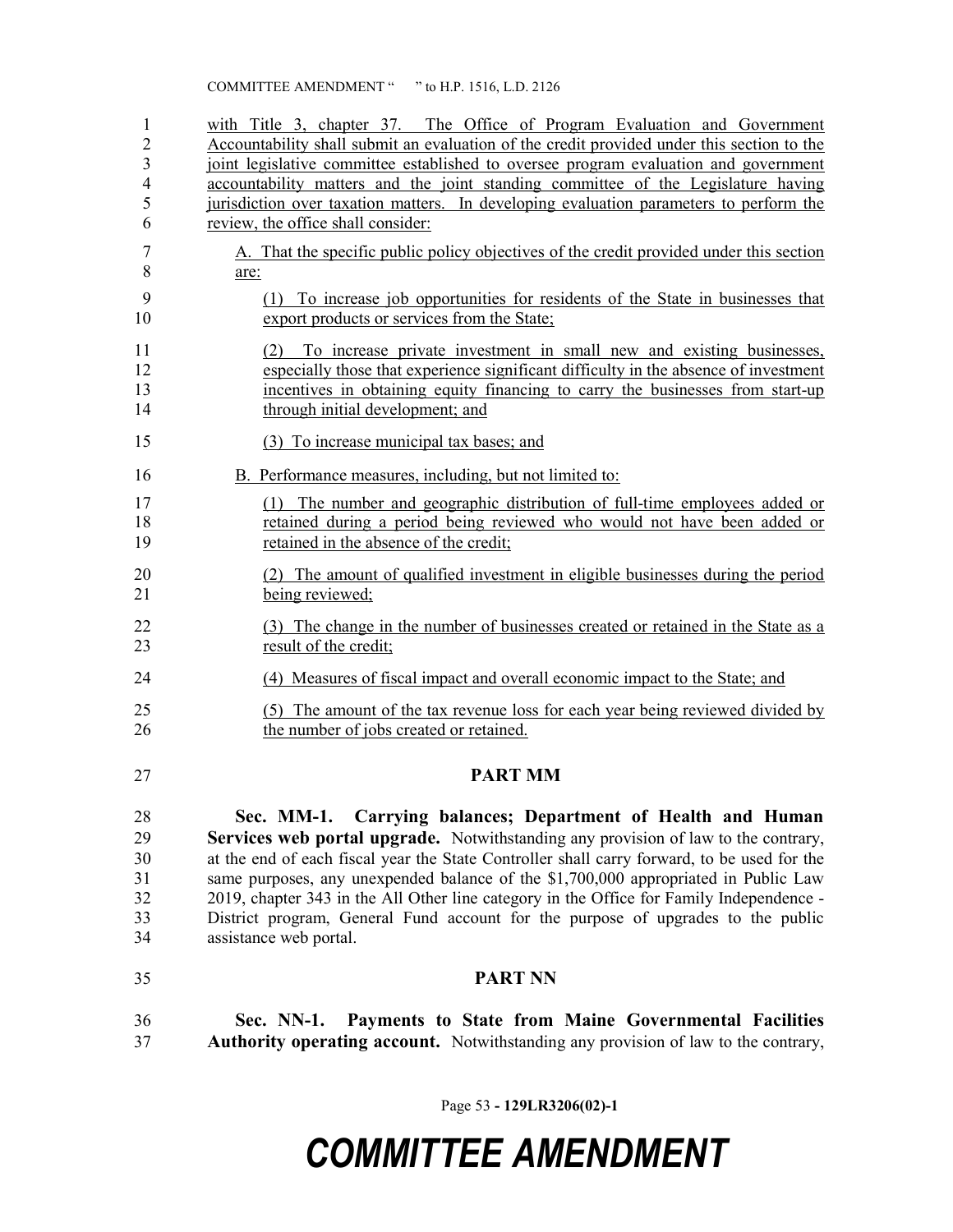1 the Maine Governmental Facilities Authority shall transfer \$4,000,000 from the balance 2 in the authority's operating account to the State as undedicated revenue no later than June 3 30, 2020.' 4 SUMMARY 5 PART A 6 7 This Part makes appropriations and allocations. 8 PART C 9 10 This Part does the following. 11 1. It establishes the total cost of education from kindergarten to grade 12, the state 12 contribution, the annual target state share percentage and the mill expectation for the local 13 contribution for fiscal year 2020-21. 14 2. It establishes, beginning in fiscal year 2020-21, the per-pupil rate for education 15 service center administration. 16 3. With respect to fiscal years 2020-21, 2021-22 and 2022-23, it caps the total 17 allocation for a career and technical education center or career and technical education 18 region. 19 4. It provides that funding for incremental salary increases in fiscal year 2020-21 20 must be based on data submitted to the Department of Education and certified by school 21 administrative units as of October 1, 2019. 22 5. It amends the laws governing the payment of targeted education funds to remove 23 authorization for the annual education research contract and to authorize the payment of 24 costs to provide musical instruments and professional development in rural schools. 25 6. It establishes for fiscal years 2023-24 through 2026-27 the debt service ceiling for 26 capital projects, including major projects and integrated, consolidated secondary and 27 postsecondary projects. 28 PART H 29 30 This Part directs the Maine Municipal Bond Bank to transfer \$20,000,000 during 31 fiscal year 2019-20 from the Liquor Operation Revenue Fund to the unappropriated 32 surplus of the General Fund. 33 PART J 34 35 This Part directs the State Controller to transfer \$17,431,338 during fiscal year 2019- 36 20 from the General Fund unappropriated surplus to the Maine Budget Stabilization Fund 37 established in the Maine Revised Statutes, Title 5, section 1532. 38 PART K 39

Page 54 - 129LR3206(02)-1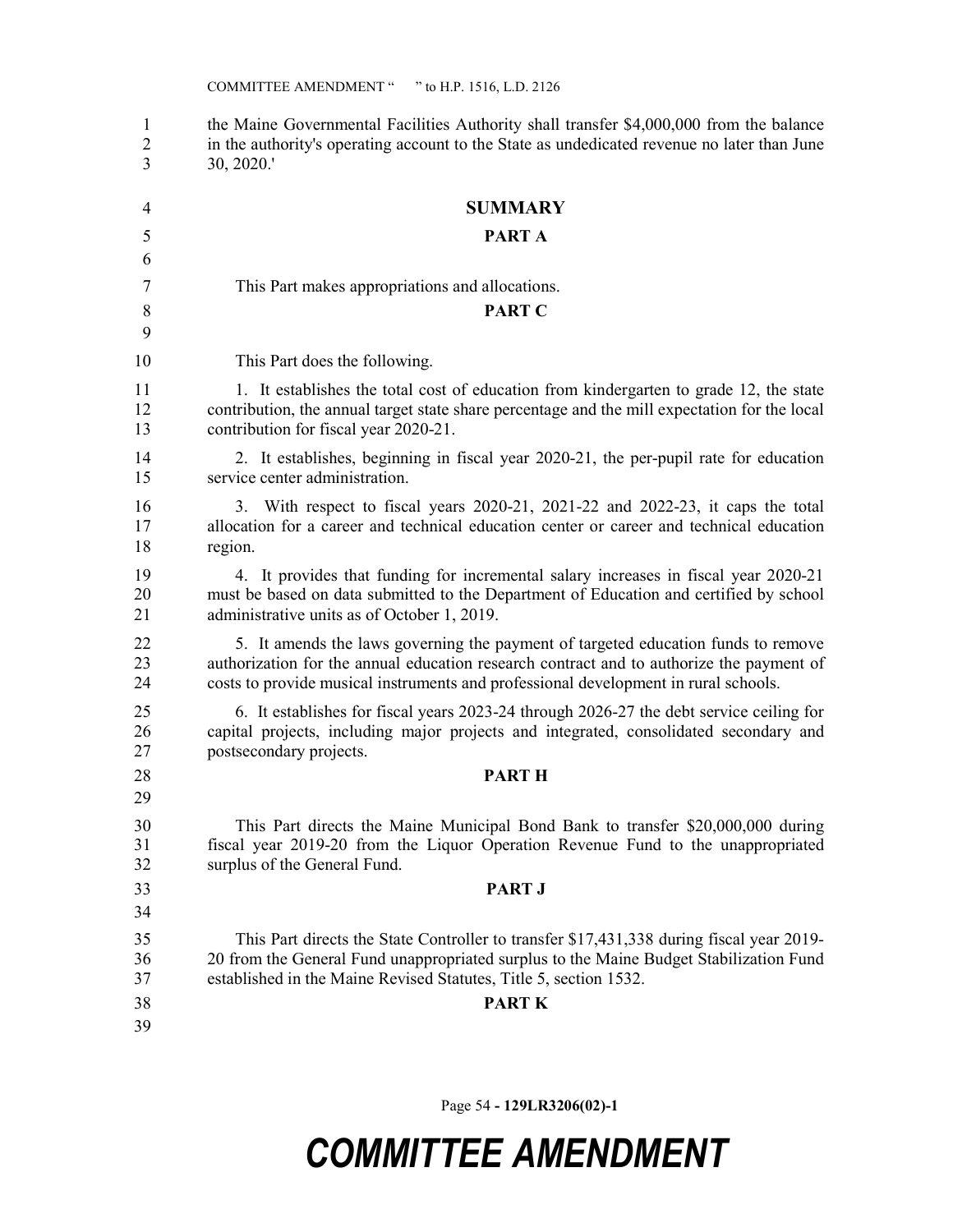1 This Part authorizes the Department of Agriculture, Conservation and Forestry, 2 Bureau of Forestry to pay operating expenses from the Aerial Fire Suppression Fund.

## 3 PART S

5 This Part implements criminal history record checks for certain individuals with 6 access to federal tax information and other federally protected data at the Department of 7 Administrative and Financial Services, Office of Information Technology. The criminal 8 history record checks apply to all new applicants and current employees and contractors 9 or subcontractors of the office to ensure compliance with federal laws and regulations 10 governing access to federally protected data, including, but not limited to, the Internal 11 Revenue Service's criminal history record check requirements for all employees and 12 contractors with access to federal tax information and the Federal Bureau of 13 Investigation's Criminal Justice Information Services Division.

#### 14 PART W

16 This Part authorizes the Department of Health and Human Services to transfer 17 available balances of Personal Services appropriations and allocations in the 18 Disproportionate Share - Dorothea Dix Psychiatric Center program, the Disproportionate 19 Share - Riverview Psychiatric Center program, the Riverview Psychiatric Center program 20 and the Dorothea Dix Psychiatric Center program after all salary, benefit and other 21 obligations are met to the All Other line category.

#### 22 PART X

24 This Part updates references to the United States Internal Revenue Code of 1986 25 contained in the Maine Revised Statutes, Title 36 to refer to the United States Internal 26 Revenue Code of 1986, as amended through December 31, 2019, for tax years beginning 27 on or after January 1, 2019 and for any prior tax years as specifically provided by the 28 United States Internal Revenue Code of 1986, as amended. It also provides that, for tax 29 years beginning on or after January 1, 2020, the Maine standard deduction under the 30 Maine income tax is equal to the federal standard deduction and is not limited by the 31 federal Internal Revenue Code of 1986, Section 63.

32 PART Y

34 This Part clarifies that, with regard to each hospital in the State, the hospital's fiscal 35 year that ended during calendar year 2016 is intended to be the hospital's taxable year for 36 all state fiscal years beginning on or after July 1, 2019 for the purpose of taxes imposed 37 by Title 36, section 2892.

#### 38 PART BB

40 This Part requires the Department of Health and Human Services to amend the Office 41 of Elderly Services Policy Manual, 10-149 C.M.R. Chapter 5, Section 63 to increase the 42 number of reimbursable medication passes per consumer per day from 3 to 6.

39

4

15

23

33

43 PART CC

Page 55 - 129LR3206(02)-1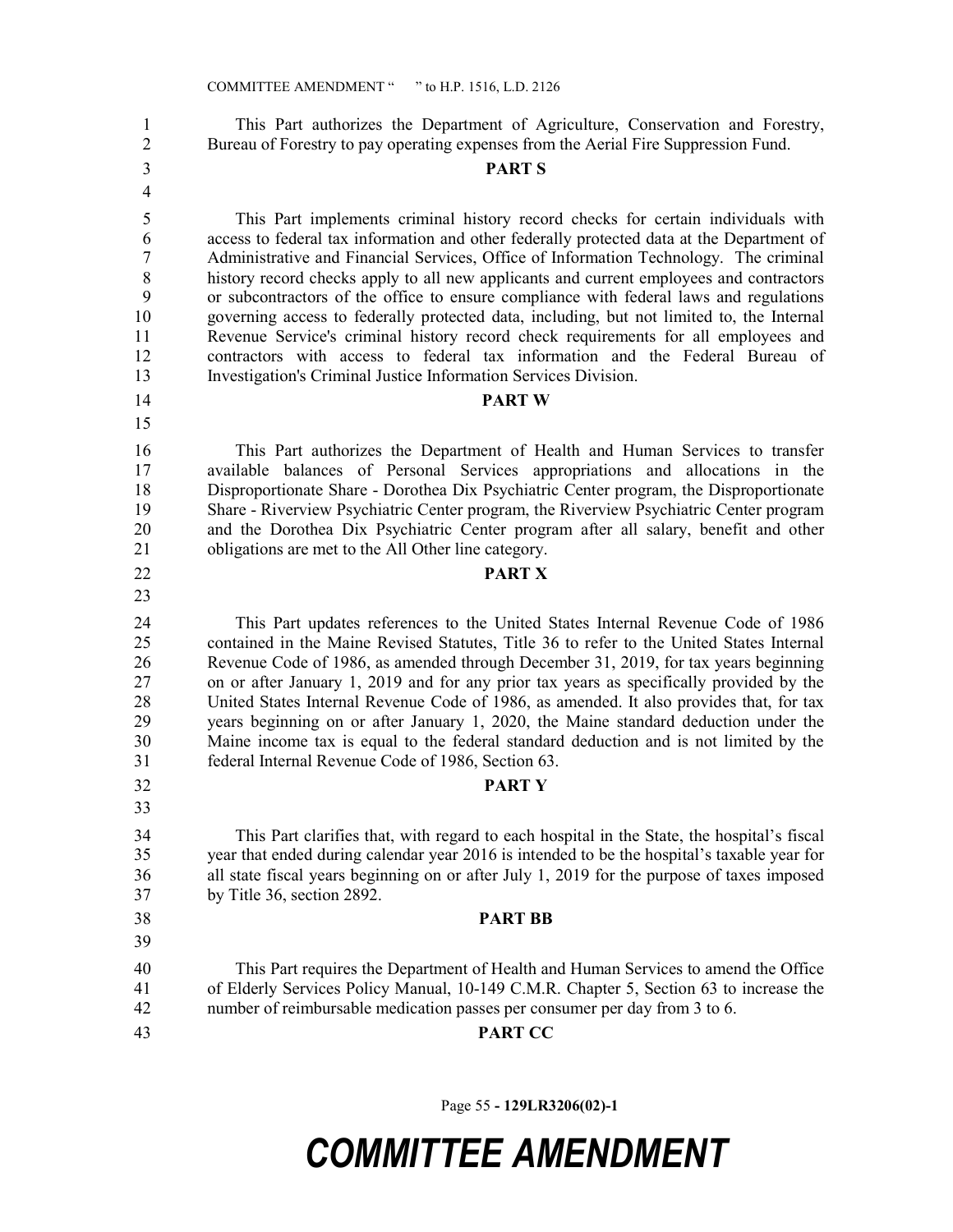| 1                          |                                                                                                                                                                                                                                                                                                                                                                         |
|----------------------------|-------------------------------------------------------------------------------------------------------------------------------------------------------------------------------------------------------------------------------------------------------------------------------------------------------------------------------------------------------------------------|
| 2<br>3                     | This Part transfers \$2,036,206 to the Maine Commission on Indigent Legal Services;<br>this transfer is in addition to a transfer of $$16,526,403$ made in July 2019.                                                                                                                                                                                                   |
| 4                          | <b>PART DD</b>                                                                                                                                                                                                                                                                                                                                                          |
| 5                          |                                                                                                                                                                                                                                                                                                                                                                         |
| 6<br>7<br>8<br>9           | This Part transfers funds from the Inland Fisheries and Wildlife Carrying Balances -<br>General Fund account to the Enforcement Operations - Inland Fisheries and Wildlife<br>program, General Fund account to fund a Personal Services shortfall in fiscal year 2019-<br>20.                                                                                           |
| 10                         | <b>PART EE</b>                                                                                                                                                                                                                                                                                                                                                          |
| 11                         |                                                                                                                                                                                                                                                                                                                                                                         |
| 12<br>13<br>14<br>15<br>16 | This Part reduces unemployment insurance trust fund contributions for employers by<br>a percentage used to calculate the Unemployment Program Administrative Fund<br>assessment except as described in the Maine Revised Statutes, Title 26, section 1221,<br>subsection 4-A, paragraphs A and B pertaining to new employer rates and contribution<br>rate category 20. |
| 17                         | <b>PART FF</b>                                                                                                                                                                                                                                                                                                                                                          |
| 18                         |                                                                                                                                                                                                                                                                                                                                                                         |
| 19<br>20<br>21             | This Part establishes the Unemployment Program Administrative Fund for the<br>purpose of operating the Maine unemployment insurance program, including both<br>personnel and nonpersonnel costs, and for the costs of administering the fund.                                                                                                                           |
| 22                         | <b>PART GG</b>                                                                                                                                                                                                                                                                                                                                                          |
| 23                         |                                                                                                                                                                                                                                                                                                                                                                         |
| 24<br>25<br>26<br>27       | This Part authorizes the use of unemployment insurance modernization funds under<br>the American Recovery and Reinvestment Act of 2009 and Section 903(f) of the federal<br>Social Security Act for the purposes of operating the State's unemployment compensation<br>and public employment systems.                                                                   |
| 28                         | <b>PART LL</b>                                                                                                                                                                                                                                                                                                                                                          |
| 29                         |                                                                                                                                                                                                                                                                                                                                                                         |
| 30                         | This Part amends the Maine Seed Capital Tax Credit Program by:                                                                                                                                                                                                                                                                                                          |
| 31                         | 1. For investments made on or after April 1, 2020:                                                                                                                                                                                                                                                                                                                      |
| 32<br>33                   | A. Reducing from 50% to 40% of investment the maximum credit available to<br>individual investors and private venture capital funds;                                                                                                                                                                                                                                    |
| 34<br>35                   | B. Reducing from \$5,000,000 to \$3,500,000 the total aggregate investment eligible<br>for tax credits for any one business; and                                                                                                                                                                                                                                        |
| 36<br>37                   | Limiting to \$2,000,000 the eligible total aggregate investment for any one<br>C.<br>business in any calendar year;                                                                                                                                                                                                                                                     |
| 38<br>39                   | Increasing from \$5,000,000 to \$15,000,000 the overall annual limit on total<br>2.<br>authorized credits for calendar years 2020 through 2026;                                                                                                                                                                                                                         |
| 40<br>41                   | 3. Expanding the definition of "eligible business" to include businesses that provide a<br>product that is sold predominantly outside the State; and                                                                                                                                                                                                                    |

Page 56 - 129LR3206(02)-1